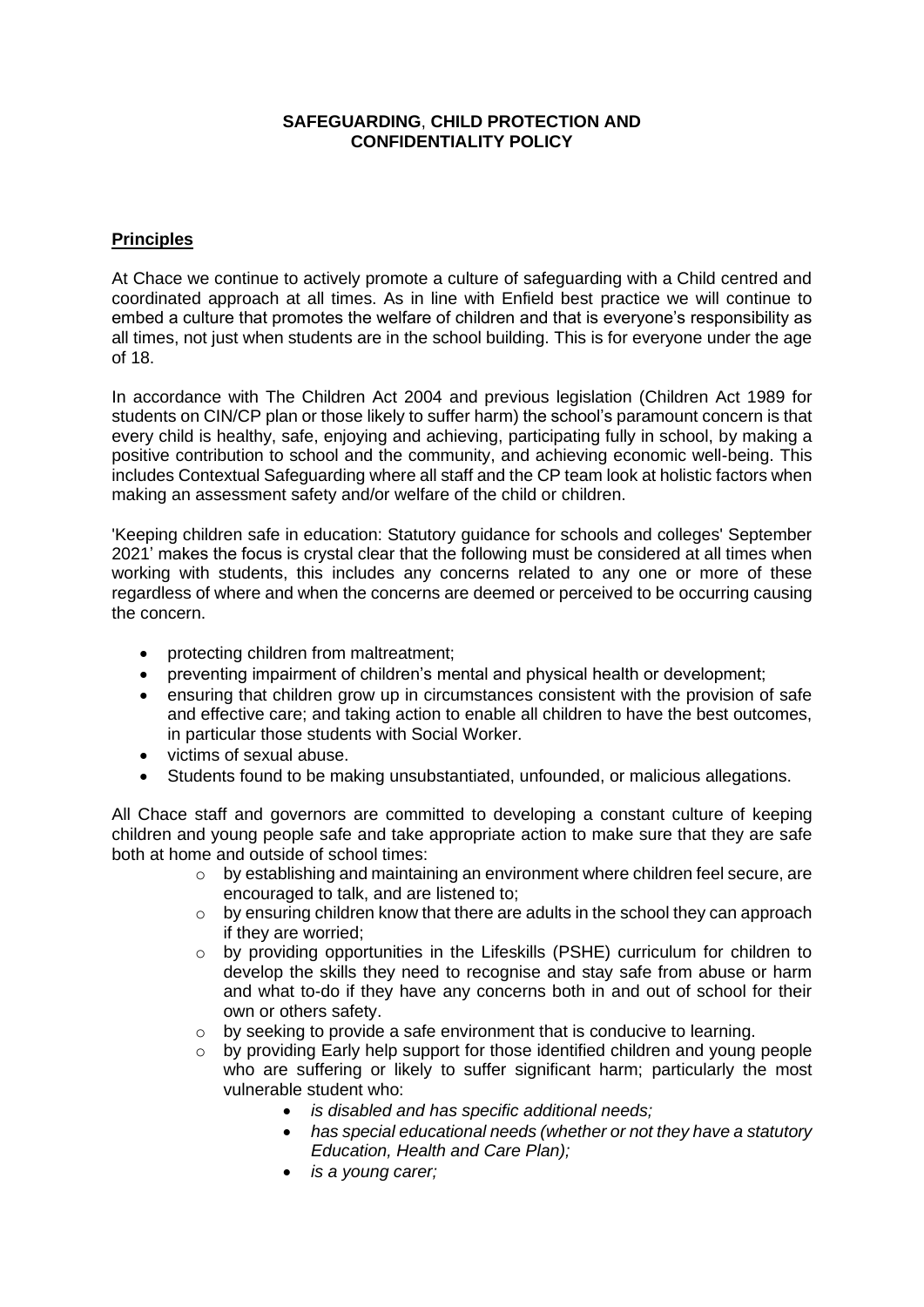- *is showing signs of being drawn in to anti-social or criminal behaviour, including gang involvement and association with organised crime groups;*
- *is frequently missing/goes missing from care or from home;*
- *is at risk of modern slavery, trafficking or exploitation;*
- *is at risk of being radicalised or exploited;*
- *is in a family circumstance presenting challenges for the child, such as drug and alcohol misuse, adult mental health issues and domestic abuse;*
- *is misusing drugs or alcohol themselves;*
- *has returned home to their family from care; and is a privately fostered child*

#### **Serious violence**

Risk factors that might increase the likelihood of involvement in serious violence and we use all appropriate opportunities to counteract and aim to prevent acts of violence. Risk factors that have been shared with all staff include:

- being male
- having been frequently absent or permanently excluded from school
- having experienced child maltreatment
- having been involved in offending, such as theft or robbery

# **Emotional and Mental Health linked to wellbeing**

Mental health crisis line shared with staff and families for all concerns linked to mental health in the first instance unless there is immediate risk to life, injury, or harm - CRISIS number 0800 151 0023 24/7

Staff should also be aware that mental health problems can, in some cases, be an indicator that a child has suffered or is at risk of suffering abuse, neglect or exploitation. Only appropriately trained professionals should attempt to make a diagnosis of a mental health problem. Staff are well placed to observe children day-to-day and identify those whose behaviour suggests that they may be experiencing a mental health problem or be at risk of developing one. Where children have suffered abuse and neglect, or other potentially traumatic adverse childhood experiences, this can have a lasting impact throughout childhood, adolescence and into adulthood. It is key that staff is aware of how these children's experiences, can impact on their mental health, behaviour and education. If staff have a mental health concern about a child that is also a safeguarding concern, immediate action should be taken, following their child protection policy and speaking to the designated safeguarding lead or a deputy.

We have our own school councillor who works with many of our students and families. Alongside sharing and signposting support over the lockdown period linked to mental health and wellbeing. This was through the website link below, school homework platform and social media where appropriate. Furthermore, a new support initiative was shared with all stakeholders (KOOTH) to provide on-going support over the lockdown for students who couldn't access other services.

<https://www.chace.enfield.sch.uk/ccs/safeguarding/>

Chace CP team to ensure to liaise with safer schools' officer when needed to discuss incidents that fall under the umbrella below and action as appropriate after consulting with them and update the Safeguarding concerns document.

Criminal damage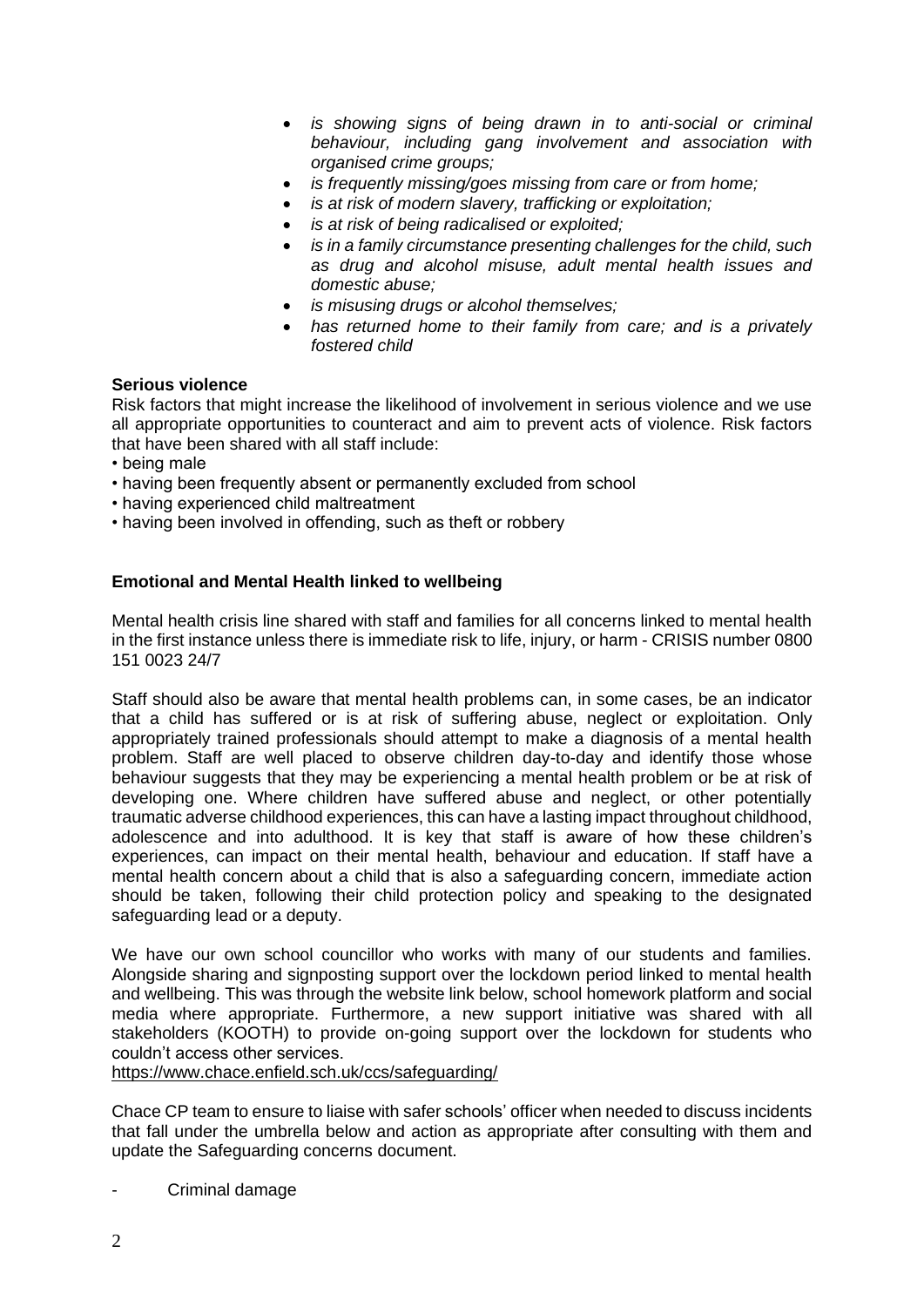- Sexual abuse
- Sexting
- Students found to be making unsubstantiated, unfounded, or malicious allegations<br>- Cyber crime
- Cyber crime
- Drugs
- Harassment
- Theft
- Weapons
- Serious violence

#### ALL STAFF & Calling the Police (NSPCC guidance)

Where there is a danger to life, risk of serious injury or serious crime in progress or about to happen, 999 should be called.

At Chace we respect and value the basic needs and rights of children and we have an expectation that parent(s)/carer(s) respect these rights also. We recognise that all matters relating to Child Protection are confidential and are only shared with members of staff on a need-to-know basis. We re-enforce with all staff that the Child Protection concerns supersedes standard GDPR guidance.

The school works within the framework of the London Child Protection procedures and the Enfield Safeguarding Children Partnership policies and procedures. The school adheres to, and actively promotes, statutory safeguarding guidance outlined in 'Keeping children safe in education: Statutory guidance for schools and colleges' September 2021'.

The school operates safe recruitment procedures including:

- $\circ$  All staff, volunteers/visitors and Governors in Regulated Activity, are subjected to a Disclosure and Barring Enhanced Clearance check (DBS) before starting work in line with teacher prohibition orders and section 128 directions 'Keeping children safe in education: Statutory guidance for schools and colleges' September 2021'.
- $\circ$  All teaching staff are checked to ensure they are not subject to a prohibition order or an interim prohibition order prior to them undertaking any work in line with 'Keeping children safe in education: Statutory guidance for schools and colleges' September 2021'
- o All Agencies supplying agency staff must complete a rigorous questionnaire on safeguarding to ensure that they adopt robust recruitment and vetting of workers for deployment within the school. In addition, all agency staff are checked using the prohibition list.
- o Staff to be aware of the transferable risk having supply staff and volunteers can bring and ensure all measures are taken to reduce this by following best practice within this policy and that by Enfield County Council.
- o All teaching qualifications are checked prior to starting work.
- o A Single Central Record of all staff, volunteers/visitors and agency staff in Regulated Activity is kept in accordance with government guidance, thereby ensuring that all appropriate checks are carried out on staff and volunteers who work with children in accordance with guidance contained in 'Keeping children safe in education: Statutory guidance for schools and colleges' September 2021'.
- o Ensuring 'Safer Recruitment' training is provided for relevant staff/governors involved in recruitment.
- $\circ$  The Teachers' Standards 2012 state that teachers (which includes Headteachers) should safeguard children's wellbeing and maintain public trust in the teaching profession as part of their professional duties. The Headteacher will ask all staff to share any criminal convictions or pending investigations since last term (02.09.21) or any current investigation which could affect DBS status at the INSET days in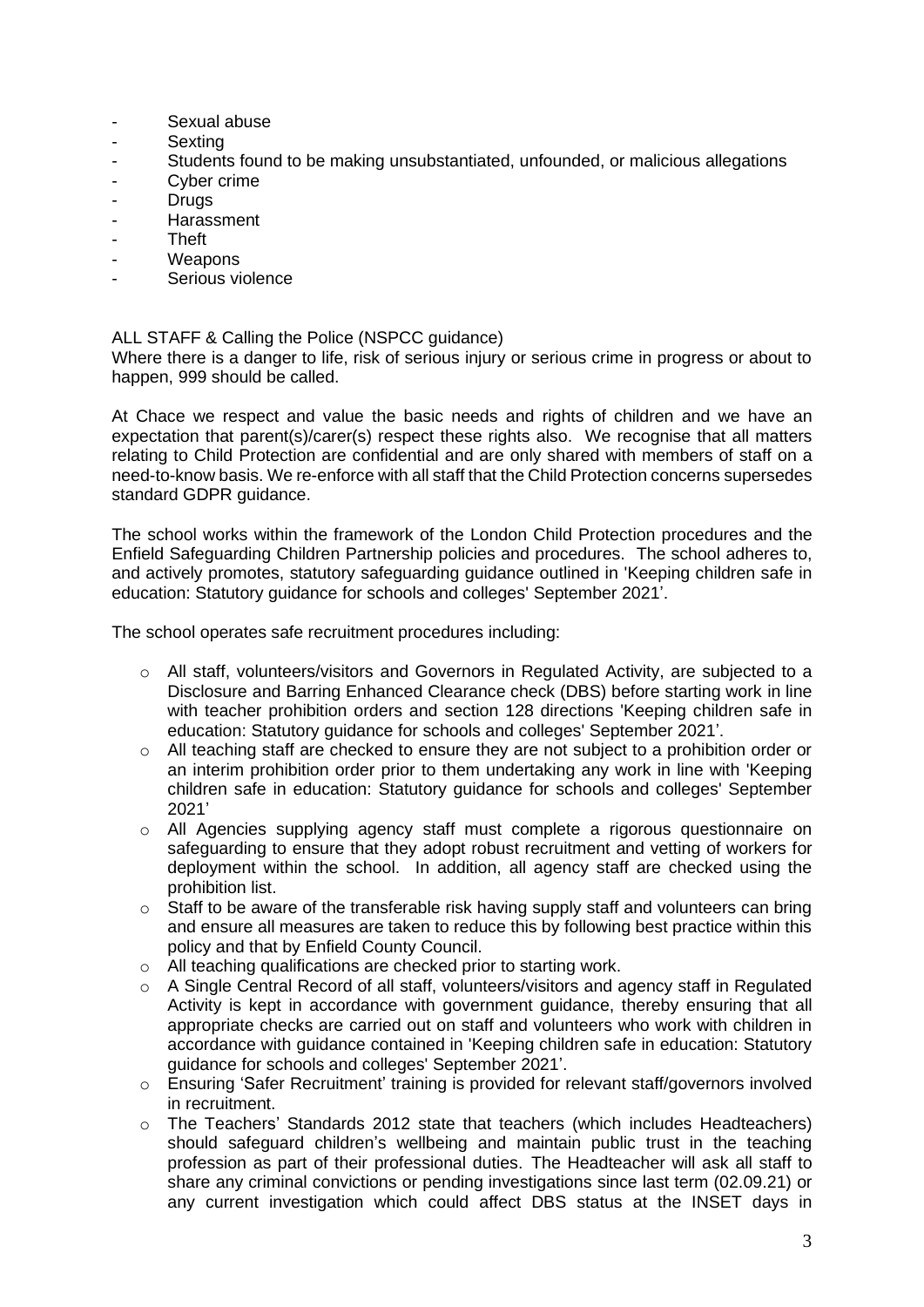September at the start of the school year, prior to any contact with students. All staff will be asked to electronically sign to confirm their declaration.

In line with guidance contained in 'Keeping children safe in education: Statutory guidance for schools and colleges' September 2021' the senior Designated Safeguarding Lead (DSL) is Mr Pritamkumar Vekaria who is the Deputy Headteacher who advises the Full Governing Body. Additionally the school has a trained team of DSLs who consult regularly and work closely to ensure that all teaching and support staff are aware of Child Protection procedures and that consistency of practice is maintained (refer to Staff Handbook). The DSLs have termly core safeguarding meetings to discuss serious case reviews both at Chace and nationally using the database of all concerns. Further training updates are at least every two years, with specific training from Enfield's PREVENT/CHANNEL key worker (Evie Gibson) to ensure best practice is being followed under Government's anti-radicalisation strategy, Prevent or [Sujeevan.Ponnampalam@enfield.gov.uk](mailto:Sujeevan.Ponnampalam@enfield.gov.uk)

All Chace staff receive regular Child Protection training equating to a whole days training every three years with on-going refresher training for designated staff every two years. This includes:

- o Child protection policy;
- o Behaviour policy
- $\circ$  Staff behaviour policy/staff handbook (sometimes called a code of conduct);
- o Safeguarding response to children who go missing from education; and
- $\circ$  Role of the designated safeguarding lead (including the identity of the designated safeguarding lead and any deputies).

At Chace every three years all staff receive the full three hour training. All training opportunities include procedures for dealing with concerns, signs of abuse, findings of serious case review, promoting and monitoring e-safety, FGM, preventing radicalisation and all location specific Child Protection awareness. All new staff receive Child Protection training as part of their induction and all student teachers are trained in Child Protection within their Professional Studies. Professional clinical supervision is provided for those staff who work with students in need individually or in group work situations. In stressful cases the school offers support via supervision or line management.

**Complete confidentiality cannot and should never be promised to the child in cases of risk/suspicion of harm**. Instead it is explained that the information disclosed may need to be shared with other professionals to help keep the child, and perhaps other children, safe.

It is the school's usual practice whenever possible to work closely with parents on issues concerning the welfare of their children. This is referred to in the Chace Home-School Agreement which is signed by parents/carers of all students when they join the school or accepted by parents/carers moving into the school and accepting a place.

We actively seek to empower children to talk to their parents/carers about sensitive/difficult issues. Following 'Fraser guidelines', the school understands that if a teenage child is judged to be capable of understanding the decision s/he is making and capable of understanding the likely consequences of making that decision, then information is usually only disclosed to a parent with the child's consent, regardless of parental responsibility. However, our practice is informed by the Sexual Offences Act (2003) that "children 13 years old and under are considered to be of insufficient age to give consent to sexual activity". Nevertheless, if the child is considered to be at risk the needs of the child supersede confidentiality.

Except in cases of significant risk to the child, the school may seek hypothetical advice on a 'what if' basis from relevant professionals in making internal assessments (e.g. suspected failure to thrive) prior to formal MASH referral.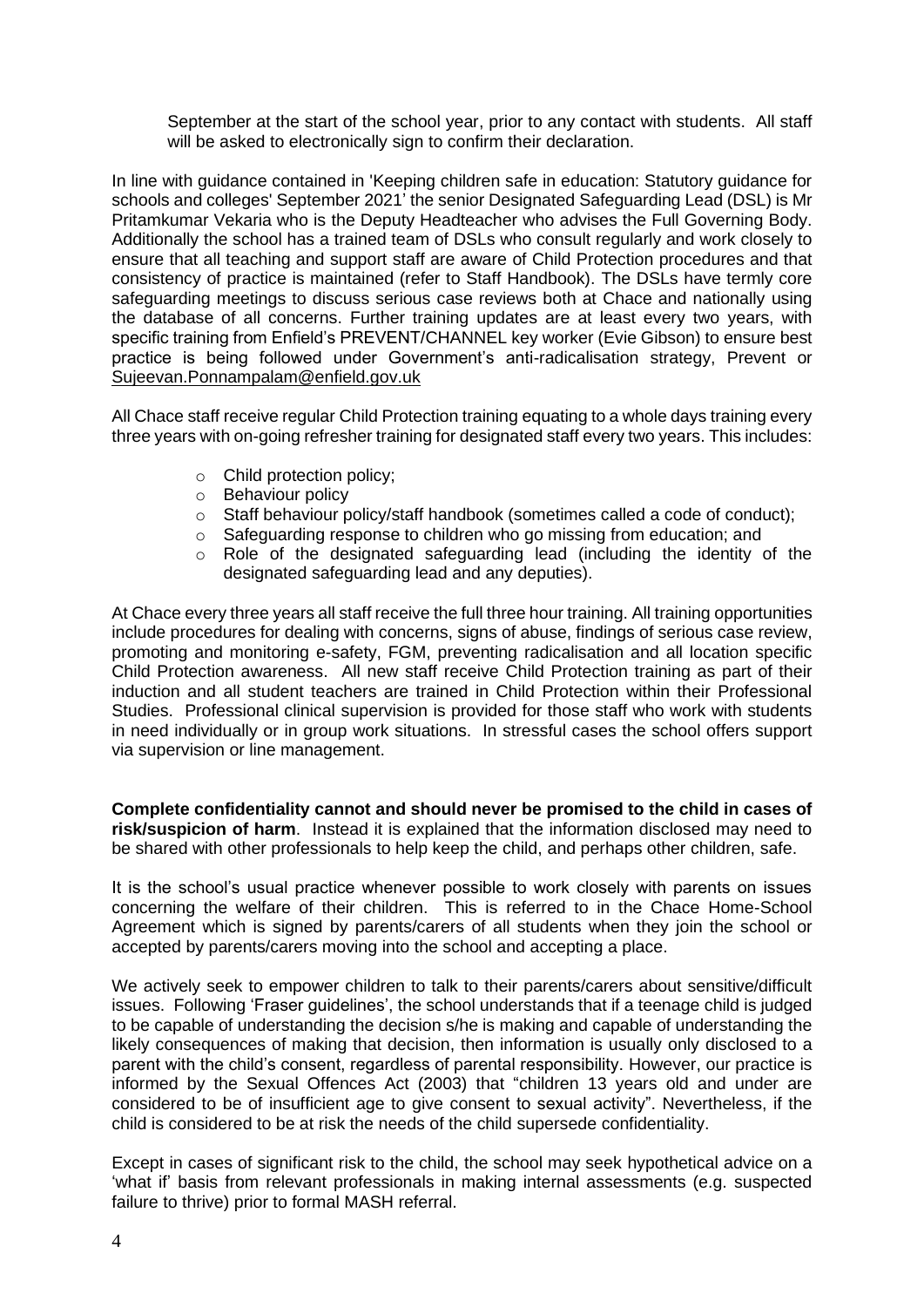In the vast majority of cases, the school will consult with the parent/carer prior to making a referral to LA children's social care through a referral to Multi Agency Safeguarding Hub (MASH) either on-line or by phone unless seeking agreement is likely to place the child at risk of significant harm. The school takes this stance under the Children Act 1989 and 2004, **judging the child's welfare to be the paramount consideration.** In accordance with London Child Protection Procedures, where a professional decides not to seek parental permission before making a referral to children's social care, the decision is recorded in the child's file with reasons, dated and signed and confirmed in the referral to LA children's social care. Where the parent refuses to give permission for the referral, unless it would cause undue delay, further advice should be sought from a manager and the outcome fully recorded.

If a child makes an allegation against a member of staff or a volunteer the school follows the LA procedures for managing such allegations, a copy of which is available in school, which comply with the London Child Protection procedures as well as 'Keeping children safe in education: Statutory guidance for schools and colleges' September 2021'. In these cases, the Headteacher should be informed immediately (rather than the designated staff) or the Chair of Governors if the allegation is against the Headteacher. It is the Headteacher and Chair of Governors who will judge if the person committing the reported abuse allegation has behaved in a way to harm a child, committed a criminal offence or has behaved in a way that indicated they pose a risk of harm to children. All concerns are referred are referred directly to the Local Authority Designated Officer (in Enfield LADO; Andreas Kyriacou (0208 379 4392). LADO recommendations should be followed, with support for both pupil and staff or volunteer throughout the process considered and discussed. Suspension should be considered as a last resort to safeguard students, maintain confidentiality and to ensure a fair investigation. In addition, records must be kept, and any resignation and settlement/compromise agreements should be in writing and signed copies kept. This however does not prevent the allegation being followed up and reference to the DBS criteria met in full.

We have a clear Code of Practice that staff understand and annually sign to agree to. The Code of Practice offers guidance to staff on the way they should behave when working with children. A copy of the Code of Practice is available in the Staff handbook

Our Health & Safety Policy reflects the consideration we give to the protection of Chace children both within the school environment and away from the school when undertaking school trips and visits.

#### **Low risk allegations made against/concerns raised in relation to teachers, including supply teachers, other staff, volunteers and contractors are in the updated version of the guidance**

Concerns that do not meet the harm threshold Governing bodies and proprietors should have policies and processes in place to deal with low-level concerns and allegations that don't meet the harm threshold. Staff codes of conduct and safeguarding policies should explain what a low-level concern is and the importance of sharing concerns.

A low-level concern is any concern that an adult has acted in a way that:

• is inconsistent with the staff code of conduct, including inappropriate conduct outside of work • does not meet the allegations threshold or is not considered serious enough to refer to the local authority designated officer (LADO).

Examples of low-level concerns could include:

- being over friendly with children
- having favourites
- taking photographs of children on their mobile phone
- engaging with a child one-to-one in a secluded area or behind a closed door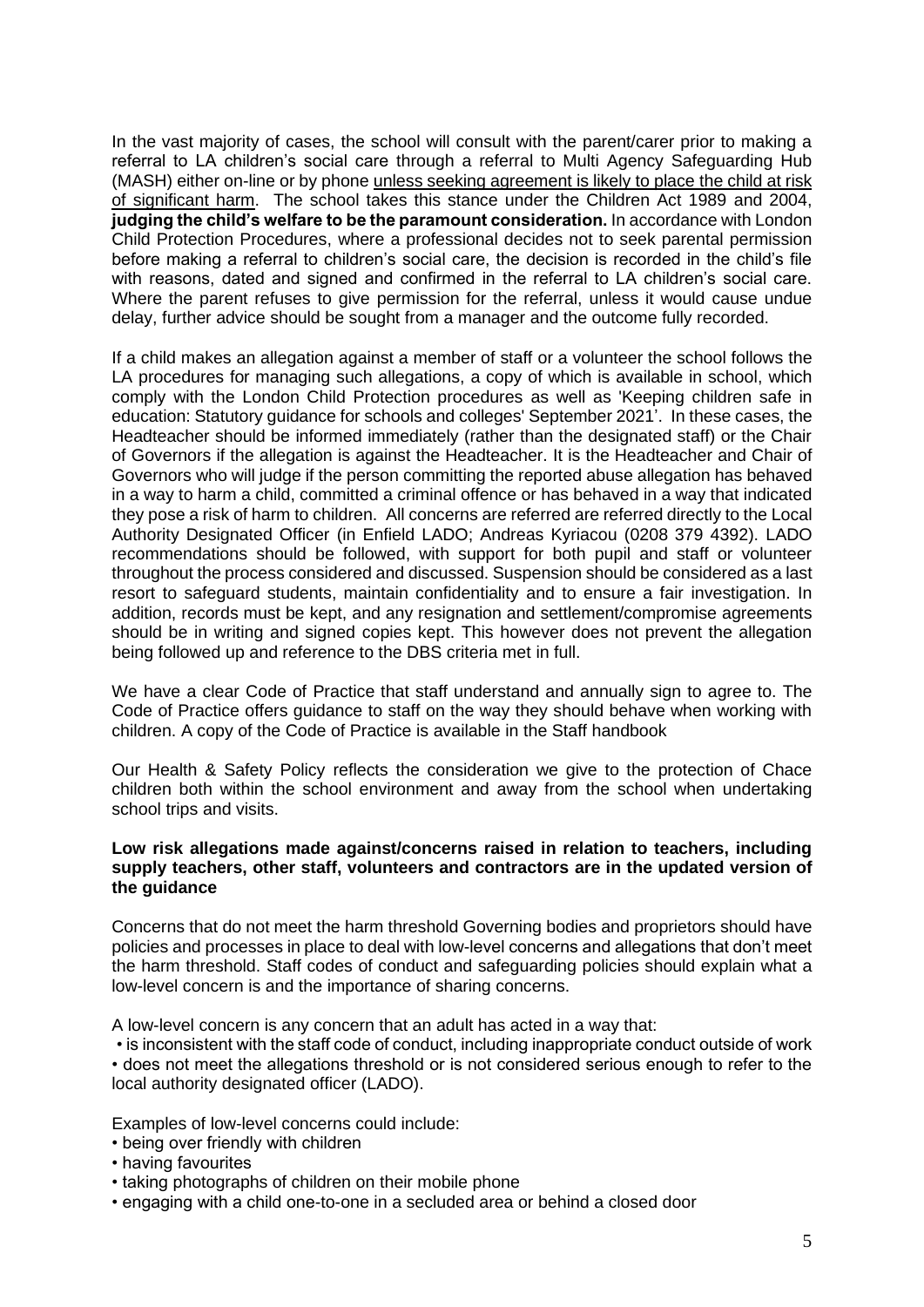• using inappropriate sexualised, intimidating, or offensive language.

To help prevent low-level concerns, staff codes of conduct, behaviour policies and safeguarding policies and procedures should be implemented effectively, and appropriate action should be taken to deal with any concern.

Sharing concerns Low-level concerns should be reported to the DSL or a deputy. If there are concerns about a DSL, these should be reported to the headteacher or principal.

We aim at Chace to create an environment where staff are encouraged and feel confident to self-refer if they have found themselves in a situation which might be misinterpreted, or they have behaved in a way that falls below professional standards. Recording concerns, The DSL or deputy should record all low-level concerns. Records should include the details of the concern, how the concern arose, and the actions taken. Records should be reviewed so that patterns of concerning behaviour can be recognised and appropriate action can be taken.

#### **The Use of 'Reasonable Force'**

There are some circumstances when it's appropriate for staff to use reasonable force to safeguard children, at Chace we do not promote the use of force and train staff to use deescalation techniques. The decision on whether to use reasonable force to control or restrain a child is down to the professional judgement of the staff concerned and should always depend on individual circumstances.

When using reasonable force in response to risks presented by incidents involving children with SEN, disabilities or medical conditions, you should, in considering the risks:

- Carefully recognise the additional vulnerability of these groups
- Consider your duties under the Equality Act 2010

Any restraint or reasonable force used; the Headteacher must be notified immediately with clear specific details.

- The Lettings Agreement "Conditions for the use of educational premises outside normal teaching hours", issued by School Hire & Functions Ltd includes a section on Safeguarding and Child Protection.
- A statement in the school brochure informs parents and carers about our school's duties and responsibilities under child protection procedures. Parents can obtain a copy of the school child protection policy from the policies section of school website.
- The names of designated members of Chace staff carrying out child protection responsibilities for the current year are displayed in reception, the staff room and offices around the school.
- All use of restraint should be referred to the Headteacher and a copy of the restraint form completed with follow up actions recorded as necessary.
- Visitors to Chace are expected to sign in at reception and, where necessary, be given a named visitor's badge. Visitors who have not been DBS cleared are asked to wait for the relevant member of staff to meet them and they remain with them at all times. Staff must complete a "Visitors to Chace" form $<sup>1</sup>$  in advance of the visit.</sup>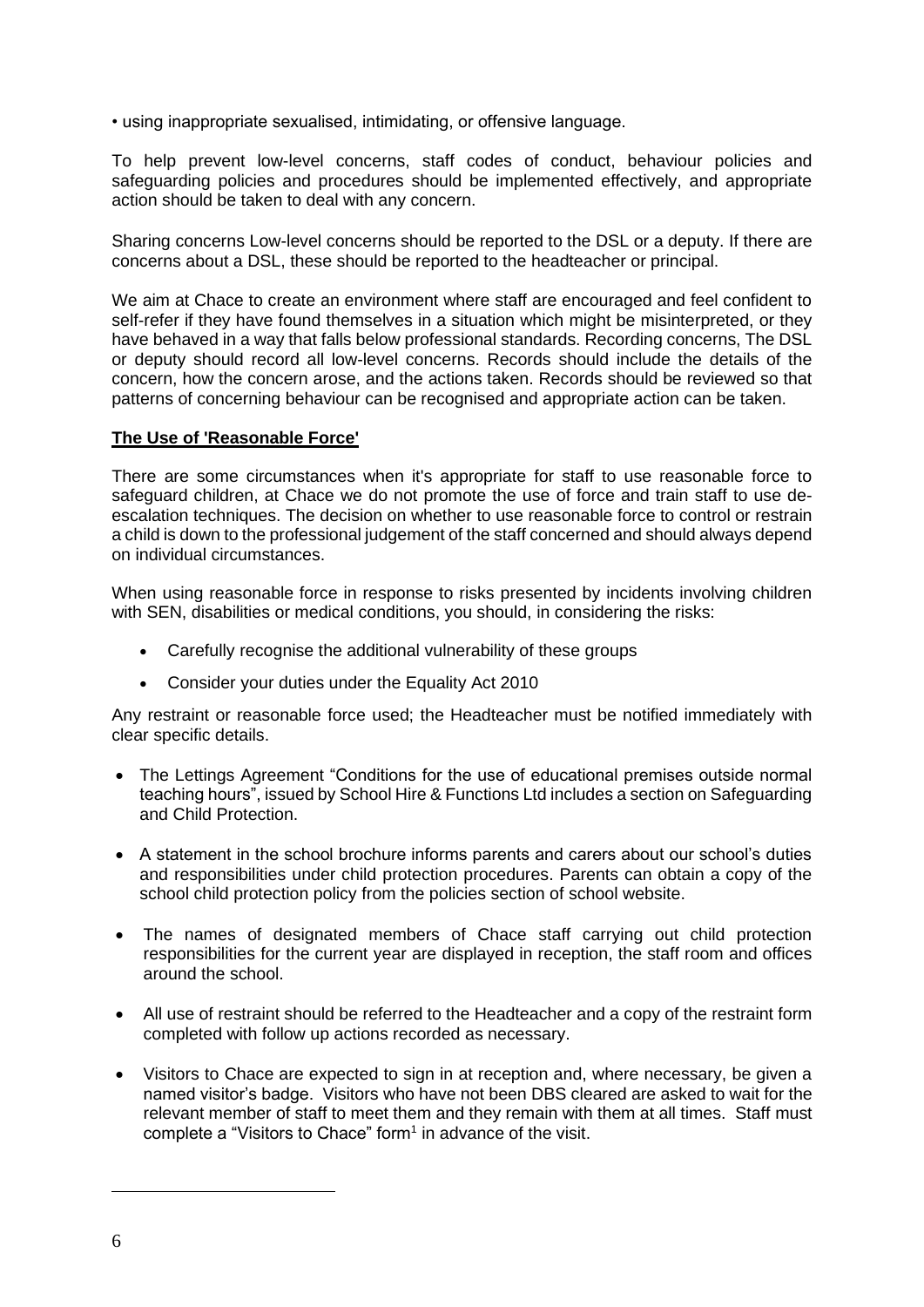# **Use of Mobile Phone / Electronic Devices**

To safeguard both students and staff regarding the use of mobile phones / devices in school the following points, included in our safeguarding training should be adhered to. Staff will be reminded of these in our regular safeguarding training sessions with the schools' disciplinary procedures to be followed if this is breached.

- All Staff who have a phone/tablet/electronic device with camera or video recording function must not take any images or videos of pupils or images or videos in the presence of pupils with their personal devices, both on or off the school site. For pictures or video staff must use school equipment at all times
- On school trips staff are encouraged to make use of school equipment for communication. If they are using their own devices to communicate with other members of staff it should be done discreetly if possible away from the pupils.
- Staff should only use their personal phone/device in spaces where they are not with students for example the staff room or in office spaces when students are not present.
- Staff should ensure that their device is not used or visible in classroom and corridor spaces when students are or could be present.

# **Policy into Practice**

- A member of staff who has **any** concerns about the physical and/or social and/or emotional well-being or "appearance" of a child or to whom a disclosure has been made completes the Chace Child Protection (CP) referral form<sup>2</sup>.
- All staff are trained to ensure they understand the difference between a concern that the pupil is at risk of immediate danger or the pupil is at risk of significant harm. If staff have any concerns about a child they must complete a green CP form and hand to a designated member of the CP team as soon as physically possible. If a pupil is in immediate danger or at risk of harm, a referral should be made to Children's Social care/and or the Police immediately. All staff are able to make referrals to Social Care, however if they do so they must make the CP lead aware as soon as possible after the phone call, if this action is taken.
- Specific guidance for all staff and CP team on the following issues: Child Sexual Exploitation, Female Genital Mutilation, Forced Marriage, Sexting, Sexual Abuse Peer on Peer Abuse, Sexting, Prevent and sexting is also set out in this policy and staff are trained on these specific issues as part of regular Child Protection training.
- Disclosures may occur at any place or time, but especially if a trusting relationship is built between the adult and student. **Staff are legally and professionally bound to pass on child protection issues (both disclosures and suspicions) to the designated teacher immediately**.
- When such information is passed to a CP designated teacher, they will usually seek clarification/background details from the relevant Head of Learning and any other key staff. The child may be asked to provide further details, if appropriate, but **must not be interviewed formally**. This is also the case where an allegation is made. Formal interviews should not be carried out until a decision has been taken about whether the incident needs to be investigated by the police.
- Where relevant, appropriate information is sought from internal or external agencies, as necessary (for example School Nurse, Educational Psychologist, Safer Schools Officers, Youth Offending Service - YOS). An Early Help Assessment Form is completed or MASH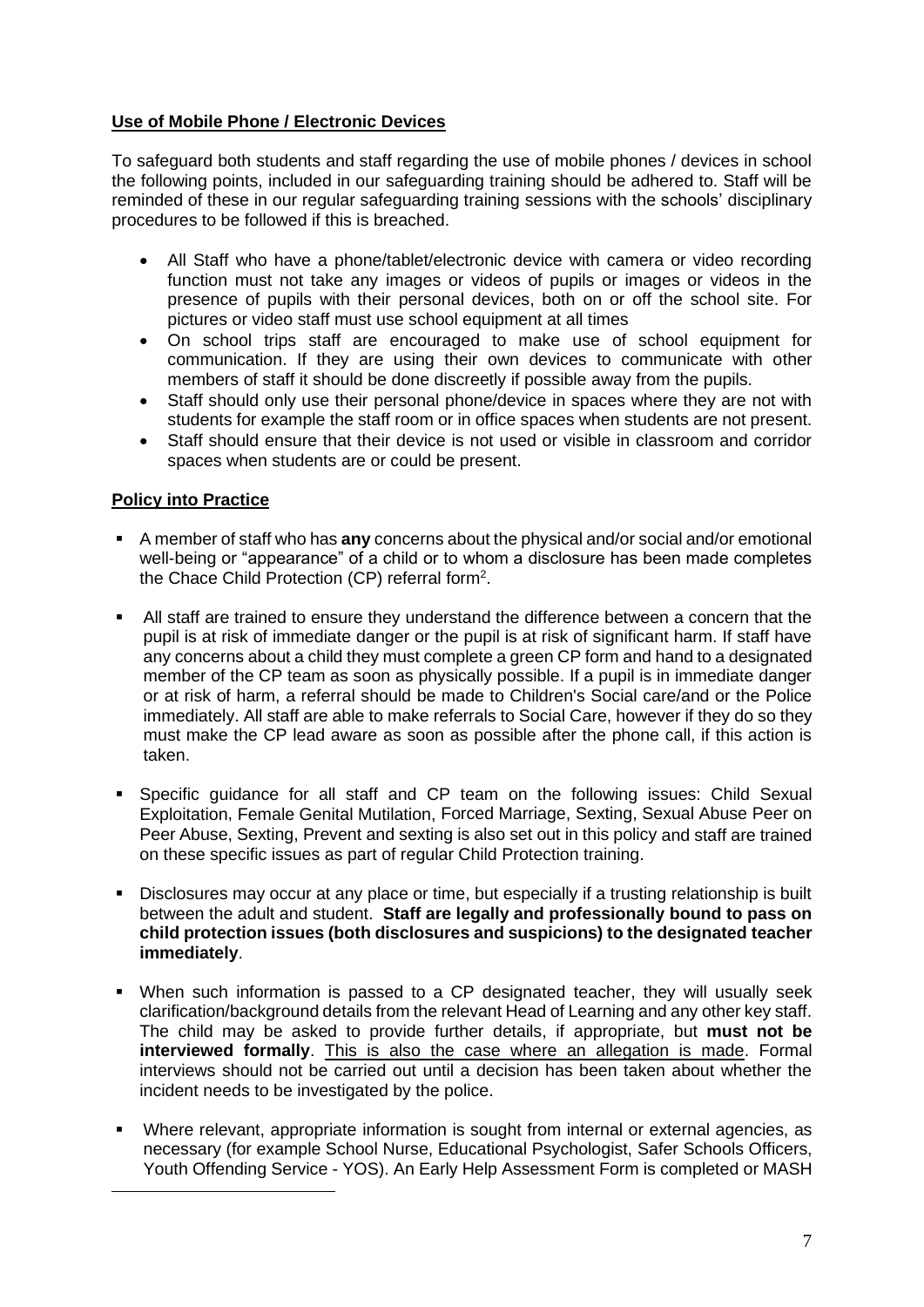(multi agency safeguarding hub) team called for advice. Early Help for those most vulnerable is highlighted with the CP team and Pastoral team regularly, particularly if the student:

- $\circ$  is disabled and has specific additional needs:
- o has special educational needs (whether or not they have a statutory
- o Education, Health and Care Plan);
- o is a young carer;
- $\circ$  is showing signs of being drawn in to anti-social or criminal behaviour, including gang involvement and association with organised crime groups;
- o is frequently missing/goes missing from care or from home;
- o is at risk of modern slavery, trafficking or exploitation;
- o is at risk of being radicalised or exploited;
- $\circ$  is in a family circumstance presenting challenges for the child, such as drug and alcohol misuse, adult mental health issues and domestic abuse;
- o is misusing drugs or alcohol themselves;
- o has returned home to their family from care; and is a privately fostered child.

Due to the links between the vulnerability of SEN students and increased safeguarding risks, in accordance to best practice and new guidance, Chace SENCO Jennifer Linney is now fully trained part of the Chace Safeguarding team from Sept 3rd 2020.

- We are determined to ensure the online safety of our students. If there are concerns that a child's safety is at risk because it is suspected that someone is using communication technologies (such as social networking sites) to make inappropriate contact with the child the school will contact parents; advise the child on how to terminate the communication and save all evidence; contact CEOP<http://www.ceop.gov.uk/> and inform the LA e-safety officer. The school will also consider the involvement of police and children's social care. Children should be given confidence in a no-blame culture when it comes to reporting inappropriate incidents involving the internet or mobile technology.
- In concerns relating to sexual health, factual information may be provided to young people (including those who are under 16) about different types of contraception; emergency contraception and its availability; and about sexually transmitted infections and where treatment is available. However, **offering advice or attempting diagnosis from described symptoms is not appropriate**. The Headteacher and Welfare Officer are informed in all cases of pregnancy.
- In the event of any CP disclosure/concern and following consultation amongst the school's CP team, including the Headteacher, a decision will be made to: raise general concerns with parents/carers; monitor the situation further; or proceed to formal referral to social care through the MASH team, if it is deemed that the child is at risk of "significant harm" or there are safeguarding issues $3$ .
- The formal referral is made the same day by CP designated staff by telephone or encrypted email using the relevant LA pro-forma relevant at the time, following specified London procedures. In the event of an incident at the end of the school day, a referral to children's social care is made in the same way, recognising that the school does not have the right to keep the student past the end of the school day. Where necessary, the police are informed of the basis of evidence for concern about the child returning home that evening and advice sought about steps to take. As necessary, LA Legal services are contacted for advice.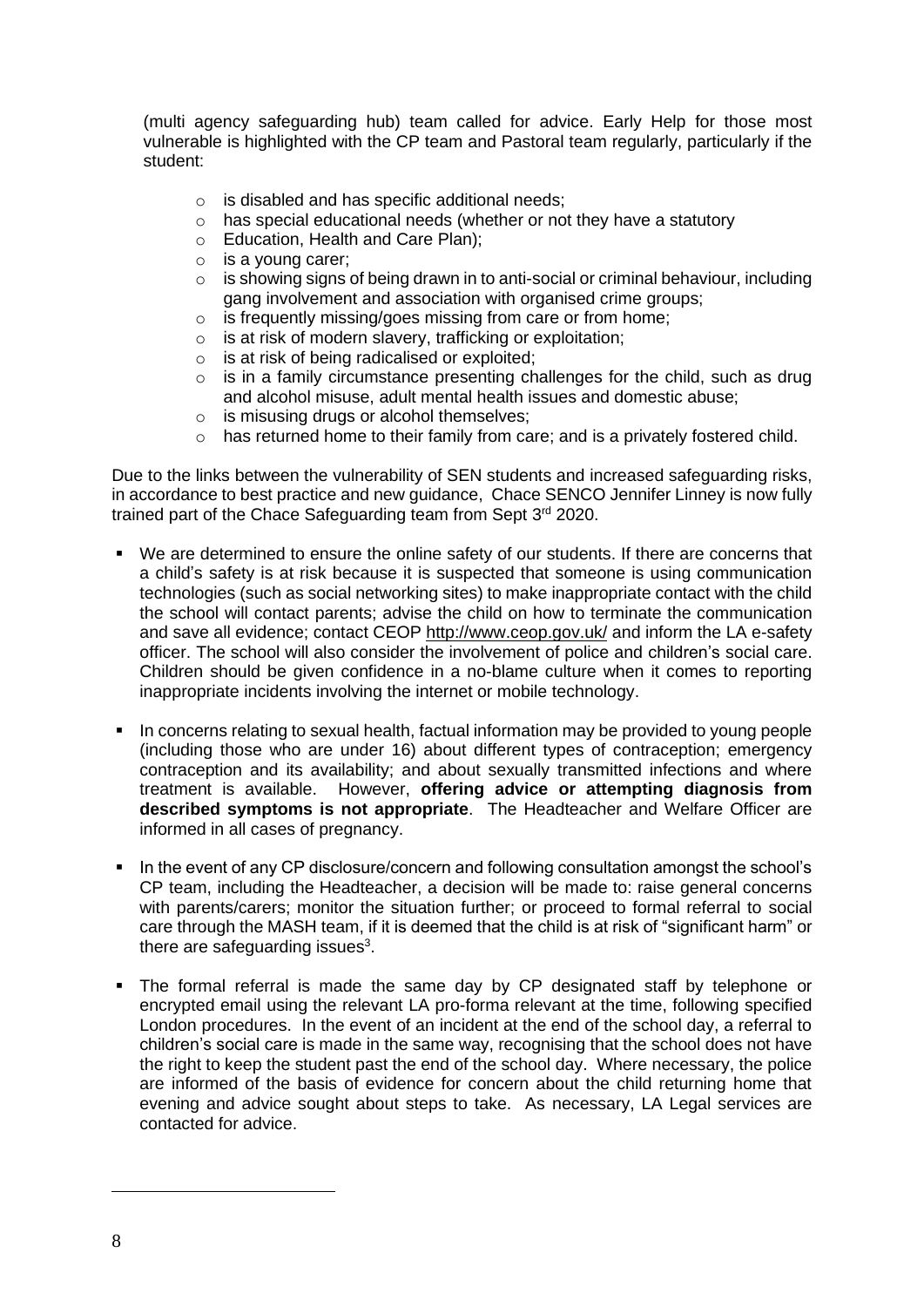▪ A case file is opened for any child about whom concerns are raised and all relevant documents are stored within a locked CP filing cabinet in the school and on central google document only accessed by the team and Headteacher. The file is updated on by CP MOS and reviewed by DSL. Child Protection documents are forwarded as appropriate if a child transfers to a new school and requests made to previous schools when a child transfers to Chace, which are recorded as sent/received.

# **Children Missing in Education, Alternative Provision, and Elective Home Education**:

All staff are aware that children going missing, particularly repeatedly, can act as a vital warning sign of a range of safeguarding possibilities. This may include abuse and neglect, which may include sexual abuse or exploitation and child criminal exploitation. It may indicate mental health problems, risk of substance abuse, risk of travelling to conflict zones, risk of female genital mutilation or risk of forced marriage.

- **The Attendance Officer and Pastoral team work closely to monitor attendance daily. Any** concerns trigger contact with home on the day unless absence is authorised or has been communicated to the attendance team to meet best practice in section 175 of the Education Act 2002. In the most serious cases where children are missing from education the Attendance Manager will work with DSL, external agencies and Pastoral team to ensure the student has early help and support once they have returned back to school and these students will then closely monitored with any early concerns communicated to all relevant persons and agencies. In addition to missing in education, the following students are monitored closely. Those on CP plans or CIN, Gypsy/Traveller families, Armed forces, children supervised by Youth Justice System, LAC, children with EHCP and those who cease to attend school such as elective home education (EHE), the local authority forms to be completed and sent to relevant colleagues at admissions and shared with Educational Welfare Officer (EWO) and placed in students file.
- Where alternative provision is used to meet students' needs, we follow the quidance which commissioners of alternative provision should follow (DfE 2016; 2013). With quality checks on the provider and daily attendance checks and ongoing liaison with provider. The same is for those on Managed Moves, attendance is recorded, and information shared with the education provider to ensure attendance is monitored daily and accounted for.
- LAC & Care Leavers are monitored by the Attendance Manager to ensure the pupils are making expected progress and any issues picked quickly so early help and support can be utilised. The Attendance Manager liaises with external agencies and carers and ensures the Pastoral team in school are aware of support and changes in the circumstances including legal status and parental responsibility arrangements.

#### Elective Home Education (EHE) -

If a parent or carer expresses their intention to educate a child at home, the local authority, school and other key professionals should work together to coordinate a meeting with the parent or carer. This is particularly important if a child has special educational needs and disabilities (SEND), is vulnerable or has a social worker. Schools should be familiar with guidance for local authorities on elective home education (DfE, 2019).

#### **Host Families – Homestay During Exchange Visits**

At Chace we ensure that any exchange visits meet the requirements under Keeping Children Safe In Education 2021. We ensure that all appropriate checks are done with homestay families; however, we have no planned homestay exchanges in the future.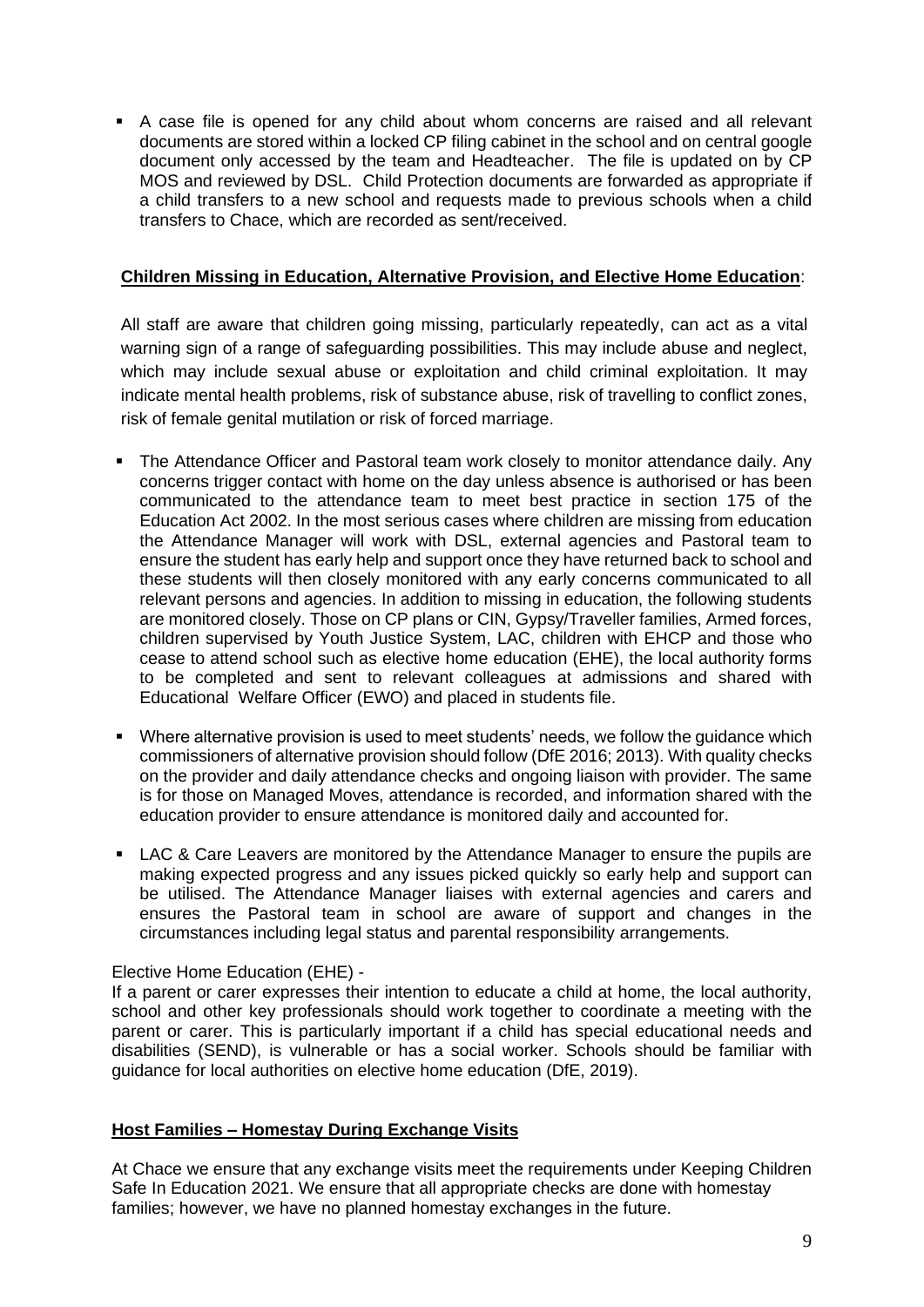Where a child's parent(s) or a student themselves arranges their own homestay, this would be considered a private arrangement and therefore the school would not be the regulated activity provider.

We also share the police advice letter via the parent bulletin at the end of each term to remind parents to be vigilant. It is also shared on the website under Safeguarding. Copy of wording below

*Dear parents and carers,*

#### *Child staying over and in your care - Who knows where they are?*

*Children are among the most vulnerable members of society and this is intensified*  when they are unaccounted for and potentially missing. As adults, we have a moral *and legal obligation to safeguard them. The Metropolitan police are therefore seeking your assistance to enable the whereabouts of children to be known to those*  responsible for their care, especially when sleeping away from their usual home *address.* 

*Where a child seeks permission to stay at your address for any prolonged period and in all cases overnight, you should make every effort to clarify this is agreed with their parent or carer by making contact yourself.*

*Where a child is subsequently found to be staying without your agreement, you should make every effort to clarify whether their parent or carer knows of their whereabouts or alert them to the child's current whereabouts.*

*Where agreement is not forthcoming, you should not allow the child to stay at your address against the wishes of those with parental responsibility and agree the safest time and method to return home.*

*Your commitment and cooperation in these matters will greatly assist the continued safeguarding and care of children and minimise the involvement of the police in searching for those who may be reported as missing whilst staying with friends without the permission of those responsible for their care.* 

#### *Yours faithfully,*

We advise any parent who has any questions or concerns to contact the school safeguarding team or contact the Metropolitan Police and if needed the safeguarding team in Enfield.

#### Follow Up

- **•** The school works closely with other agencies during the initial investigation once a formal referral has been made to children's social care.
- If a child is subject to a CP Plan the Child Protection designated teacher or the Head of Learning directly involved attends CP conferences and strategy meetings as required.

#### Procedure for sharing CP information within Chace

When a Child Protection concern has been addressed, the green record of the concern form, actions and outcomes is circulated to all members of the CP team and the Headteacher in a windowless plain envelope, labelled only with the name and date of birth of the student. Once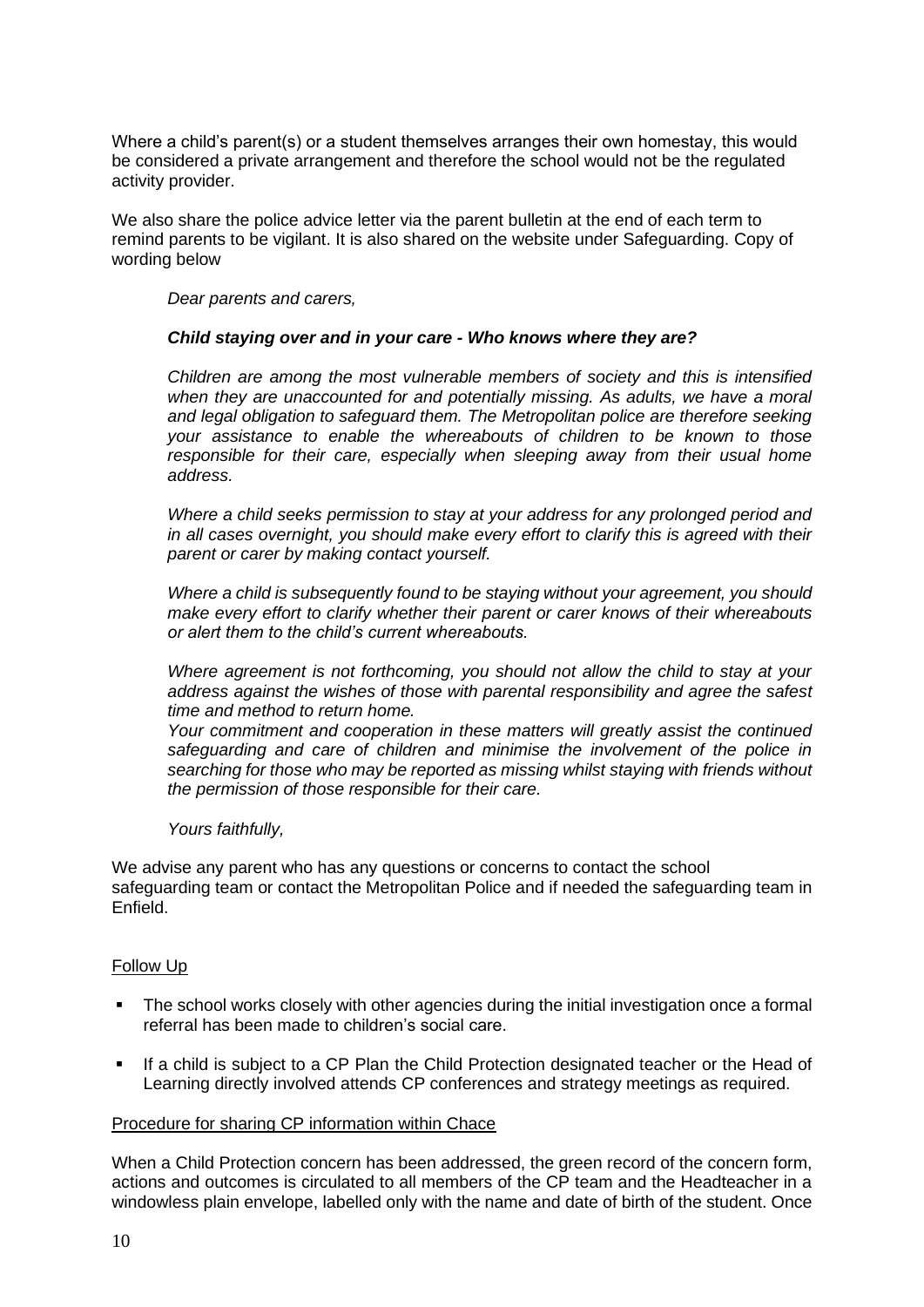the final person on the circulation list has read the documents, it is returned to Karen Barnham, for filing in Child Protection records.

Beyond the CP team, information can be shared on a need-to-know basis with the student's Head of Learning and in some circumstances, other adults such as the student's form tutor. In accordance with 'Information Sharing: Guidance for practitioners and managers' (DCSF, 2009), information is only shared with colleagues where there is a clear and legitimate purpose and we can be confident that the information will remain confidential.

#### **Contextual Safeguarding & Multi-agency Working; including sharing CP information with other schools and organisations**

All staff should be aware that safeguarding incidents and/or behaviours can be associated with factors outside the school or college and/or can occur between children outside of these environments. All staff, but especially the designated safeguarding lead (and deputies) should consider whether children are at risk of abuse or exploitation in situations outside their families. Extra-familial harms take a variety of different forms and children can be vulnerable to multiple harms including (but not limited to) sexual exploitation, criminal exploitation, and serious youth violence.

At Chace we have always believed in a multi-agency approach, and have ensured we share key information with Police, Children's services and other external agencies to ensure we share appropriate information to safeguard our students and staff in the best possible way.

There is a duty for schools to transfer a copy of any child protection file to any new school or educational establishment that the student joins. This applies even if the case is closed. The file should be transferred from designated teacher to designated teacher. When students join Chace, we send a written request to their previous school or college for them to forward any Child Protection information by secure means, or to confirm that there are no records relating to that student.

Refer the template letter below requesting information from a previous school or educational establishment

*Dear* 

*Request for Child Protection Records/Records of concern Name of student: Date of birth:*

*[Name] joined Chace on [Date]. If you have any Child Protection records relating to [Name], I should be grateful if you would forward them to me by a secure method, in accordance with Child Protection Procedures, as soon as possible.*

*If you have any particular concerns or information which would help us to provide appropriate support for [Name], I would be happy to discuss these. I can be contacted through the school switchboard on 020 8363 7321. If I am not available, please ask to speak to my colleague, Karen Barnham (also a Child Protection Officer.)*

*If you do not hold any file relating to [Name], I should be grateful if you would confirm this in writing or by emailing chace@chace.enfield.school.uk.*

*Thanks you for your assistance.*

*Yours faithfully*

*Lead for Child Protection*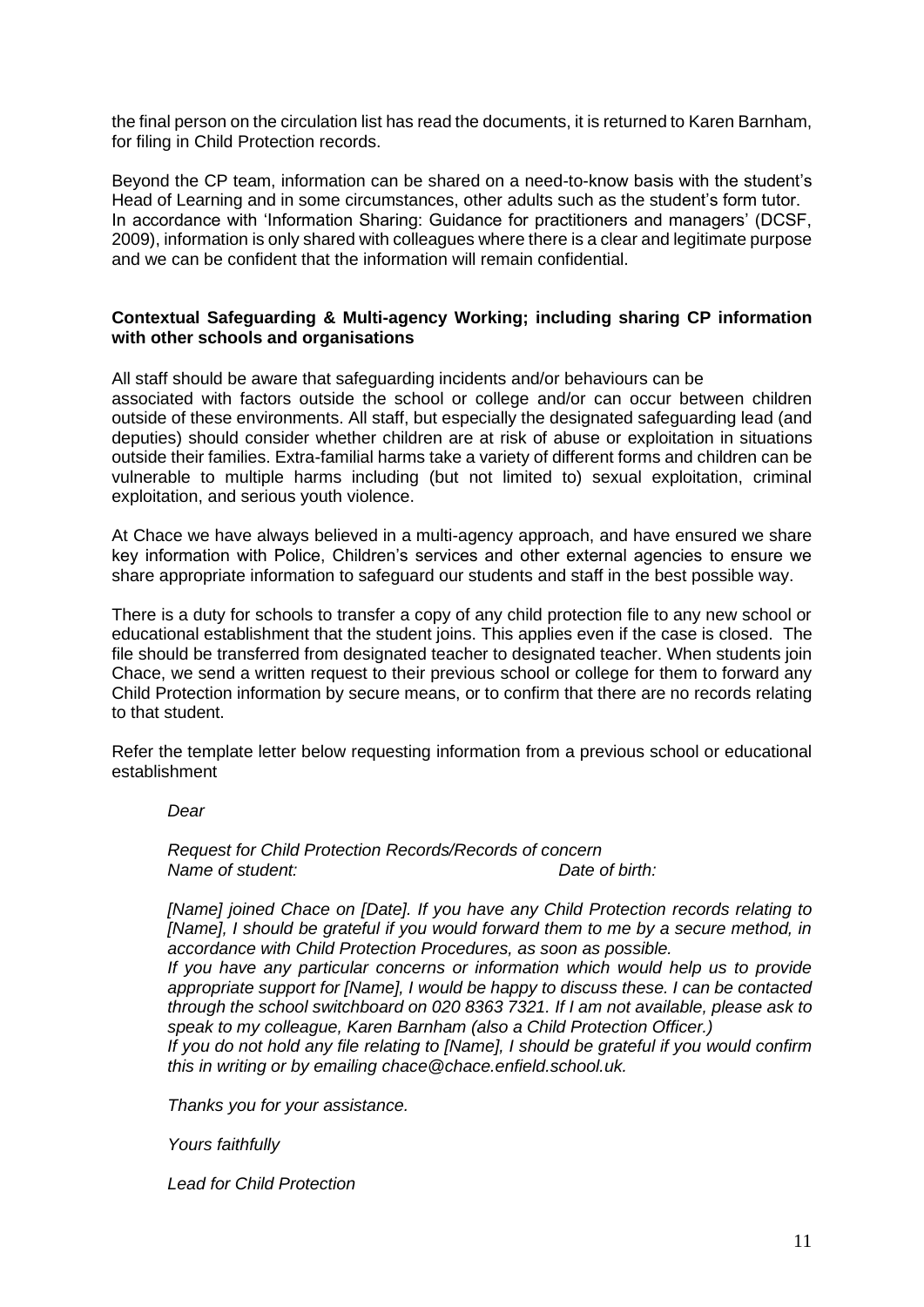When a request for information is received, following a student moving to another educational establishment, we ensure that any CP information is transferred by secure means. Photocopies are made of each of the documents in the CP file and this information is kept on file indefinitely.

#### Monitoring and Review

This policy supports and should be read in conjunction with the school's Equalities Policy; Health and Safety Policy; Positive Behaviour Policy; Whistleblowing Policy; E-Safety Policy and lettings agreement. It is reviewed regularly by Child Protection designated staff, SLT and Governors, with all referrals and open cases reported termly in the Headteacher's report to Governors.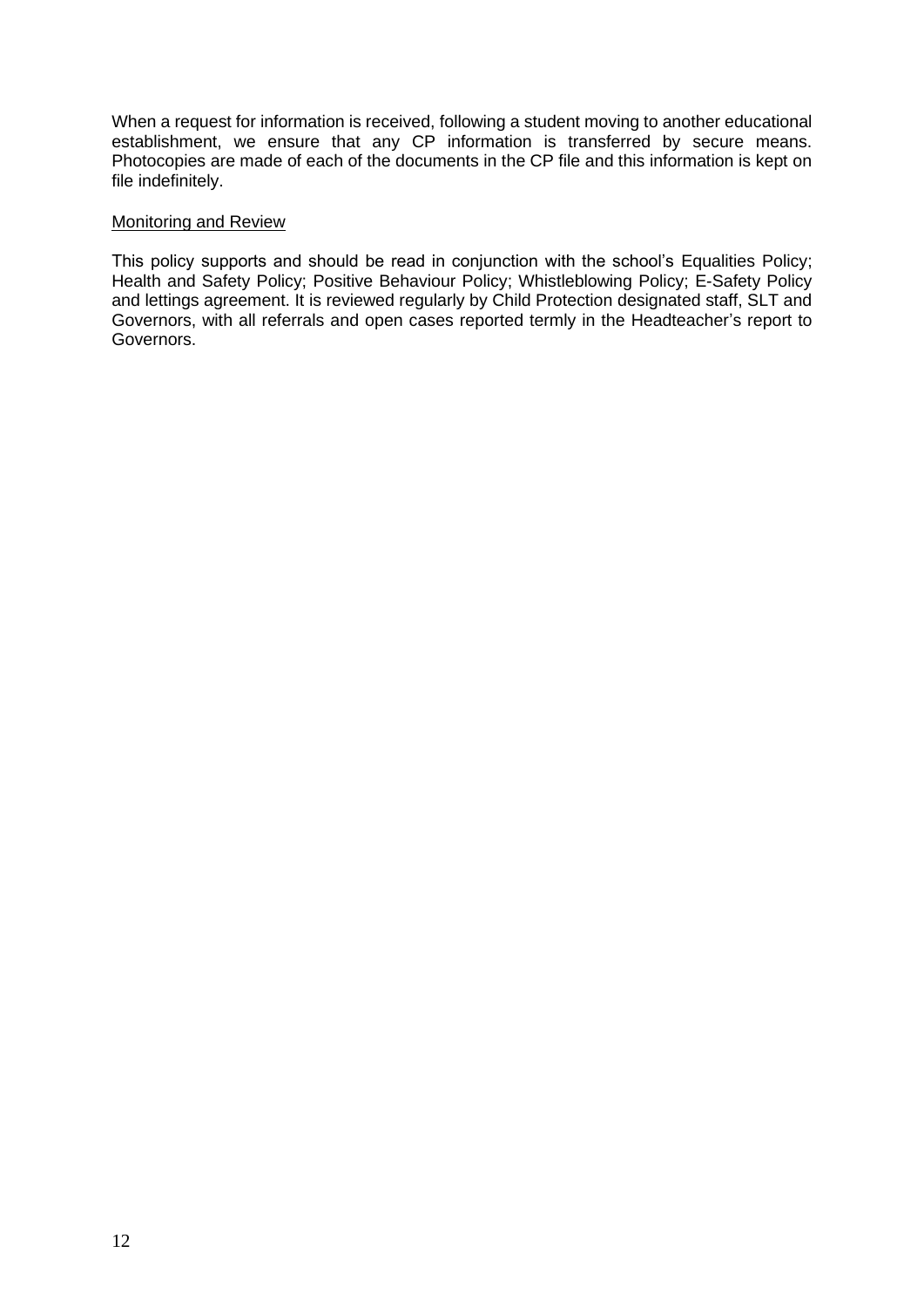# Appendix 1

# **Visitors to Chace (side 1)**

|          | (Details required for List 99 check) |                  |
|----------|--------------------------------------|------------------|
| Forename | Anv<br>previous<br>names             | Address and Tel: |
| Surname  | Date of<br>birth                     |                  |

| <b>Risk assessed as:</b><br>(See reverse for guidance) | High. | Medium: | -ow: |  |
|--------------------------------------------------------|-------|---------|------|--|
| <b>Details of Visit</b>                                |       |         |      |  |

|                                                         | <b>DETAILS UP VISIL</b> |
|---------------------------------------------------------|-------------------------|
| Date/time of visit                                      |                         |
| Purpose of visit                                        |                         |
| Other information<br>(include company,<br>organisation) |                         |
| Member of staff<br>responsible                          |                         |
| Circulate to:                                           |                         |

#### **TD** → **AS (for List 99 check)** → **Reception (for ID)** → **AS (for filing).**

| Office use (date done):    |                       |      |        |           |
|----------------------------|-----------------------|------|--------|-----------|
| $I$ ict $QQ$<br>JJ.<br>∟⊍ບ | າion"<br><b>Diaiv</b> | י שו | Filed. |           |
|                            |                       |      |        | Ref.<br>້ |

# **Visitor Risk Assessment (side 2)**

The member of staff organising the visit is responsible for ensuring that the visit is assessed for risk using this guide, and that the prescribed action is taken. You may also refer to the *Visitors to Chace: Risk Assessment Procedure,* held by Personnel*.* Visitors requiring a List 99 must have their photographic identity checked at reception.

| Level of Risk $\rightarrow$  | High                   | <b>Medium</b>         | Low                  |
|------------------------------|------------------------|-----------------------|----------------------|
|                              | (Visitor will be alone | (Visitor will be with | (No planned contact  |
|                              | with pupils, e.g.      | pupils, but           | with pupils, e.g.    |
|                              | teaching classes.)     | accompanied by        | meeting with staff.) |
|                              |                        |                       |                      |
| Required action $\downarrow$ |                        | member of staff, e.g. |                      |
|                              |                        | observing lessons.)   |                      |
| CRB check.                   |                        |                       |                      |
| (Personnel need at           |                        |                       |                      |
| least 6 weeks advance        |                        |                       |                      |
|                              |                        |                       |                      |
| notice.)                     |                        |                       |                      |
| List 99 check.               |                        |                       |                      |
| (Personnel need at           |                        |                       |                      |
| least 2 days notice.)        |                        |                       |                      |
| Signed in/out at             |                        |                       |                      |
| Reception. Issued with       |                        |                       |                      |
| ID.                          |                        |                       |                      |
|                              |                        |                       |                      |
| Register taken (for          |                        |                       |                      |
| groups).                     |                        |                       |                      |
|                              |                        |                       |                      |
| Supervised by staff at       |                        |                       |                      |
| all times.                   |                        |                       |                      |
|                              |                        |                       |                      |
|                              |                        |                       |                      |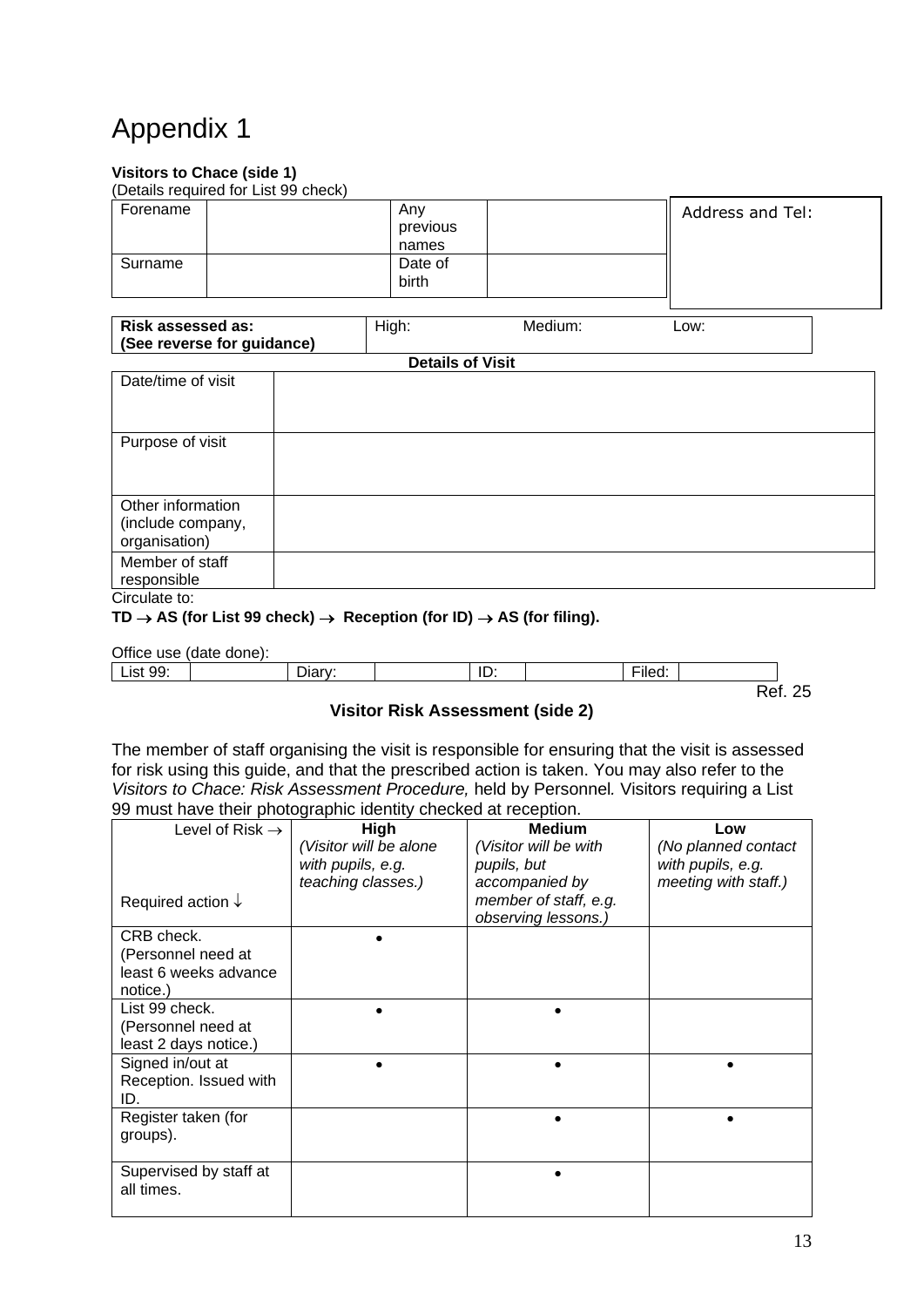# Appendix 2

# **DEALING WITH DISCLOSURES: GUIDANCE FOR ALL STAFF**

## Reminder of shared objectives

All Chace staff share the objective of keeping children and young people safe:

- by seeking to provide a safe environment that is conducive to learning; and
- by identifying children and young people who are suffering or likely to suffer significant harm and take appropriate action to make sure that they are safe both at home and at school.
- Make it clear from the start that you are unable to maintain confidentiality about the things the child tells you and that you have no choice but to pass on any information that causes concern.
- Listen, reassure and note how the child is feeling
- Find a quiet place to talk where you will not be interrupted.
- Listen but do not pressurise.
- Ascertain the facts who? what? where? when? how? Do not ask leading questions. Such questions may invalidate your evidence (and the child's) in any later prosecution in court. Instead ask open questions like "Anything else to tell me?" or "and".
- Be objective in your recording; state facts, write down exactly what was said to you and anything you may have observed. Distinguish clearly between fact and opinion and refrain from using your own interpretation and assumptions.
- Draw a diagram to indicate the position of any marks/bruising if applicable.
- Let the child know you are pleased to have been told.
- Tell the child you believe them.
- Tell the child you will have to involve others to ensure the child's safety in the future. Tell the child who needs to be involved and why.
- Offer on-going support and that you will do your best to protect the child.
- Follow the school's internal policy regarding communication in relation to Child Protection and promptly complete and pass on the school's CP concern form.
- Follow the pan-London Child Protection procedure.
- Having dealt with suspected Child Protection concerns which can be distressing, it is often helpful to talk to a colleague such as a Child Protection designated teacher about your feelings.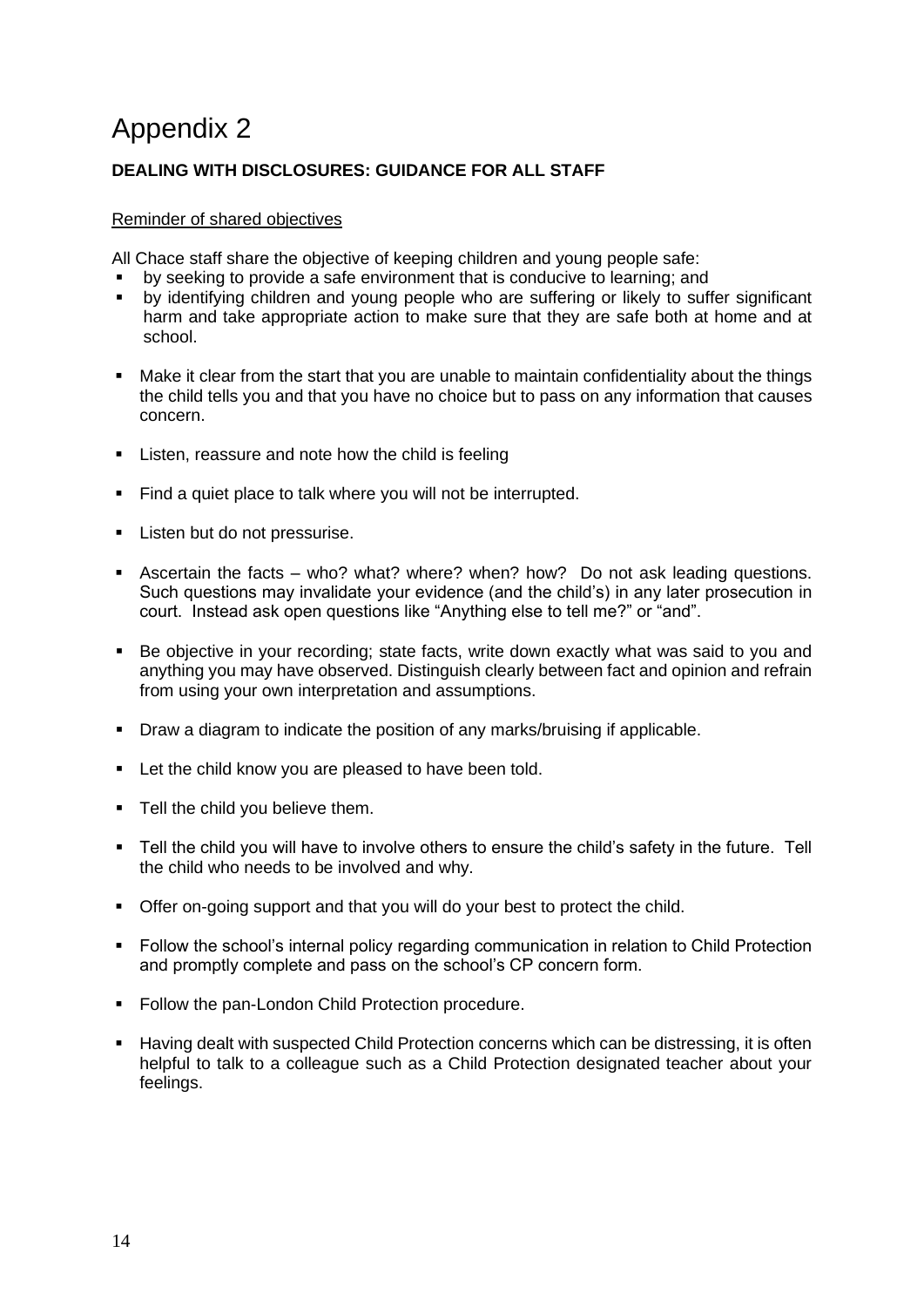$\Delta$ ppendix 3 CP MOS (please tick if logged on  $\Box$ c)

# **Chace Community School: Child Protection Record of Disclosure or Concern**

*Please complete this form and hand it directly to a Child Protection designated teacher.*

| Student's Name:     |  |
|---------------------|--|
| Form:               |  |
| Date of Birth:      |  |
| Parent(s)/Carer(s): |  |

#### **Disclosure only**

| Date and time of the disclosure: | Name of adult(s) present at the time of disclosure: |
|----------------------------------|-----------------------------------------------------|
|                                  |                                                     |
|                                  |                                                     |

# **Outline of concern/disclosure**

Please write as full an account as possible of:

*what the student said;*

*any questions put to the student (no interrogation should be carried out); any relevant comment about the demeanour of the student; any previous contact with parent/carer about related issues.*

| Cont. on separate sheet and attach, if necessary.                     |
|-----------------------------------------------------------------------|
| Name of adult(s) raising the concern/to whom the disclosure was made: |
| Position:                                                             |
| Signature:                                                            |
| Time:<br>Date:                                                        |
|                                                                       |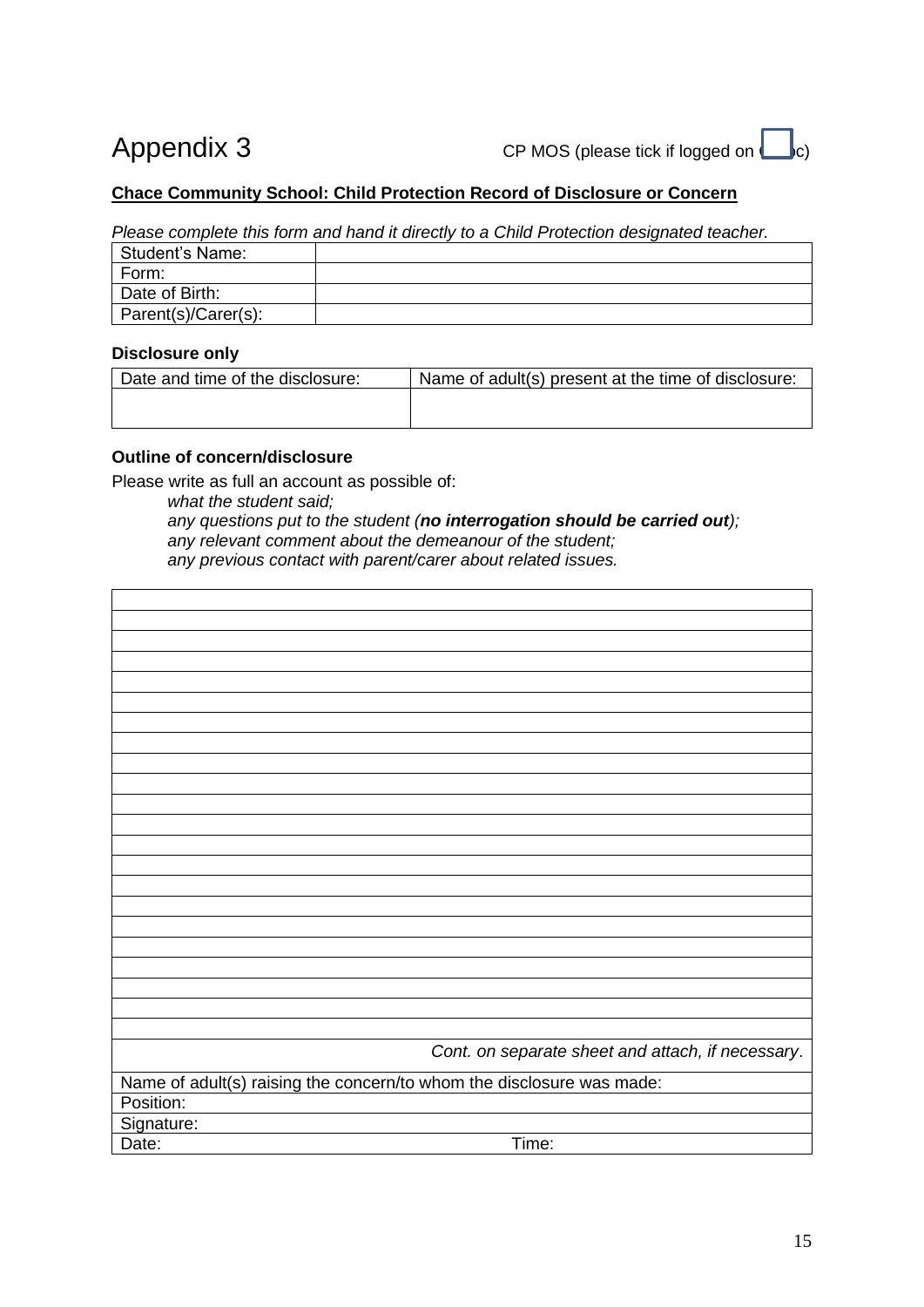# **Action subsequently taken, when and by whom**:

| Action taken | When; by whom | Outcome |
|--------------|---------------|---------|
|              |               |         |
|              |               |         |
|              |               |         |
|              |               |         |
|              |               |         |
|              |               |         |
|              |               |         |
|              |               |         |
|              |               |         |
|              |               |         |
|              |               |         |
|              |               |         |
|              |               |         |
|              |               |         |
|              |               |         |
|              |               |         |
|              |               |         |
|              |               |         |
|              |               |         |
|              |               |         |
|              |               |         |
|              |               |         |
|              |               |         |
|              |               |         |
|              |               |         |
|              |               |         |
|              |               |         |
|              |               |         |
|              |               |         |
|              |               |         |
|              |               |         |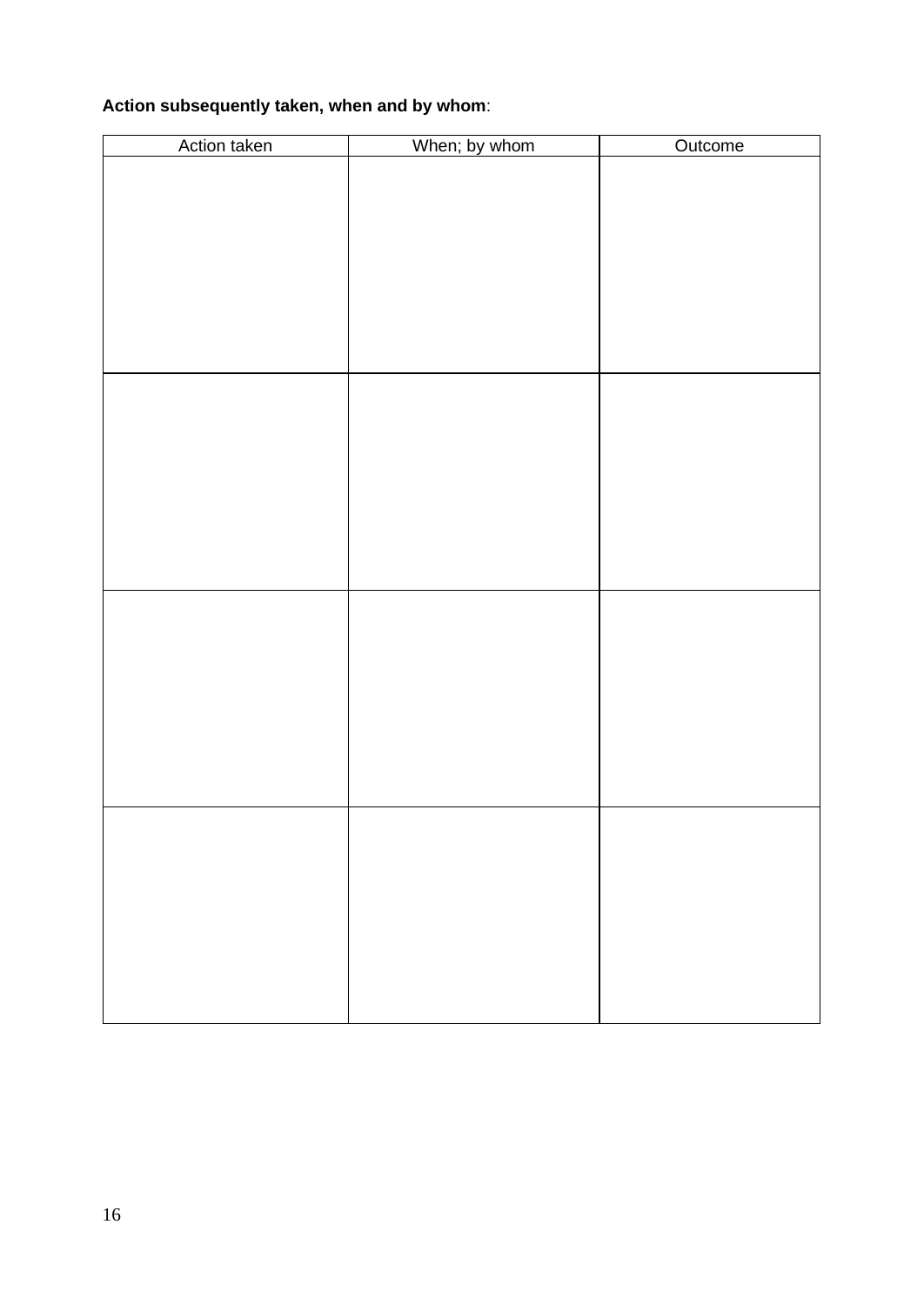# **CATEGORIES OF ABUSE**

# **INDICATORS OF ABUSE & NEGLECT**

**Abuse**: a form of maltreatment of a child. Somebody may abuse or neglect a child by inflicting harm or by failing to act to prevent harm. Children may be abused in a family or in an institutional or community setting by those known to them or, more rarely, by others. Abuse can take place wholly online, or technology may be used to facilitate offline abuse. Children may be abused by an adult or adults or by another child or children.

**Neglect**: the persistent failure to meet a child's basic physical and/or psychological needs, likely to result in the serious impairment of the child's health or development. Neglect may occur during pregnancy, for example, as a result of maternal substance abuse. Once a child is born, neglect may involve a parent or carer failing to: provide adequate food, clothing and shelter (including exclusion from home or abandonment); protect a child from physical and emotional harm or danger; ensure adequate supervision (including the use of inadequate care-givers); or ensure access to appropriate medical care or treatment. It may also include neglect of, or unresponsiveness to, a child's basic emotional needs.

# *SIGNS OF NEGLECT*

- Constant hunger.
- Poor personal hygiene.
- Constant tiredness.
- Poor state of clothing.
- **Emaciation**
- **•** Frequent lateness or non-attendance.
- Untreated medical problems.
- Destructive tendencies.
- Low self-esteem.
- Neurotic behaviour.
- No social relationships.
- Running away.
- Compulsive stealing or scavenging.

# **PHYSICAL ABUSE**

**Physical abuse**: a form of abuse which may involve hitting, shaking, throwing, poisoning, burning or scalding, drowning, suffocating or otherwise causing physical harm to a child. Physical harm may also be caused when a parent or carer fabricates the symptoms of, or deliberately induces, illness in a child.

# *SIGNS OF PHYSICAL ABUSE*

- Unexplained injuries or burns, particularly if they are recurrent.
- **•** Improbable excuses given to explain injuries.
- Refusal to discuss injuries.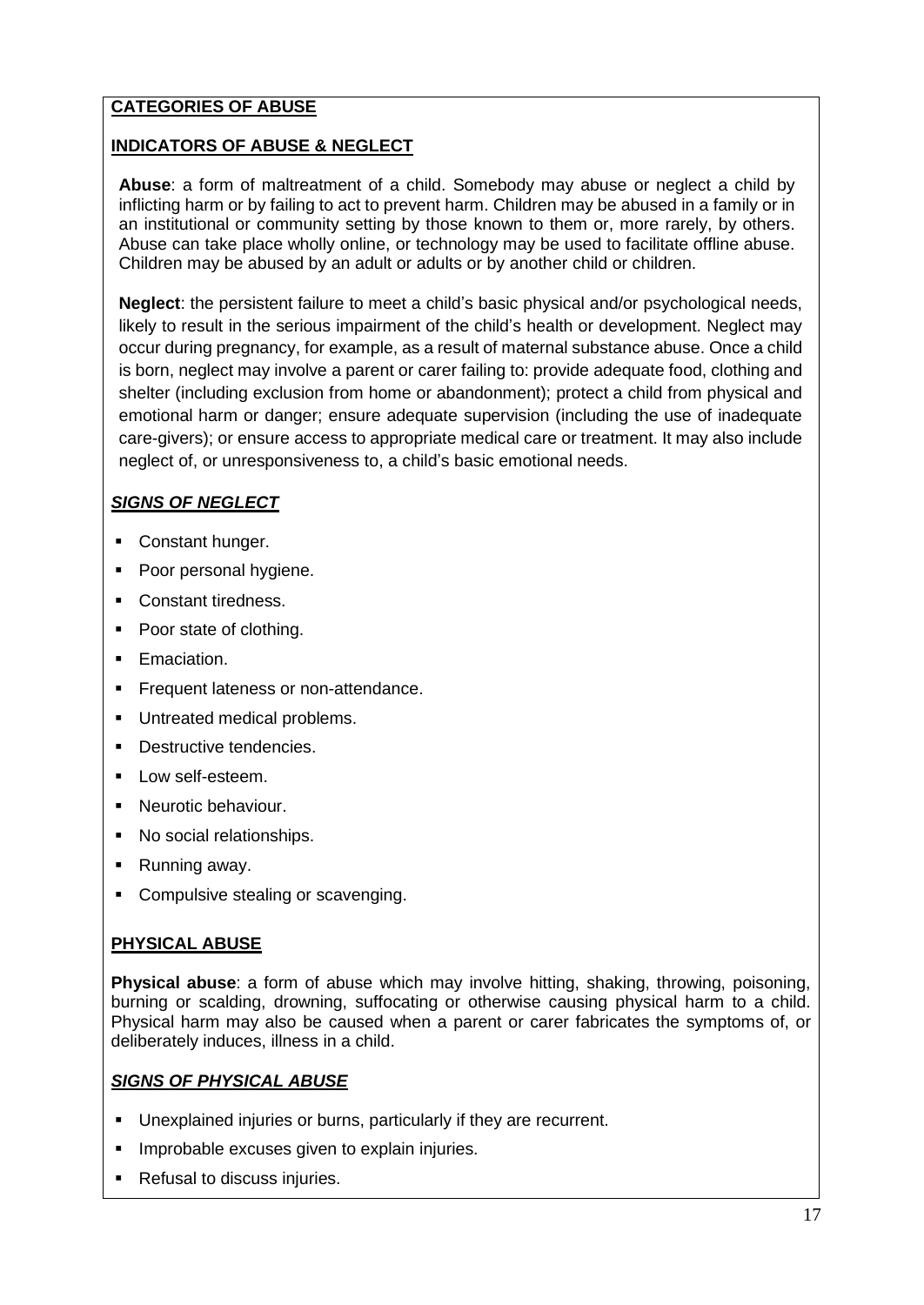- **■** Untreated injuries.
- Admission of punishment which appears excessive.
- Bald patches.
- Withdrawal from physical contact.
- **EXE** Arms and legs covered in hot weather.
- Fear of returning home.
- Fear of medical help.
- Self-destructive tendencies.
- Aggression towards others.
- Running away.

# **SEXUAL ABUSE**

**Sexual abuse:** involves forcing or enticing a child or young person to take part in sexual activities, not necessarily involving a high level of violence, whether or not the child is aware of what is happening. The activities may involve physical contact, including assault by penetration (for example rape or oral sex) or non- penetrative acts such as masturbation, kissing, rubbing and touching outside of clothing. They may also include non-contact activities, such as involving children in looking at, or in the production of, sexual images, watching sexual activities, encouraging children to behave in sexually inappropriate ways, or grooming a child in preparation for abuse. Sexual abuse can take place online, and technology can be used to facilitate offline abuse. Sexual abuse is not solely perpetrated by adult males. Women can also commit acts of sexual abuse, as can other children. The

sexual abuse of children by other children is a specific safeguarding issue in education and is covered under this policy in more detail under Peer on Peer abuse.

# *SIGNS OF SEXUAL ABUSE*

- Sudden changes in behaviour or school performance.
- Self-harm
- Displays of affection in a sexual way inappropriate to age.
- Tendency to cling or need constant reassurance.
- Tendency to cry easily.
- **EXECT** Regression to younger behaviour, such as thumb-sucking, playing with discarded toys, acting like a baby.
- Complaints of genital itching or pain.
- Distrust of a familiar adult, or anxiety about being left with a relative, baby-sitter or lodger.
- **■** Unexplained gifts or money.
- Depression and withdrawal.

# **EMOTIONAL ABUSE**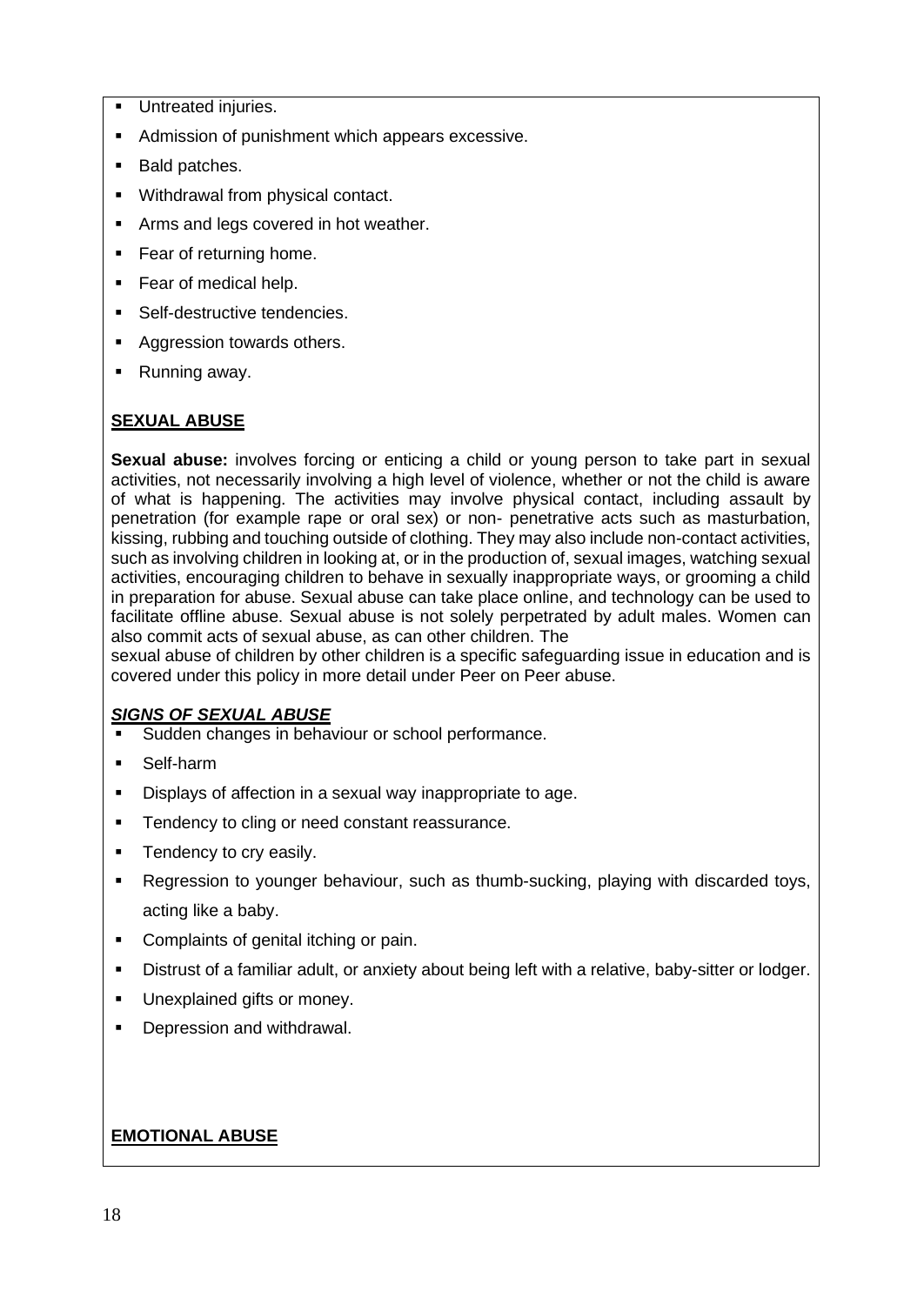**Emotional abuse**: the persistent emotional maltreatment of a child such as to cause severe and adverse effects on the child's emotional development. It may involve conveying to a child that they are worthless or unloved, inadequate, or

valued only insofar as they meet the needs of another person. It may include not giving the child opportunities to express their views, deliberately silencing them or 'making fun' of what they say or how they communicate. It may feature age or developmentally inappropriate expectations being imposed on children. These may include interactions that are beyond a child's developmental capability as well as overprotection and limitation of exploration and learning or preventing the child from participating in normal social interaction. It may involve seeing or hearing the ill- treatment of another. It may involve serious bullying (including cyberbullying), causing children frequently to feel frightened or in danger, or the exploitation or corruption of children. Some level of emotional abuse is involved in all types of maltreatment of a child, although it may occur alone.

# *SIGNS OF EMOTIONAL ABUSE*

- **Physical, mental and emotional development lags.**
- Admission of punishment which appears excessive.
- Over-reaction to mistakes.
- **•** Continual self-depreciation.
- **EXEC** Sudden speech disorders.
- Fear of new situations.
- Inappropriate emotional responses to painful situations.
- Neurotic behaviour (for example, rocking, hair-twisting, thumb-sucking).
- Self-mutilation.
- Fear of parents being contacted.
- **Extremes of passivity or aggression.**
- Drug/solvent abuse.
- Running away.
- Compulsive stealing or scavenging.

Specific guidance on Child Sexual Exploitation, Female Genital Mutilation, Prevent, Forced Marriage, Peer on Peer Abuse & Peer on Peer Abuse: Sexting

# **Child Sexual Exploitation (CSE) and Child Criminal Exploitation (CCE)**

#### Both CSE and CCE are forms of abuse and both occur where an individual or

group takes advantage of an imbalance in power to coerce, manipulate or deceive a child into sexual or criminal activity under the age of 18. Whilst age may be the most obvious, this power imbalance can also be due to a range of other factors including gender, sexual identity, cognitive ability, physical strength, status, and access to economic or other resources. In some cases, the abuse will be in exchange for something the victim needs or wants and/or will be to the financial benefit or other advantage (such as increased status) of the perpetrator or facilitator. The abuse can be perpetrated by individuals or groups, males or females, and children or adults. The abuse can be a one-off occurrence or a series of incidents over time, and range from opportunistic to complex organized abuse. It can involve force and/or enticement-based methods of compliance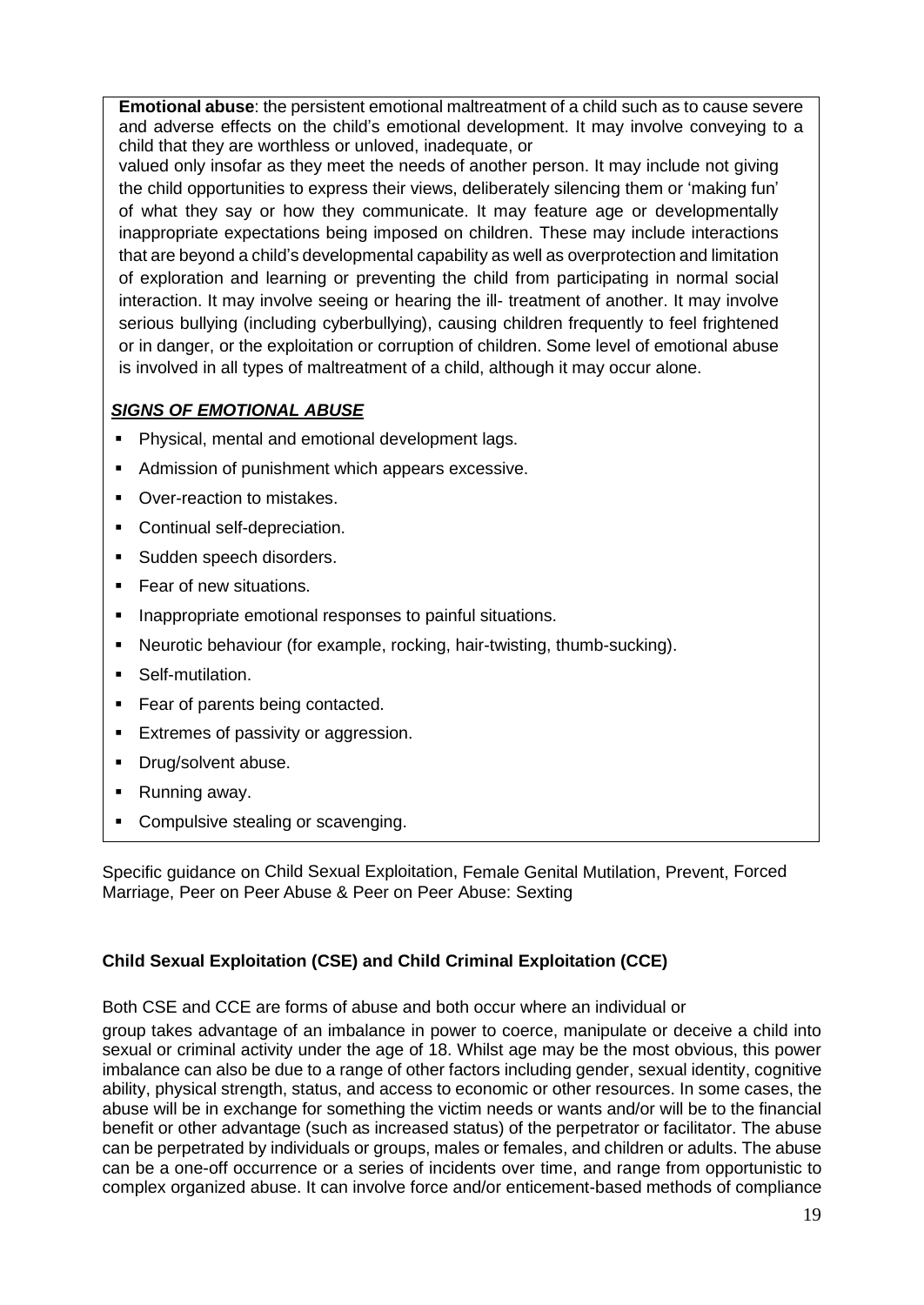and may, or may not, be accompanied by violence or threats of violence. Victims can be exploited even when activity appears consensual and it should be noted exploitation as well as being physical can be facilitated and/or take place online. Child sexual exploitation does not always involve physical contact, it can also occur through the use of technology. Like all forms of CSE and CCE: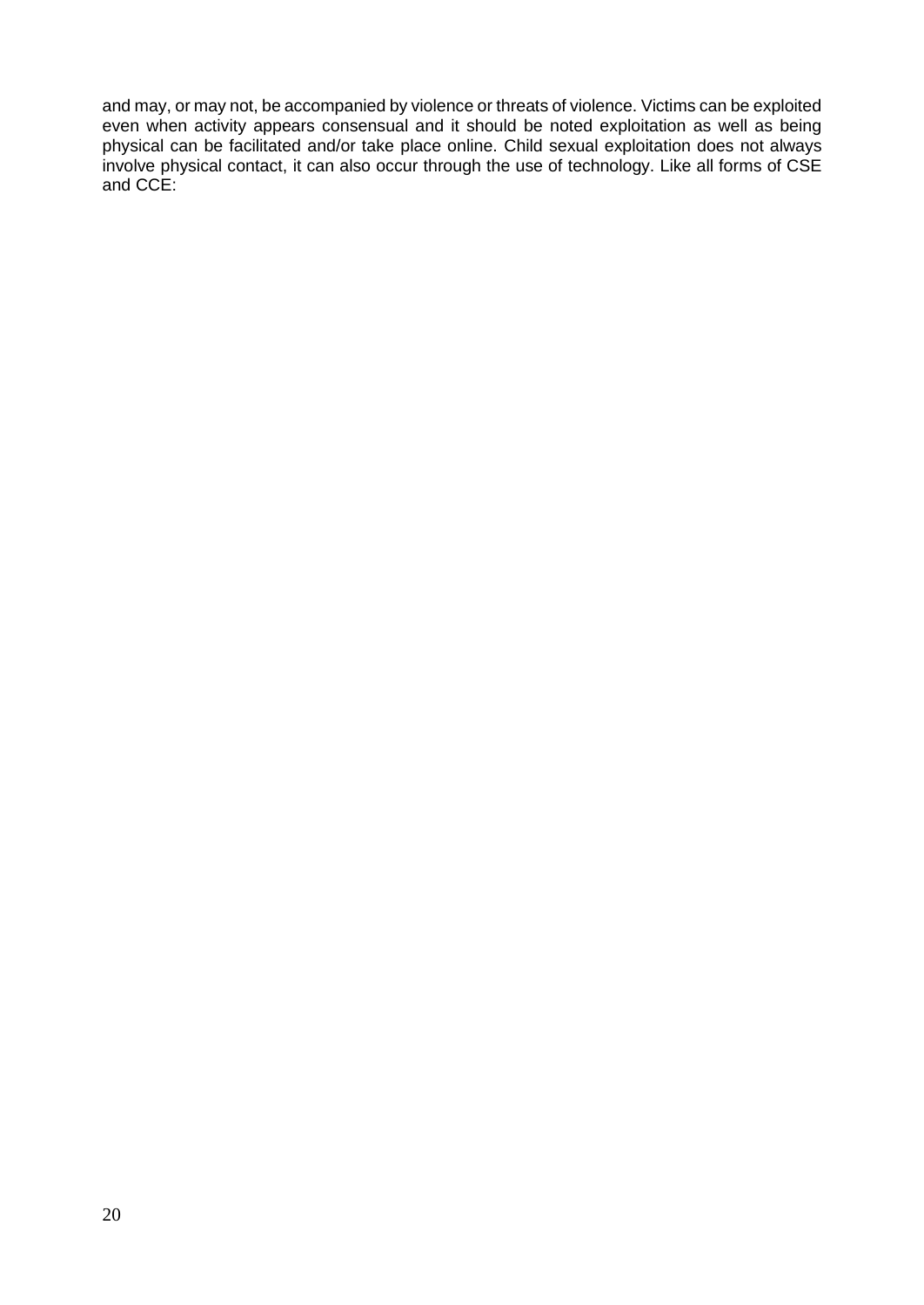- can affect any child or young person (male or female) under the age of 18 years, including 16 and 17 year olds who can legally consent to have sex;
- can still be abuse even if the sexual activity appears consensual;
- can include both contact (penetrative and non-penetrative acts) and noncontact sexual activity;
- can take place in person or via technology, or a combination of both;
- can involve force and/or enticement-based methods of compliance and may, or may not, be accompanied by violence or threats of violence;
- may occur without the child or young person's immediate knowledge (e.g. through others copying videos or images they have created and posted on social media);
- can be perpetrated by individuals or groups, males or females, and children or adults. The abuse can be a one-off occurrence or a series of incidents over time, and range from opportunistic to complex organised abuse; and is typified by some form of power imbalance in favour of those perpetrating the abuse. Whilst age may be the most obvious, this power imbalance can also be due to a range of other factors including gender, sexual identity, cognitive ability, physical strength, status, and access to economic or other resources.

Some of the following signs may be indicators of child sexual exploitation:

- children who appear with unexplained gifts or new possessions;
- children who associate with other young people involved in exploitation;
- children who have older boyfriends or girlfriends;
- children who suffer from sexually transmitted infections or become pregnant;
- children who suffer from changes in emotional well-being;
- children who misuse drugs and alcohol;
- children who go missing for periods of time or regularly come home late; and
- children who regularly miss school or education or do not take part in education.

Appropriate action, recording, referring and support will be put in place in line with the usual safeguarding procedures.

# **Child Criminal Exploitation: County lines**

Criminal exploitation of children is a geographically widespread form of harm that is a typical feature of county lines criminal activity, drug networks or gangs groom and exploit children and young people to carry drugs and money from urban areas to suburban and rural areas, market and seaside towns. Key to identifying potential involvement in county lines are missing episodes, when the victim may have been trafficked for the purpose of transporting drugs. Like other forms of abuse and exploitation, county lines exploitation: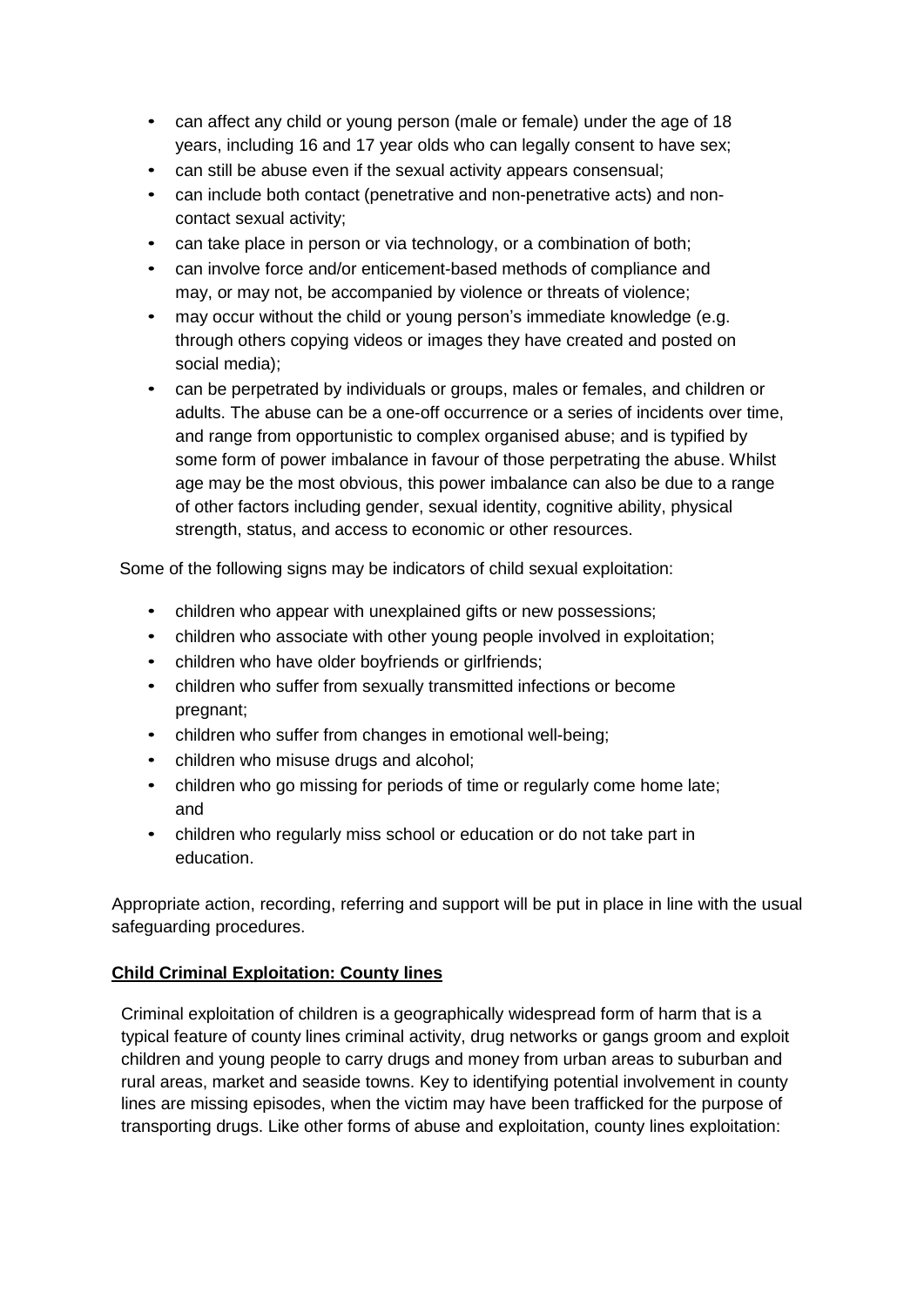- can affect any child or young person (male or female) under the age of 18 years;
- can affect any vulnerable adult over the age of 18 years;
- $\cdot$  can still be exploitation even if the activity appears consensual;
- can involve force and/or enticement-based methods of compliance and is often accompanied by violence or threats of violence;
- can be perpetrated by individuals or groups, males or females, and young people or adults; and
- is typified by some form of power imbalance in favour of those perpetrating the exploitation. Whilst age may be the most obvious, this power imbalance can also be due to a range of other factors including gender, cognitive ability, physical strength, status, and access to economic or other resources.

All staff are aware of County lines awareness agenda and, all staff have annual training to prevent and pick up early signs. We also work with the local PRU/other agencies to have workshops where there are early signs to support pupils and prevent them going missing which is shared with parents/carers. Furthermore we also work with external agencies where pupils have gone missing and immediately initiate after MASH referral, normally this initiates a TAF meeting to support the family and aim to put in place interventions to prevent a reoccurrence.

# **The Prevent Duty Extremism & Radicalisation**

# **Preventing radicalisation:**

Chace recognises its duty to protect our students from indoctrination into any form of extreme ideology which may lead to the harm of self or others and to carry out the Prevent Duty. This is particularly important because of the open access to electronic information through the internet. The school aims to safeguard young people through educating them on the appropriate use of social media and the dangers of downloading and sharing inappropriate material which is illegal under section 26 of the Counter-Terrorism Act 2015.

22 The school vets all visitors carefully and will take firm action if any individual or group is perceived to be attempting to influence members of our school community, either physically or electronically. Our definition of radical or extreme ideology is 'a set of ideas which could justify vilification or violence against individuals, groups or self.' Staff are trained to be vigilant in spotting signs of extremist view and behaviours and to always report anything which may suggest a student is expressing opinions which may cause concern. Our core mission of diversity permeates all we do. We place a strong emphasis on the common values that all communities share such as self-respect, tolerance and the sanctity of life. We work hard to broaden our students' experience, to prepare them for life and work in contemporary Britain. We teach them to respect and value the diversity around them as well as understanding how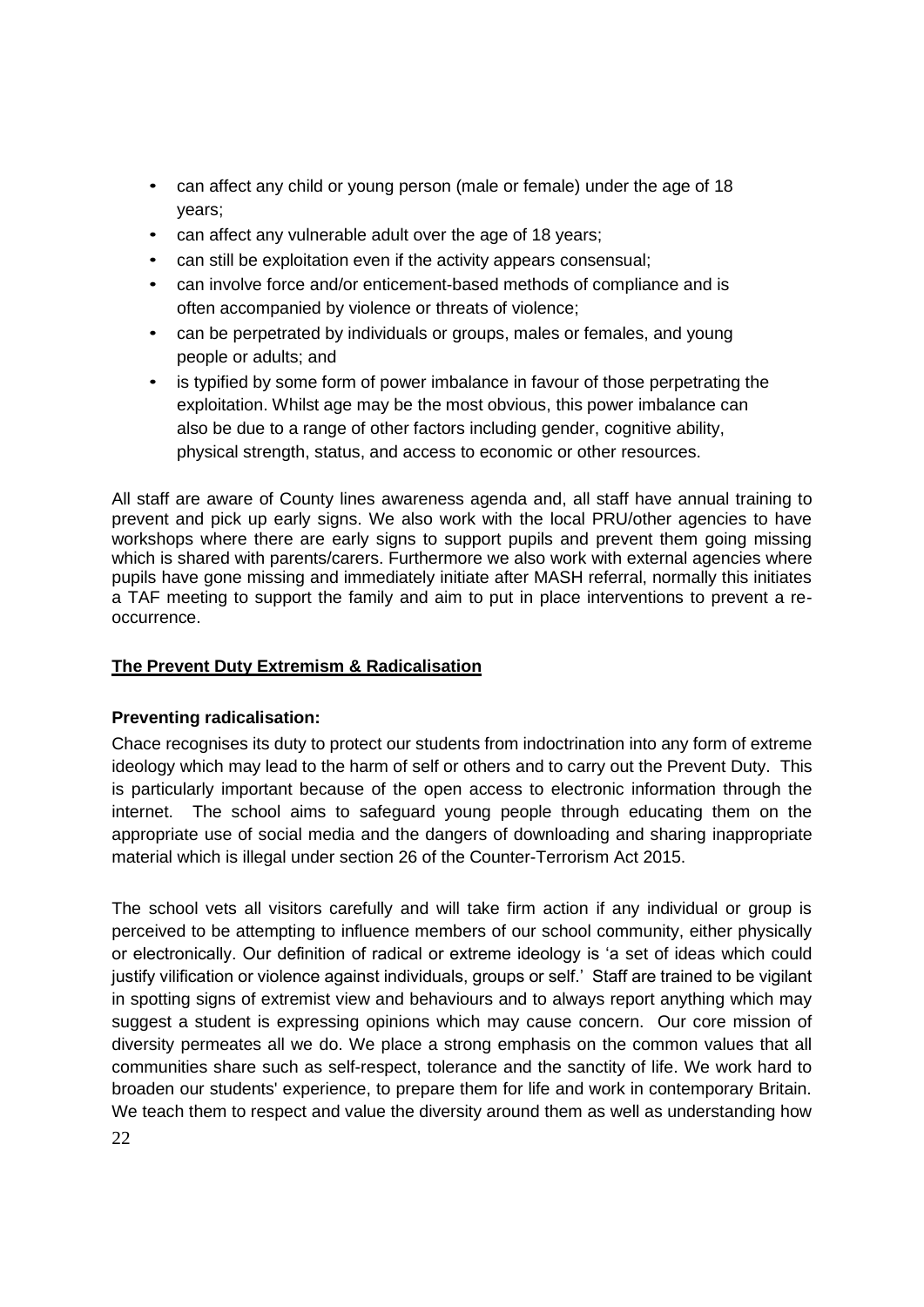to make safe, well-considered decisions. Concerns around any potential activities or signs of radicalisation are referred in the same way as all Safeguarding concerns, and the school is committed to working with the PREVENT and CHANNEL programme.

Channel is a programme which focuses on providing support at an early stage to people who are identified as being vulnerable to being drawn into terrorism

However hard to pin point specific factors, it is possible to protect vulnerable people from extremist ideology and intervene to prevent those at risk of radicalisation being radicalised. As with other safeguarding risks, staff should be alert to changes in children's behaviour, which could indicate that they may be in need of help or protection. Staff should use their judgement in identifying children who might be at risk of radicalisation and act proportionately which may include the designated safeguarding lead (or deputy) making a referral to the Channel programme.

The promotion of fundamental British values to help recognise and address extremism and radicalisation is used in Lifeskills, weekly reflection and in relevant opportunities around school.

## **Honour based violence to abuse to recognise non-violent forms of abuse**

So-called 'honour-based' violence (HBA) encompasses incidents or crimes which have been committed to protect or defend the honour of the family and/or the community, including female genital mutilation (FGM), forced marriage, and practices such as breast ironing. HBA committed in the context of preserving "honour" often involves a wider network of family or community pressure and can include multiple perpetrators. It is important to be aware of this dynamic and additional risk factors when deciding what form of safeguarding action to take. All forms of HBA (regardless of the motivation) must share concerns with CP team and the Police for all FGM related concerns.

If staff have a concern regarding a child that might be at risk of HBA or who has suffered from HBA, they should speak to the designated safeguarding lead (or deputy). As appropriate, they will activate local safeguarding procedures, using existing national and local protocols for multi-agency liaison with police and children's social care.

# **Female Genital Mutilation – MOS MUST REPORT TO POLICE IF FGM HAS OCCURED**

FGM is child abuse and a form of violence against women and girls, and therefore it is dealt with as part of existing child and adult safeguarding/protection structures, policies and procedures. It is illegal in the UK to subject a child to FGM or to take a child abroad to undergo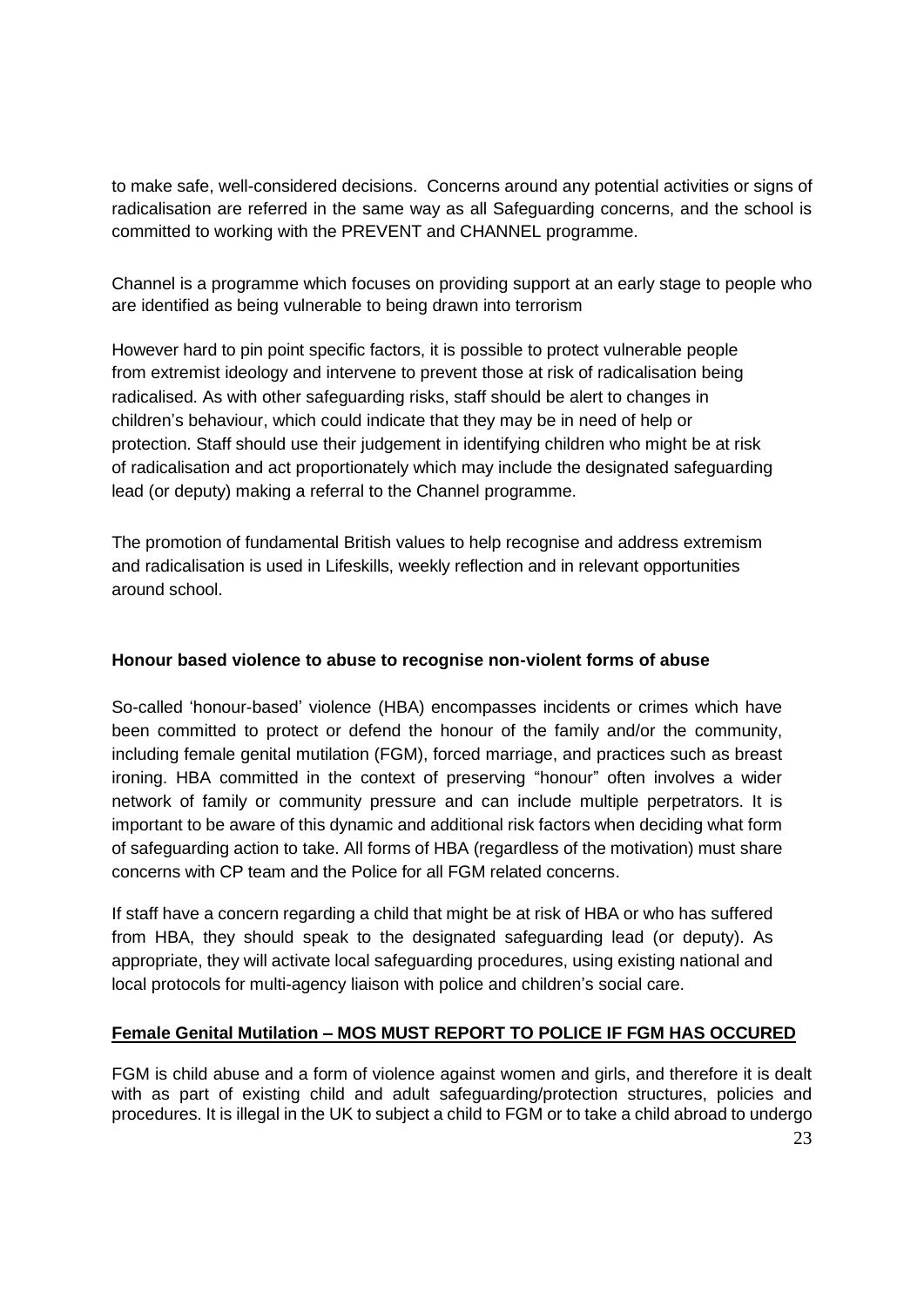the procedure – Female Genital Mutilation Act 2003 and Serious Crime Act 2015 and as legal duty on teacher. Despite the harm it causes, FGM practicing communities consider it normal to protect their cultural identity. The age at which girls are subject to FGM varies greatly from shortly after birth to any time up to adulthood. The average age is 10 to 12 years, however anyone under the age of 18 found to have any form of FGM must contact the Police the same day. Any female child born to a woman or has a sister who has been subjected to FGM will be considered to be at risk, as much as other female children in the extended family. Any information or concern that a child is at risk of FGM will result in a child protection referral to Children's Social Care.

Female Genital Mutilation (FGM) comprises all procedures involving partial or total removal of the external female genitalia or other injury to the female genital organs. It is illegal in the UK and a form of child abuse with long-lasting harmful consequences.

The School is alert to the possibility of a girl being at risk of FGM, or already having suffered FGM.

Signs FGM may be **imminent** include:

- it may be possible that families will practise FGM in the UK when a female family elder is around, particularly when she is visiting from a country of origin;
- a professional may hear reference to FGM in conversation, for example a girl may tell other children about it;
- a girl may confide that she is to have a 'special procedure' or to attend a special occasion to 'become a woman';
- a girl may request help from a teacher or another adult if she is aware or suspects that she is at immediate risk;
- parents seeking to withdraw their children from learning about FGM.

There are a number of indications that a girl or woman **has already been subjected to FGM**:

- a girl or woman may have difficulty walking, sitting or standing and may even look uncomfortable;
- Pain or heat marks/burns in the chest region due to breast ironing.
- a girl or woman may spend longer than normal in the bathroom or toilet due to difficulties urinating;
- a girl may spend long periods of time away from a classroom during the day with bladder or menstrual problems.
- a girl or woman may have frequent urinary, menstrual or stomach problems; there may be prolonged or repeated absences from school or college;
- a prolonged absence from school or college with noticeable behaviour changes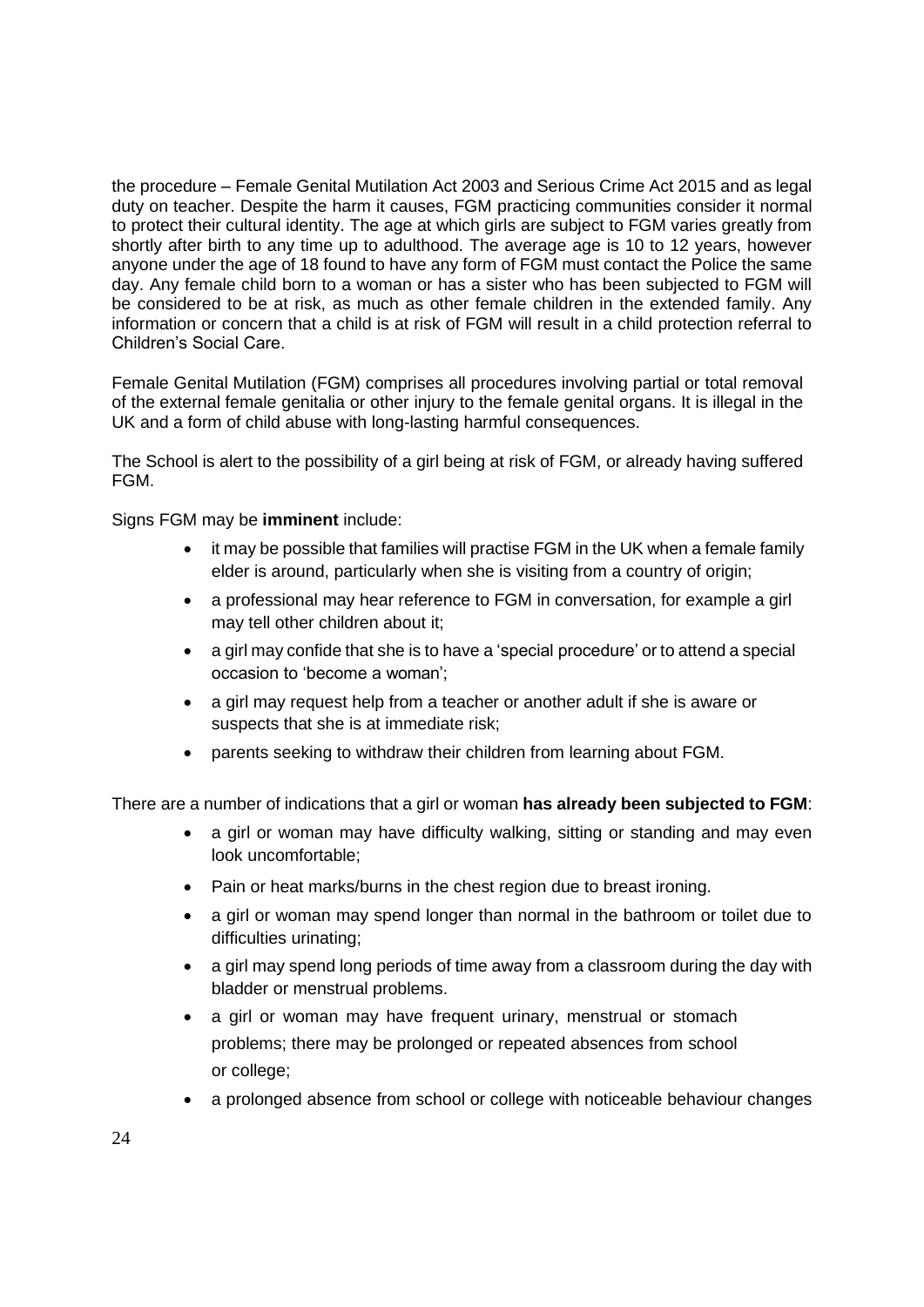(e.g. withdrawal or depression) on the girl's return;

- a girl or woman may be particularly reluctant to undergo normal medical examinations; a girl or woman may confide in a professional;
- a girl or woman may ask for help, but may not be explicit about the problem due to embarrassment or fear;
- a girl may talk about pain or discomfort between her legs.

Where staff have a concern, the School will activate local safeguarding procedures, using existing national and local protocols for multi-agency liaison with police and children's social care. In line with Section 5B of the Female Genital Mutilation Act 2003 (as inserted by section 74 of the Serious Crime Act 2015), the School and its staff will fulfill the **statutory duty** to report to the police and refer and inform CP team to inform MASH team where they discover (either through disclosure by the victim or visual evidence) that FGM appears to have been carried out on a girl under 18. Appropriate action, recording, referring and support will be put in place in line with the usual safeguarding procedures.

# **Forced Marriage**

The protocol at Chace is based upon best practice guidelines The Right to Choose: multiagency statutory guidance for dealing with forced marriage (HM Government, 2008), in conjunction to safeguarding and promoting the welfare of children (i.e. a person who has not reached their 18th Birthday), as listed in section 11 of the Children Act 2004 and under sections 175 and 157 of the Education Act 2002 as forced marriage is a crime in England and Wales.

Possible indicators that a pupil may be at risk of forced marriage include:

- a child may appear anxious, depressed and emotionally withdrawn with low selfesteem;
- a child may have mental health disorders and display behaviours such as selfharming, self-cutting or anorexia;
- sometimes a child may come to the attention of the police having been discovered shoplifting or taking drugs or alcohol;
- a child may present with a sudden decline in their performance, aspirations or motivation;
- a decline in punctuality which may be the result of having to "negotiate" their way out of the house;
- running away from home;
- no time allowed for extra-curricular activities;
- family history of older siblings leaving education early and marrying early.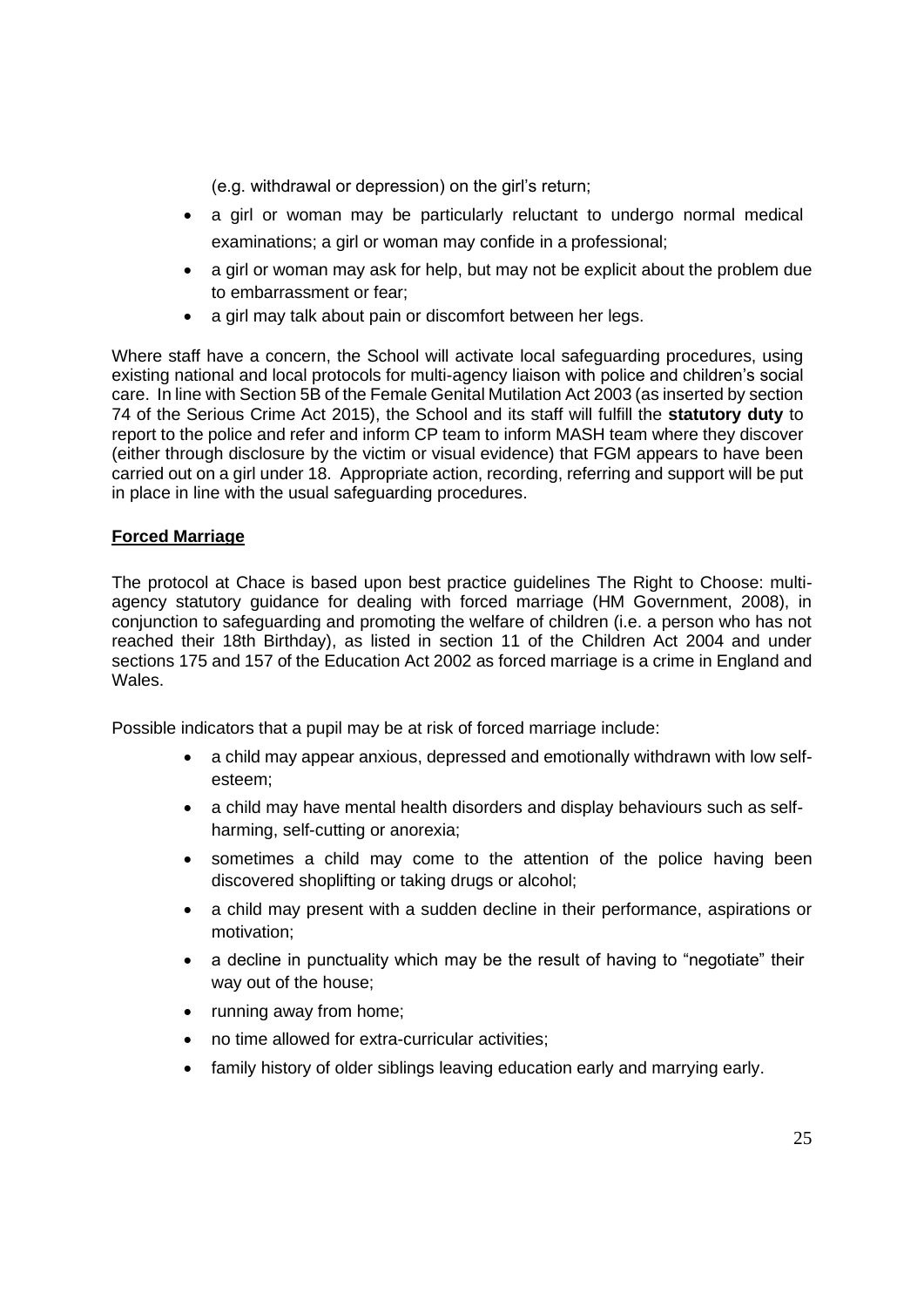Forcing a person into a marriage is a crime in England and Wales. A forced marriage is one entered into without the full and free consent of one or both parties and where violence, threats or any other form of coercion is used to cause a person to enter into a marriage. Threats can be physical or emotional and psychological. A lack of full and free consent can be where a person does not consent or where they cannot consent (if they have learning disabilities, for example). Nevertheless, some communities use religion and culture as a way to coerce a person into marriage. Schools and colleges can play an important role in safeguarding children from forced marriage. Anyone can contact the Forced Marriage Unit if they need advice or information: Contact: 020 7008 0151 or email [fmu@fco.gov.uk.](mailto:fmu@fco.gov.uk)

Appropriate action, recording, referring and support will be put in place in line with the usual safeguarding procedures.

#### **Peer on Peer Abuse Summary**

All staff should understand the importance of challenging inappropriate behaviour between children. Staff should also recognise that downplaying certain behaviours as "just banter" or "boys being boys" can lead to a culture of unacceptable behaviour, an unsafe environment for children and young people and a culture that normalises abuse. Staff should understand that even if there are no reports of peer-on-peer abuse in their school, this doesn't mean it is not happening. If staff have any concerns about peer-on-peer abuse, they should speak to the designated safeguarding lead (DSL) or a deputy.

Staff are aware of the harm that can be caused by children on each other, in all cases staff are asked to act immediately and pass on information to one of the CP team who can then manage this and see if this is delt with internally, seek early help with a multi-agency approach, refer to children's social care and or report the case to the police in most serious cases. This is done by the DSL working with the Pastoral team when appropriate to address the key issues and take the necessary next steps.

There is now increasing evidence that girls, children with SEND and LGBT are at greater risk, we have clear equality policy which support students and there are consequences for those found to be harming student/s. Staff are aware of the importance of:

- o making clear that sexual violence and sexual harassment is not acceptable, will never be tolerated and is not an inevitable part of growing up;
- o not tolerating or dismissing sexual violence or sexual harassment as "banter", "part of growing up", "just having a laugh" or "boys being boys"; and challenging behaviours (potentially criminal in nature), such as grabbing bottoms, breasts and genitalia, flicking bras and lifting up skirts. Dismissing or tolerating such behaviours risks normalising them.

#### **Peer on Peer Abuse – Zero tolerance**

Children may be harmed by other children or young people. Staff will be aware of the harm caused by bullying and will use the School's anti-bullying procedures where necessary.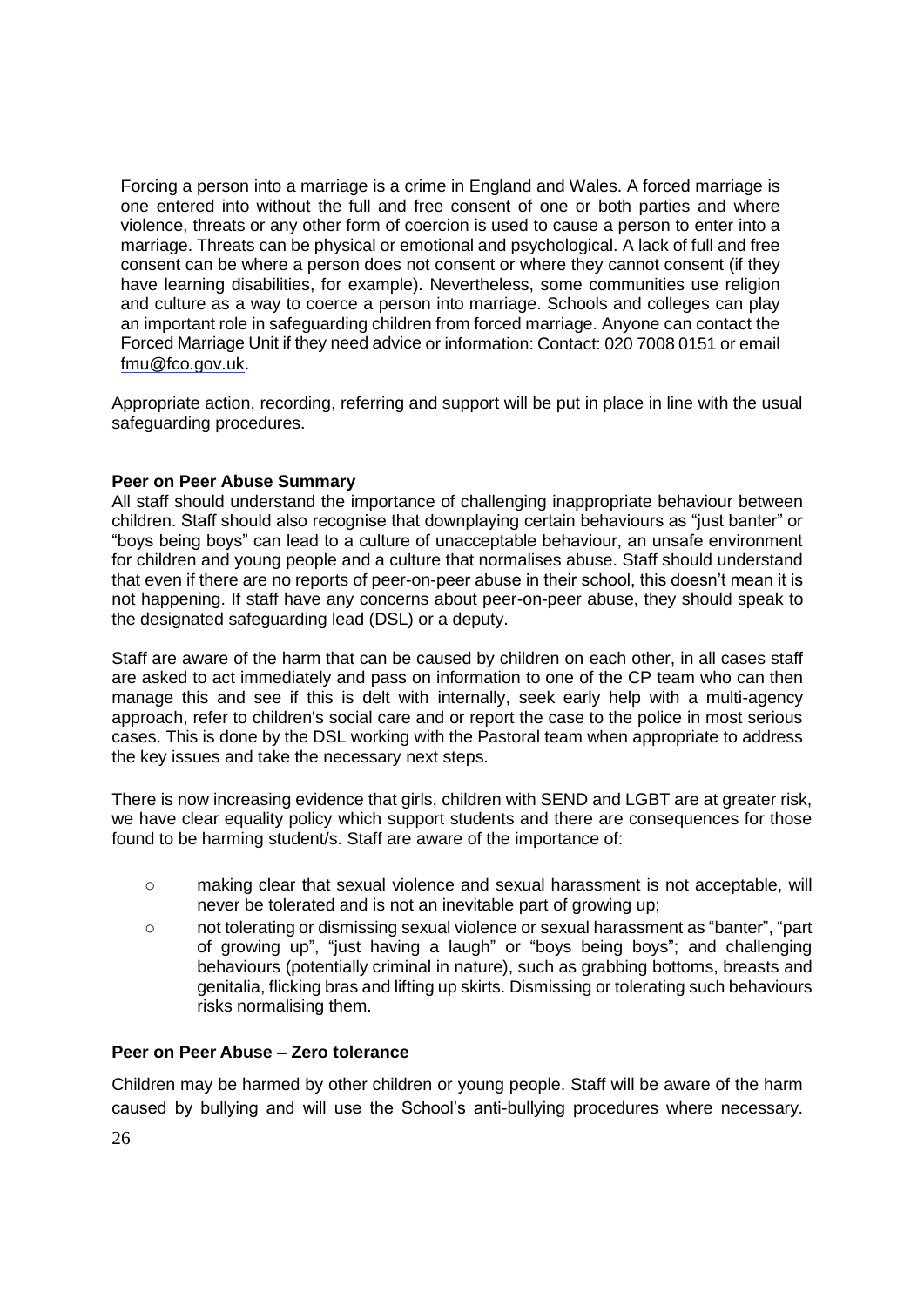However, there will be occasions when a pupil's behaviour warrants a response under child protection rather than anti-bullying procedures. Peer on peer abuse can include: sexual bullying at school; being coerced to send sexual images; physical and sexual assaults and violence; child sexual exploitation and teenage relationship abuse. Gang-affected young women are particularly vulnerable to being sexually exploited for protection, status, drugs or money.

The School takes peer on peer abuse seriously and all staff are clear that peer on peer abuse should not be passed off as "part of growing up" or "banter". Incidents of peer on peer abuse will be dealt in line with the normal School safeguarding procedures.

In dealing with peer on peer abuse, the School recognises:

- that peer on peer abuse often occurs in the same school or neighbourhood, thus it is important any response takes account of how a network of peer relationships is affected;
- the relationship between sexual exploitation, serious youth violence, and teenage relationship abuse, and the need to ensure it is recognised when young people are experiencing multiple forms of abuse;
- that young people who have experienced abuse and exploitation can also be groomed to abuse their peers, requiring a much more holistic approach to safeguarding;
- that different gender issues can be prevalent;
- that peer on peer abuse can be influenced by the nature of the environments in which young people spend their time (e.g. exposure to violence on the streets, exposure to harmful social norms related to gender, relationships and consent);
- that peer on peer abuse hinges upon young people's experiences of power, and ultimately the notion of consent (while young people who abuse their peers have power over the young person they are harming, they may be simultaneously powerless in relation to some peers who are encouraging their behaviour or in the home where they are being abused).

The School also recognises that an alleged perpetrator is likely to have considerable unmet needs as well as posing a significant risk of harm to other children. Any decision on action in respect of the alleged perpetrator must be based on the risk they pose to other children and what can be done to minimise this risk. Assessment of an alleged perpetrator's needs will include consideration of:

• The nature, extent and context of the abusive behaviours;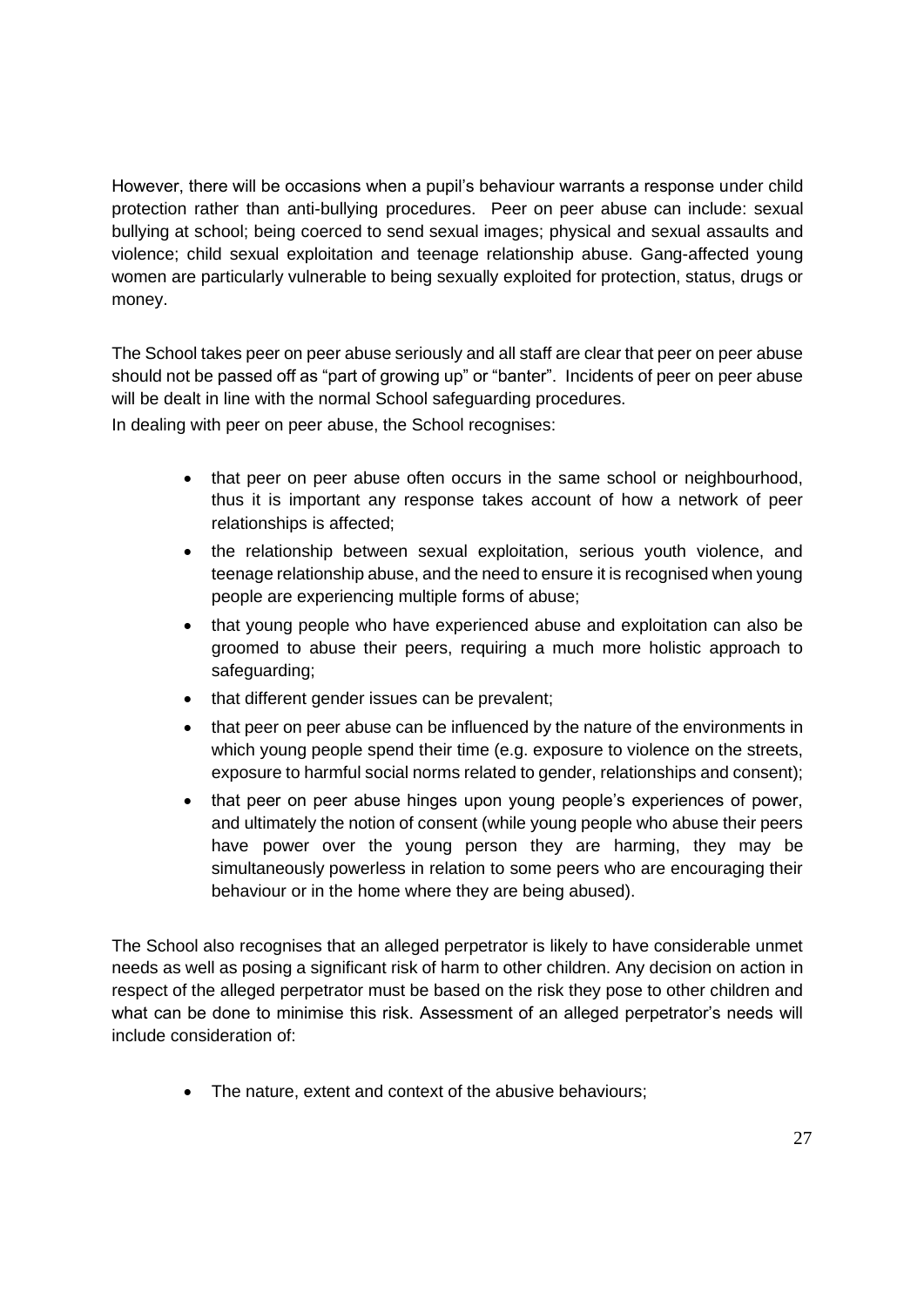- The young person's development and family and social circumstances;
- Whether the young person appears to pose a continuing risk and, if so - who is likely to be at risk from him/her, and the nature and degree of the risk;
- The young person's need for services, both those which relate to his/her harmful behaviour and other significant needs;
- Whether the young person is also at risk of significant harm and should be the subject of a child protection conference;
- Whether action is to be taken within the criminal justice system.
- Whether the child is subject to bullying (including cyberbullying);
- Whether there has been physical abuse such as hitting, kicking, shaking, biting, hair pulling, or otherwise causing physical harm;
- Whether there has been sexual violence, such as rape, assault by penetration and sexual assault;
- Where there has been sexual harassment, such as sexual comments, remarks, jokes and online sexual harassment, which may be stand-alone or part of a broader pattern of abuse;
- Upskirting, which typically involves taking a picture under a person's clothing without them knowing, with the intention of viewing their genitals or buttocks to obtain sexual gratification, or cause the victim humiliation, distress or alarm;
- Sexting (also known as youth produced sexual imagery covered in the next section in more detail); and initiation/hazing type violence and rituals.

#### **Peer on Peer Abuse: Sexting**

There are a number of definitions of sexting but, for the purposes of this policy, sexting is simply defined as images or videos generated by children under the age of 18, or of children under the age of 18, that are of a sexual nature or are indecent. These images are shared between young people and/or adults via a mobile phone, handheld device or website with people they may not even know.

Sexting may be categorised as:

*Aggravated incidents of sexting* involving criminal or abusive elements beyond the creation of an image. These include further elements, adult involvement or criminal or abusive behaviour by minors such as sexual abuse, extortion, threats, malicious conduct arising from personal conflicts, or creation or sending or showing of images without the knowledge or against the will of a minor who was pictured.

*Experimental incidents of sexting* involve youths taking pictures of themselves to share with established boy or girlfriends, to create romantic interest in other youth, or for reasons such as attention seeking. There is no criminal element (and certainly no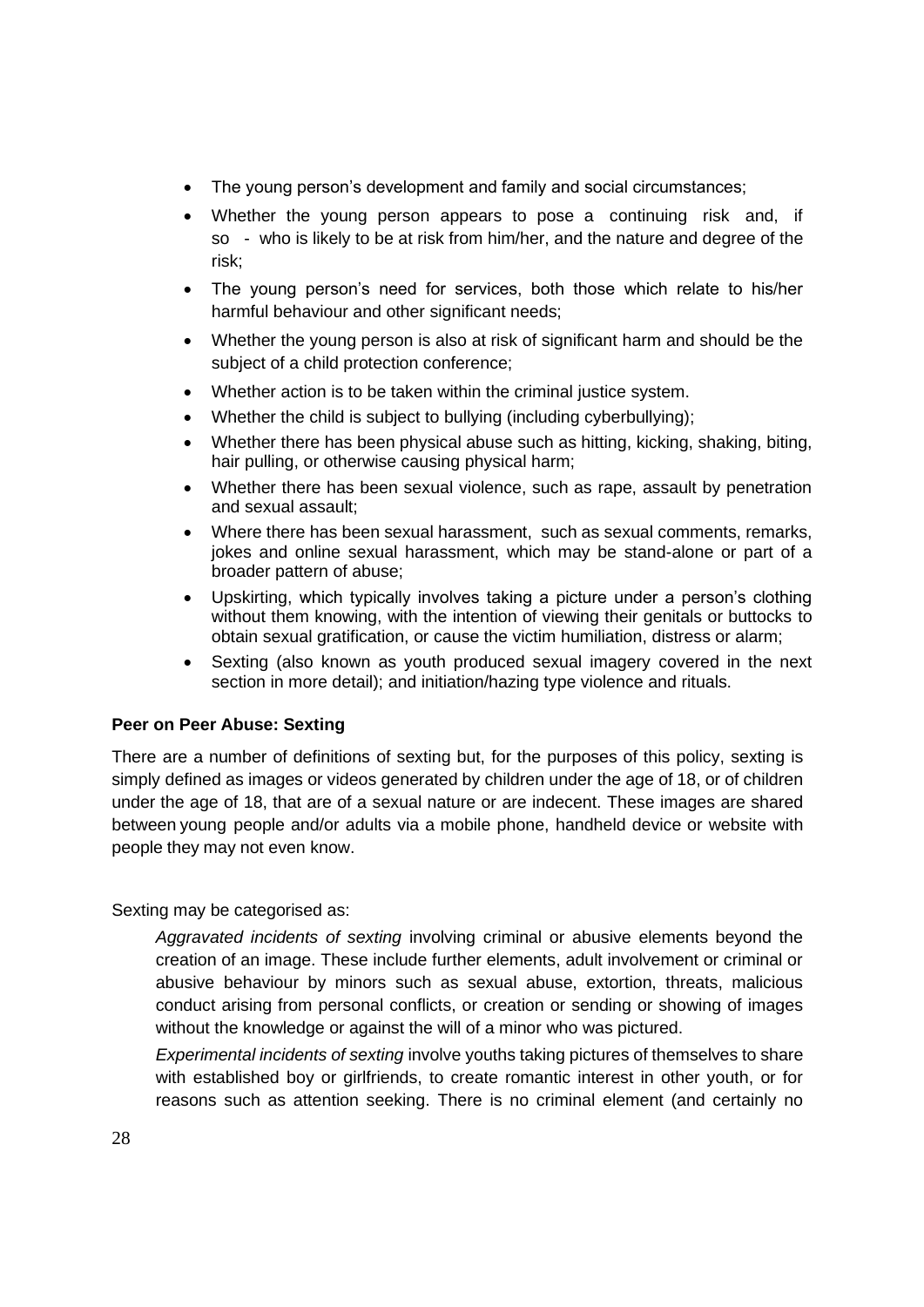criminal intent) beyond the creation and sending of the images and no apparent malice or lack of willing participation. *Wolak and Finkelhor 'Sexting: a Typology' March 2011*

Young people involved in sharing sexual videos and pictures may be committing a criminal offence. Specifically, crimes involving indecent photographs (including pseudo images) of a person under 18 years of age fall under Section 1 of the Protection of Children Act 1978 and Section 160 Criminal Justice Act 1988. Under this legislation it is a crime to:

- make an indecent photograph or allow an indecent photograph to be taken;
- make an indecent photograph (this includes downloading or opening an image that has been sent via email);
- distribute or show such an image:
- possess with the intention of distributing images;
- advertise; and possess such images.

Incidents of sexting will be dealt in line with the normal School safeguarding procedures. In responding to a disclosure regarding sexting, the School will consider:

- Is the pupil making a disclosure about receiving an image, sending an image or sharing an image?
- What sort of image is it? Is it potentially illegal or is it inappropriate?
- How widely has the image been shared and is the device in their possession? Is it a school device or a personal device?
- Are there other pupils and/or young people involved? Do they know where the image has ended up?

In line with the revised Education Act 2011 and the Powers of Search Policy, the School may examine, confiscate and securely store a device if there is reason to believe it contains indecent images or extreme pornography. The School will not search a mobile device even in response to an allegation or disclosure if this is likely to cause additional stress to the pupil/young person unless there is clear evidence to suggest that there is an immediate problem.

 If any illegal images of a child are found, the school will consider whether to inform the police. As a general rule it will almost always be proportionate to refer any incident involving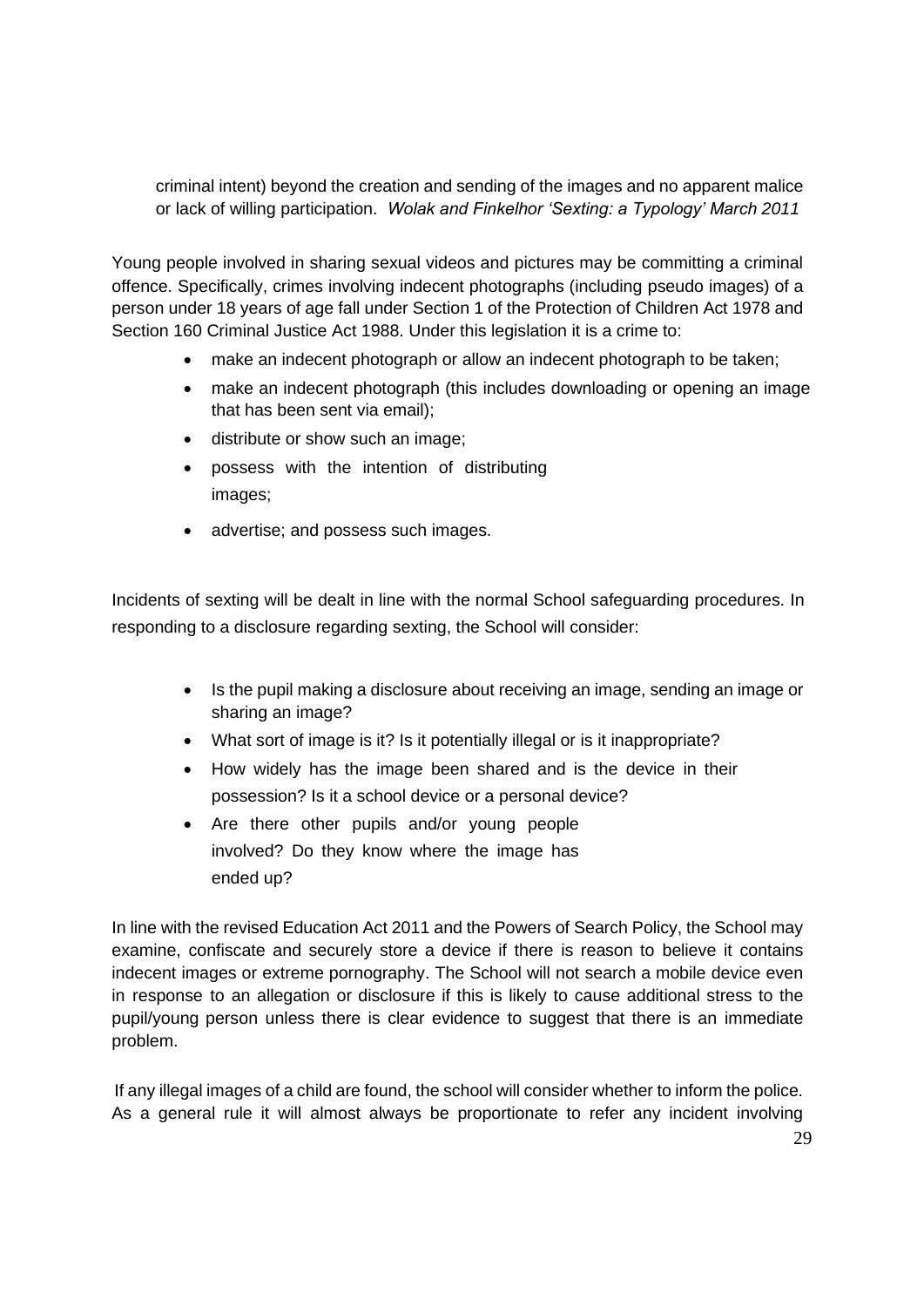"aggravated" sharing of images to the police, whereas purely "experimental" conduct may proportionately be dealt with without such referral, most particularly if it involves the child sharing images of themselves. Any conduct involving, or possibly involving, the knowledge or participation of adults should always be referred to the police. If an "experimental" incident is not referred to the police, the reasons for this should be recorded in writing. In making a decision to refer, the School will take into a range of factors such as the age of the victim, the level of coercion involved and the degree of nudity in the images.

If the image has been shared across a personal mobile device, the School: will confiscate and secure the device(s);

will not view the image unless there is a clear reason to do so;

will not send, share or save the image anywhere:

will not allow pupils to view, send, share or save the image.

If the image has been shared across a school network, a website or a social network, the School: will block the network to all users and isolate the image;

will not send or print the image:

will not move the material from one place to another;

will not view the image unless there is a clear reason to do so.

The School will never print an image as evidence.

Appropriate action, recording, referring and support will be put in place in line with the usual safeguarding procedures.

#### **Sexual Violence**

Staff are aware of sexual violence and the fact children can, and sometimes do, abuse their peers in this way. When referring to sexual violence we are referring to sexual violence offences under the Sexual Offences Act 2003 as described below:

Rape: A person (A) commits an offence of rape if: he intentionally penetrates the vagina, anus or mouth of another person (B) with his penis, B does not consent to the penetration and A does not reasonably believe that B consents.

Assault by Penetration: A person (A) commits an offence if: they intentionally penetrates the vagina or anus of another person (B) with a part of their body or anything else, the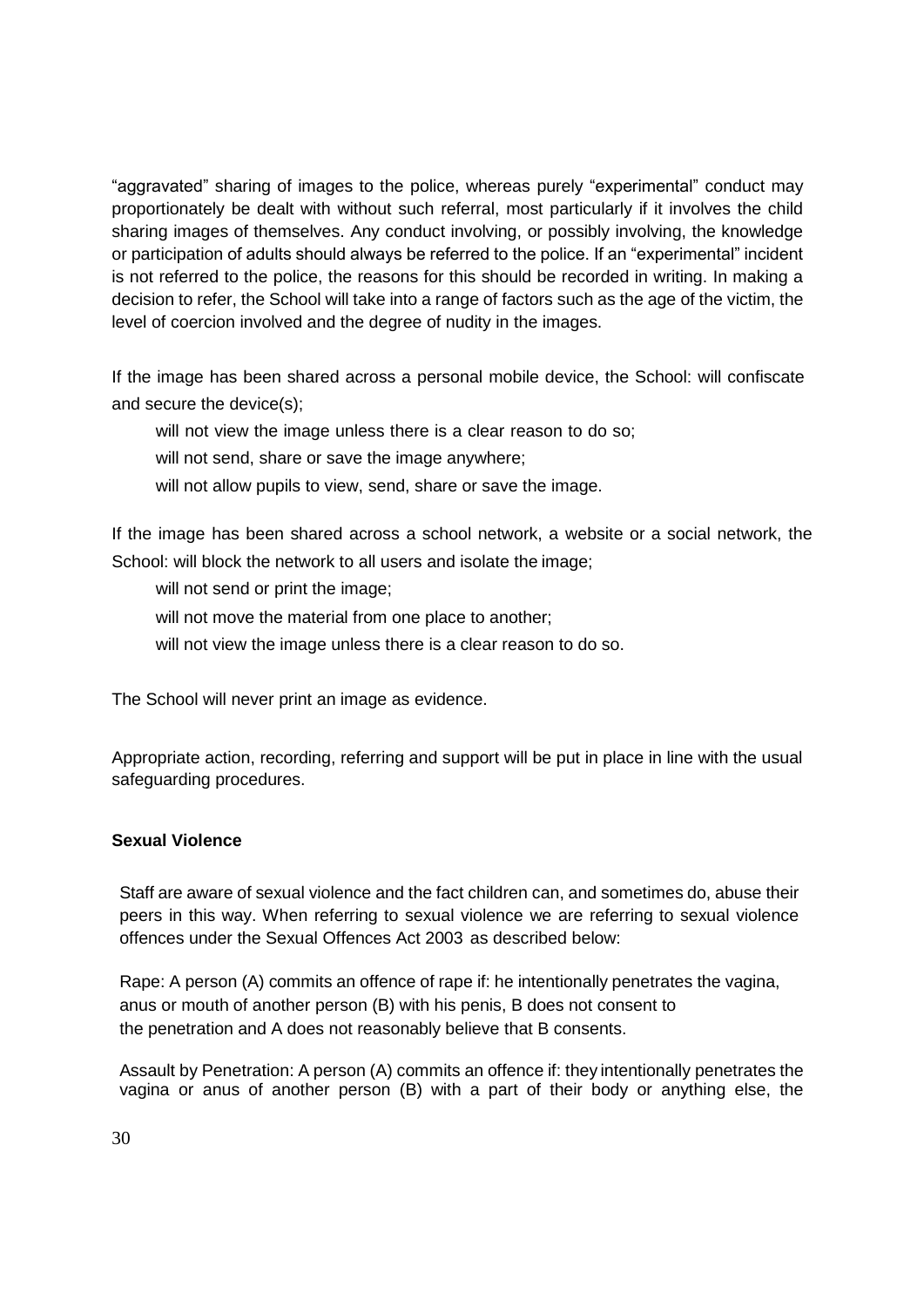penetration is sexual, B does not consent to the penetration and A does not reasonably believe that B consents.

Sexual Assault: A person (A) commits an offence of sexual assault if: they intentionally touches another person (B), the touching is sexual, B does not consent to the touching and A does not reasonably believe that B consents.

What is consent? Consent is about having the freedom and capacity to choose. Consent to sexual activity may be given to one sort of sexual activity but not another, e.g.to vaginal but not anal sex or penetration with conditions, such as wearing a condom. Consent can be withdrawn at any time during sexual activity and each time activity occurs. Someone consents to vaginal, anal or oral penetration only if they agree by choice to that penetration and has the freedom and capacity to make that choice.

# **Sexual Harassment**

When referring to sexual harassment we mean 'unwanted conduct of a sexual nature' that can occur online and offline. When we reference sexual harassment, we do so in the context of child on child sexual harassment. Sexual harassment is likely to: violate a child's dignity, and/or make them feel intimidated, degraded or humiliated and/or create a hostile, offensive or sexualised environment.

Whilst not intended to be an exhaustive list, sexual harassment can include:

- sexual comments, such as: telling sexual stories, making lewd comments, making sexual remarks about clothes and appearance and calling someone sexualised names;
- sexual "jokes" or taunting;
- physical behaviour, such as: deliberately brushing against someone, interfering with someone's clothes (schools and colleges should be considering when any of this crosses a line into sexual violence - it is important to talk to and consider the experience of the victim) and displaying pictures, photos or drawings of a sexual nature; and
- online sexual harassment. This may be standalone, or part of a wider pattern of sexual harassment and/or sexual violence.It may include:
	- non-consensual sharing of sexual images and videos;
	- sexualised online bullying;
	- unwanted sexual comments and messages, including, on social media;
	- sexual exploitation; coercion and threats; and Upskirting.

#### **Upskirting – Is a criminal offence**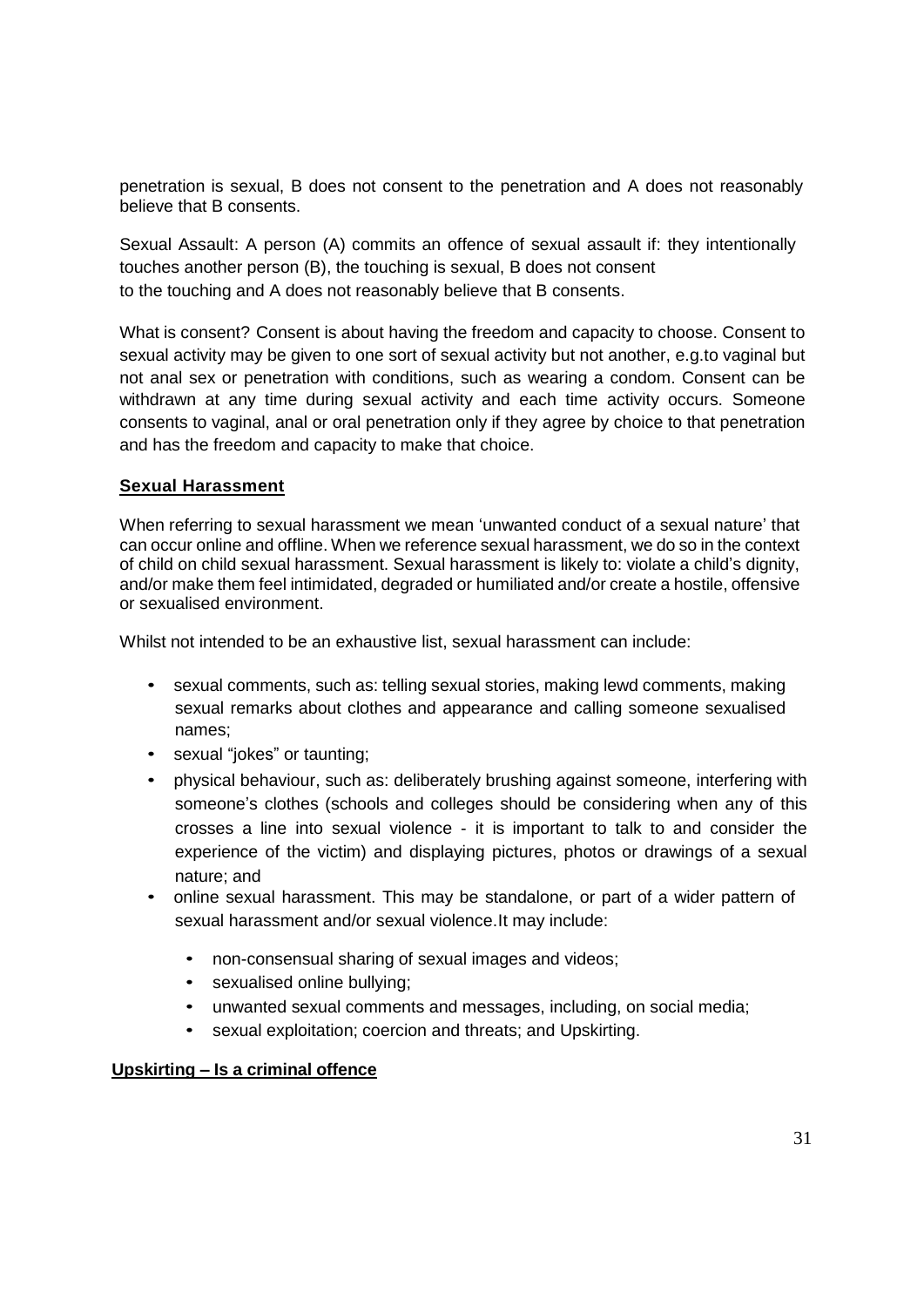'Upskirting' typically involves taking a picture under a person's clothing without them knowing, with the intention of viewing their genitals or buttocks to obtain sexual gratification, or cause the victim humiliation, distress or alarm. It is now a criminal offence.

#### **The response to a report of sexual violence or sexual harassment**

The initial response to a report from a child is important. It is essential that all victims are reassured that they are being taken seriously and that they will be supported and kept safe. A victim should never be given the impression that they are creating a problem by reporting sexual violence or sexual harassment. Nor should a victim ever be made to feel ashamed for making a report.

If staff have a concern about a child or a child makes a report to them, they should follow the referral process as set out from paragraph 36 in Part one of this guidance. As is always the case, if staff are in any doubt as to what to do they should speak to the designated safeguarding lead (or a deputy).

#### **Children and the court system**

Karen Barnham and DSL alongside the Headteacher and any other key worker to support pupils in school throughout the process. We are also aware pupils going to court as a victim, again the same team as above aim to support he pupil though this process and after regardless of the outcomes. Where appropriate after courts have separated parent and child, the dispute resolution service is used if the schools support and intervention isn't effective with Social worker being the person who overseeing all decisions for the holistic welling-being of the child.

#### **Children with family members in prison**

With over 200,000 having a parent sent to prison each year, we ensure where we have information we log this on our central system. Key Pastoral staff are aware of students whose parent/carer is or had been in prison and support is implemented for those with parent in prison and communication is made with the parent to ensure the school works with the family throughout the time the pupil is at Chace.

#### **Serious violence**

All staff are trained to be aware of the risk and associated risks where the student or anyone in the family have been involved in serious violence. In addition staff understand the early signs of behaviours that can be early signs to County lines and criminal involvement.

#### **Domestic Violence and Abuse**

We have been sharing key information using the link below, alongside sharing this information on other platforms such as schools home work platforms that both parents/carers and students can access and social media.

#### <https://www.chace.enfield.sch.uk/ccs/safeguarding/>

32 This training to all staff is linked in with forced marriage, honour killings, HBA and FGM as there is a pattern of incidents of controlling, coercive and often violent or abusive. This is also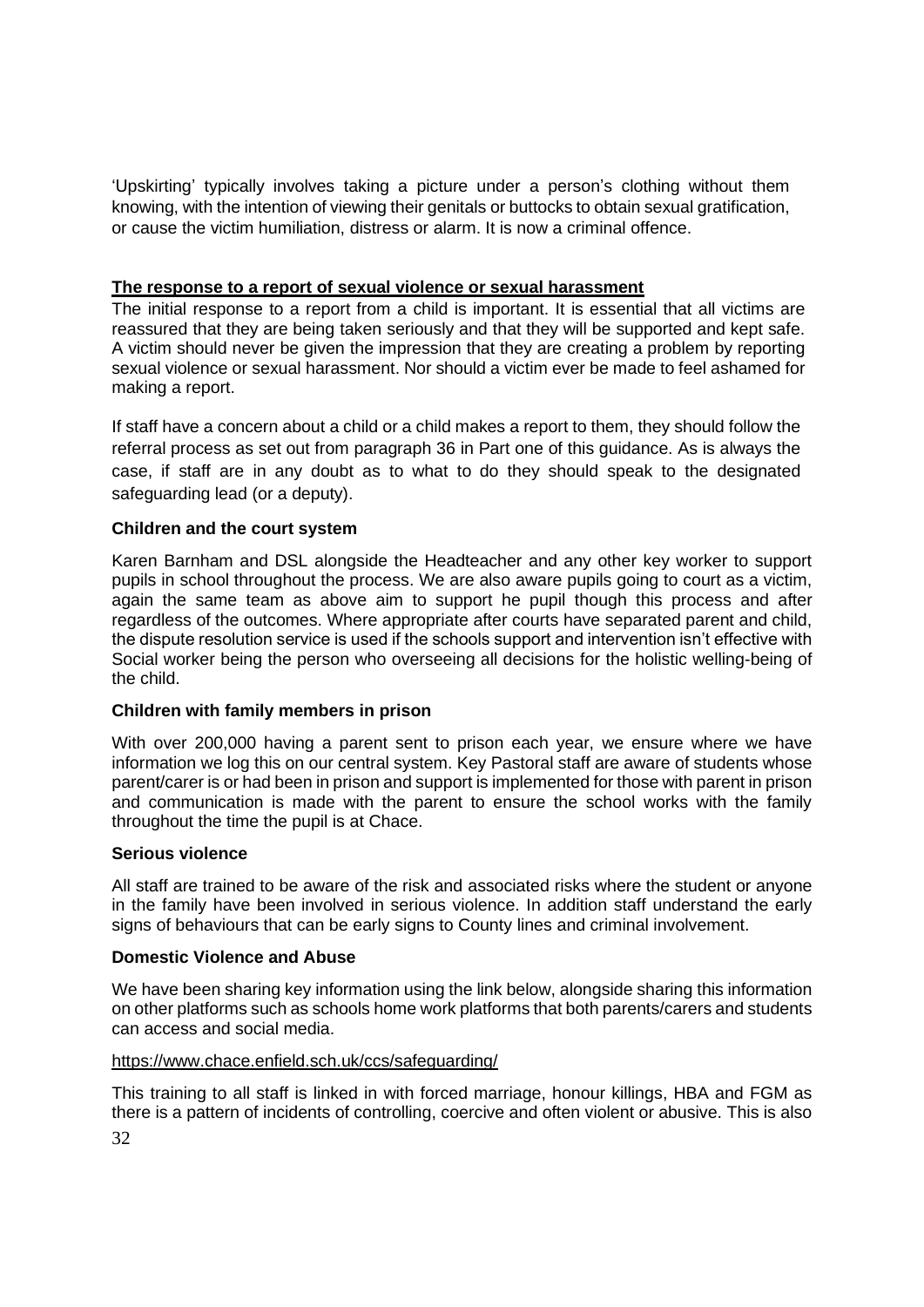covered by pupils in their Lifeskills programme to ensure we are all aware of the issue and support for those affected due to its long lasting emotional effects.

The cross-government definition of domestic violence and abuse is:

Any incident or pattern of incidents of controlling, coercive, threatening behaviour, violence or abuse between those aged 16 or over who are, or have been, intimate partners or family members regardless of gender or sexuality. The abuse can encompass, but is not limited to:

- psychological;
- physical;
- sexual;
- financial; and
- emotional.

Exposure to domestic abuse and/or violence can have a serious, long lasting emotional and psychological impact on children. In some cases, a child may blame themselves for the abuse or may have had to leave the family home as a result. Domestic abuse affecting young people can also occur within their personal relationships, as well as in the context of their home life.

Advice on identifying children who are affected by domestic abuse and how they can be helped is available at:

- NSPCC- UK [domestic-abuse Signs](https://www.nspcc.org.uk/preventing-abuse/child-abuse-and-neglect/domestic-abuse/signs-symptoms-effects/) Symptoms Effects
- Refuge what [is domestic violence/effects of](http://www.refuge.org.uk/get-help-now/what-is-domestic-violence/effects-of-domestic-violence-on-children/) domestic violence on [children](http://www.refuge.org.uk/get-help-now/what-is-domestic-violence/effects-of-domestic-violence-on-children/)
- [Safelives:](http://www.safelives.org.uk/knowledge-hub/spotlights/spotlight-3-young-people-and-domestic-abuse) young people and domestic abuse.

Staff are made clear on the actions to inform one of the CP team or take the correct action in line with the policy to safeguard students at Chace.

#### **Homelessness**

The Homelessness Reduction Act 2017 places a new legal duty on English councils. The Pastoral team and in particular Karen Barnham liaises with the support for pupils who are at risk of being homeless and differentiates support for those under 16 and those over accordingly. If a student is found to be homeless one of the CP team will contact the MASH team to seek advice and to support both parent and/or the student to support them in ensuring they are safe that evening and provide them with guidance of who to contact for long term support with accommodation.

Appropriate action, recording, referring and support will be put in place in line with the usual safeguarding procedures.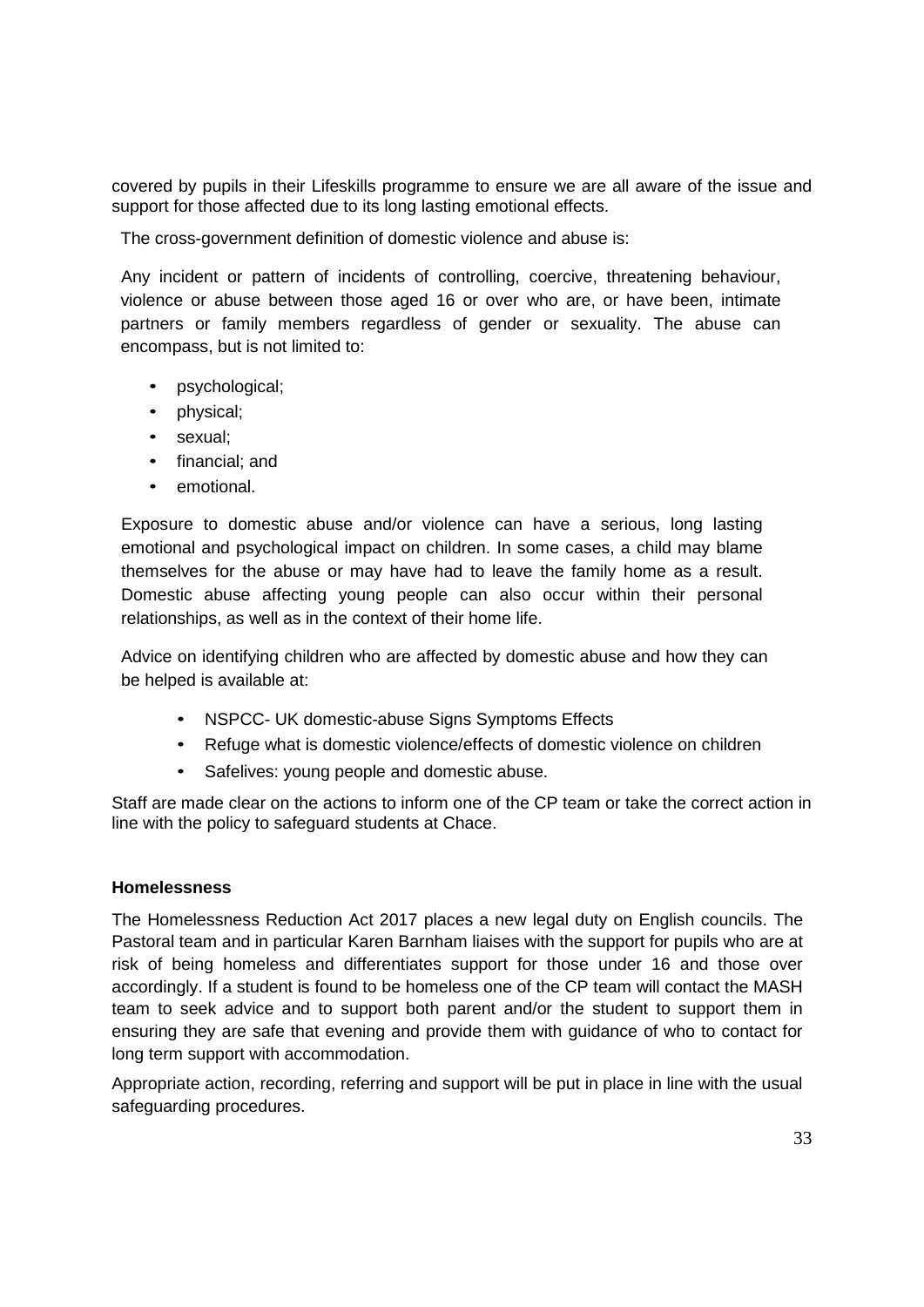# **Mandatory Relationship Education**

Relationship and Sex Education and Health Education from September 2020, Chace was an early adopter with Lifeskills programme playing key part in delivering this in the academic year 19/20, with continuation of this from Sept 2021.

# Appendix 5

# **ONLINE SAFETY POLICY**

# **Principles**

We are committed to developing Chace as an *inviting, purposeful, successful learning community*, working together to improve learning and teaching and to raise achievement to enable all our students to meet, with confidence, future challenges. We recognise that  $21^{st}$ Century learners will increasingly learn alongside and with new technologies and we want them to be safe online.

Chace Community School is developing as a flexible online environment where:-

- appropriate and cutting-edge resources can be accessed whenever and wherever they are needed, including from home.
- learning is enhanced by a range of personalised opportunities using ICT both in and out of the classroom.
- students are prepared for the digital age in the workplace and further learning.

# **Aims**

We aim to promote online safety by:

- Setting out the key principles expected of all members of the school community with respect to the use of ICT-based technologies.
- Safeguarding and protect the children and staff
- Assisting school staff working with children to work safely and responsibly with the internet and other communication technologies and to monitor their own standards and practice.
- Setting clear expectations of behaviour and/or codes of practice relevant to responsible use of the internet for educational, personal or recreational use.
- Having clear structures to deal with online abuse such as cyberbullying which are cross referenced with other school policies.
- Ensuring that all members of the school community are aware that unlawful or unsafe behaviour is unacceptable and that, where appropriate, disciplinary or legal action will be taken.
- Minimising the risk of misplaced or malicious allegations made against adults who work with students.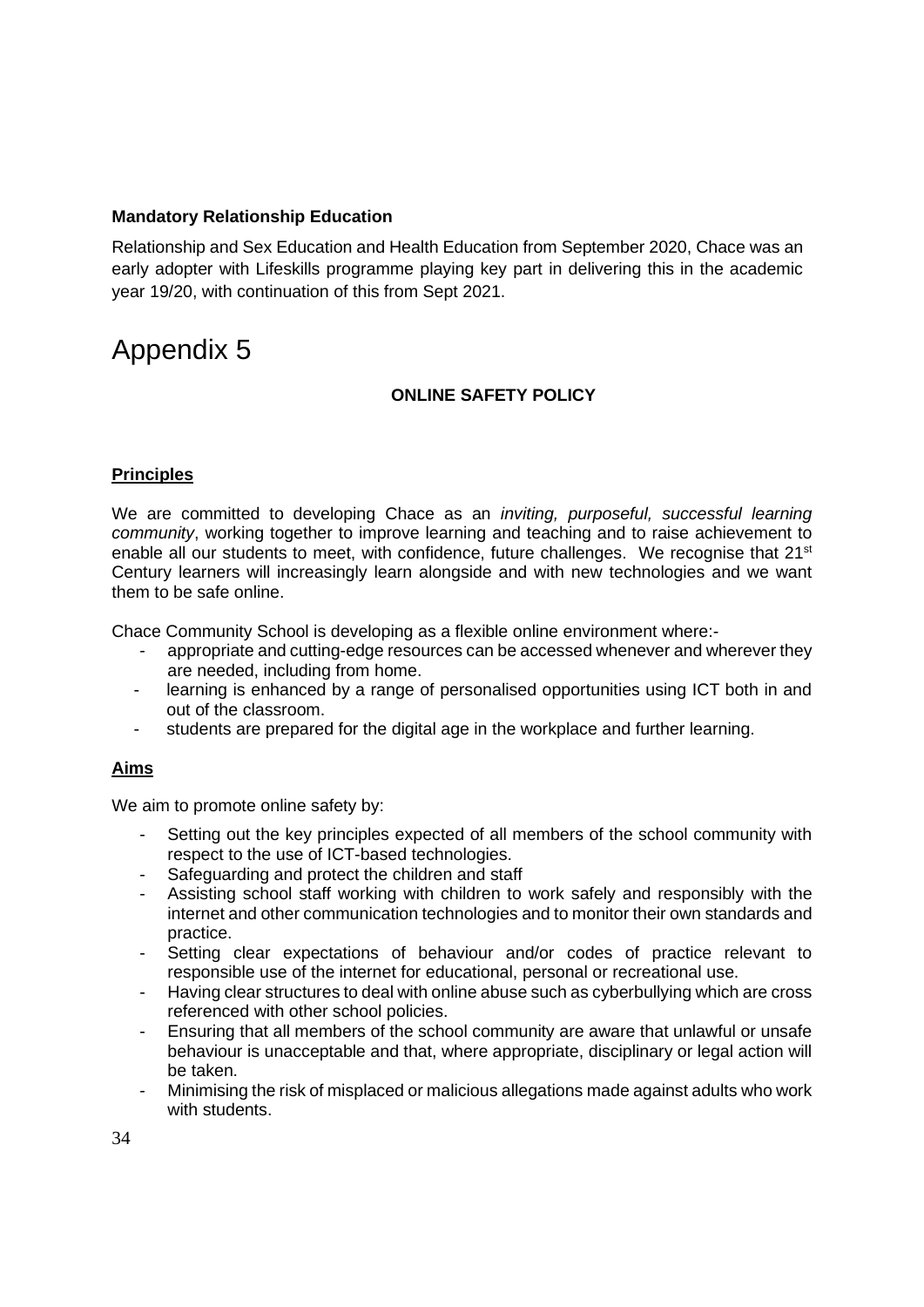## **Purpose**

The purpose of this policy is to ensure that students and staff at Chace Community School understand and are protected from the risks which electronic communications can present.

- Online Safety is an aspect of Safeguarding and as such, this policy should be read alongside the Chace policy on Safeguarding, Child Protection and Confidentiality. For clarity, some aspects of our broader Safeguarding policy are re-iterated below.
- In accordance with The Children Act 2004 and new 'Keeping children safe in education', September 2021 the school's paramount concern is that every child is healthy, safe, enjoying and achieving, participating fully in school, by making a positive contribution to school and the community, and achieving economic well-being.
- Keeping children safe in education', September 2021 makes specific reference to the role of the internet as a vehicle for abusing behaviour and The London Child Protection Procedures refer to a range of ways in which young people can be vulnerable as a result of use of the internet or social media. These include bullying, abuse and grooming for sexual exploitation or political/religious extremism.
- As with all aspects of Safeguarding, the school works within the framework of the London Child Protection procedures and the Enfield Safeguarding Children Partnership policies and procedures.
- All Chace staff and governors are committed to keeping children and young people safe and take appropriate action to make sure that they are safe both at home and at school:
	- $\circ$  by establishing and maintaining an environment where children feel secure, are encouraged to talk, and are listened to;
	- o by seeking to provide a safe environment that is conducive to learning;
	- o by identifying children and young people who are suffering or likely to suffer significant harm;
	- o by ensuring children know that there are adults in the school they can approach if they are worrying;
	- $\circ$  by providing opportunities in the Lifeskills curriculum for children to develop the skills they need to recognise and stay safe from abuse.
- The school respects the basic needs and rights of children and has an expectation that parent(s)/carer(s) also respect these rights. We recognise that all matters relating to Child Protection are confidential and are only shared with members of staff on a need-to-know basis.
- **Complete confidentiality cannot and should never be promised to the child in cases of risk/suspicion of harm**. Instead it is explained that the information disclosed may need to be shared with other professionals to help keep the child and perhaps other children safe.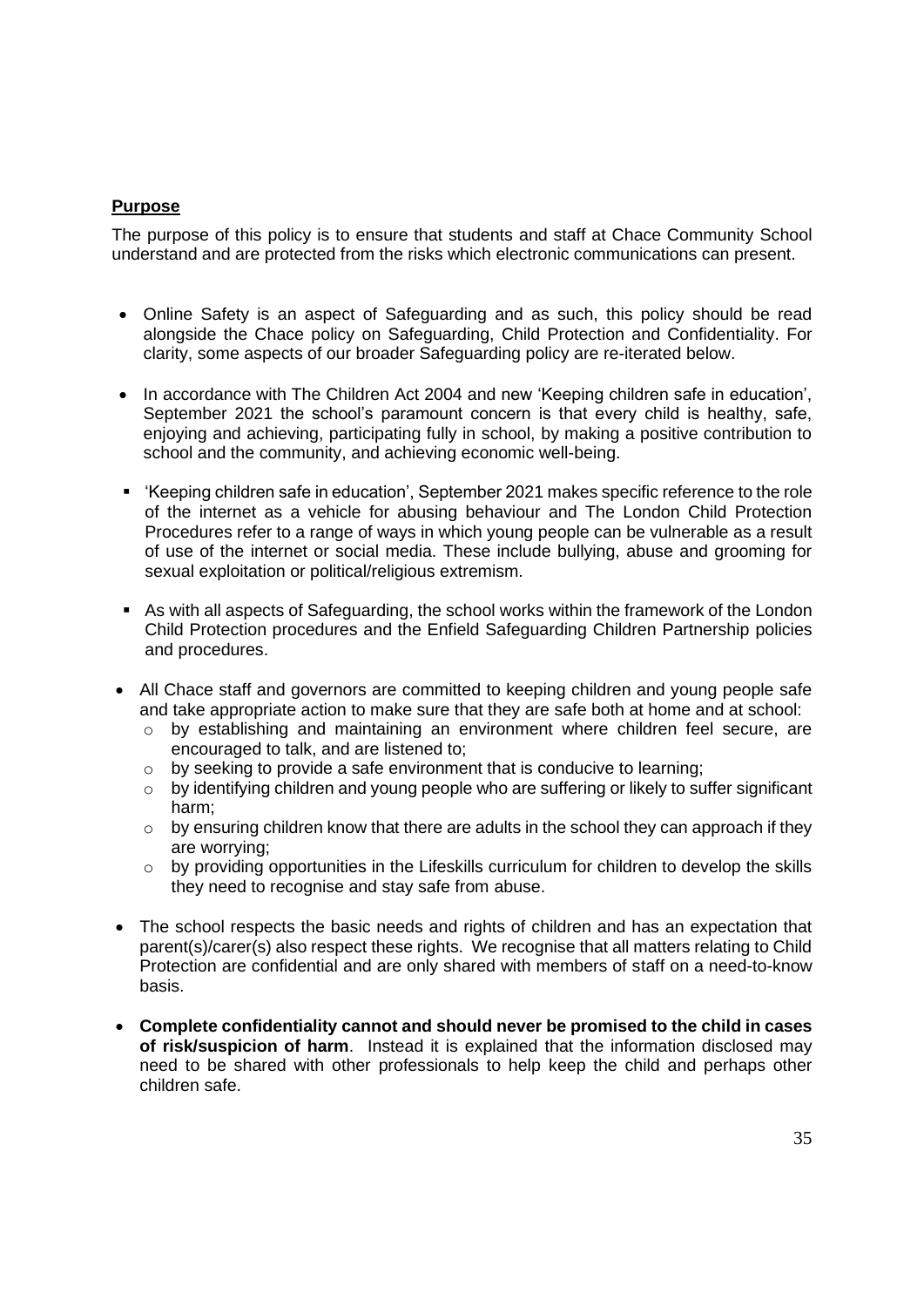- It is the school's usual practice whenever possible to work closely with parents on issues concerning the welfare of their children. This is referred to in the Chace Home-School Agreement which is signed by parents of all students when they join the school.
- We actively seek to empower children to talk to their parents/carers about sensitive/difficult issues. Following 'Fraser guidelines', the school understands that if a teenage child is judged to be capable of understanding the decision they are making and capable of understanding the likely consequences of making that decision, then information is usually only disclosed to a parent with the child's consent, regardless of parental responsibility. However, our practice is informed by the Sexual Offences Act (2003) that "children 13 years old and under are considered to be of insufficient age to give consent to sexual activity". Nevertheless, if the child is considered to be at risk the needs of the child supersedes confidentiality.
- Except in cases of significant risk to the child, the school may seek hypothetical advice on a 'what if' basis from relevant professionals in making internal assessments (e.g. suspected failure to thrive) prior to formal referral.
- A statement in the school brochure informs parents and carers about our school's duties and responsibilities under child protection procedures. Parents can obtain a copy of the school child protection policy on request, or download it from the school website.

Ofsted have identified the main areas of risk for school communities as follows:

The use of technology has become a significant component of many safeguarding issues. Child sexual exploitation; radicalisation; sexual predation: technology often provides the platform that facilitates harm. An effective approach to online safety empowers a school or college to protect and educate the whole school or college community in their use of technology and establishes mechanisms to identify, intervene in and escalate any incident where appropriate.

The breadth of issues classified within online safety is considerable, but can be categorised into three areas of risk:

- content: being exposed to illegal, inappropriate or harmful material;
- contact: being subjected to harmful online interaction with other users; and
- conduct: personal online behaviour that increases the likelihood of, or causes, harm.

#### **Roles and Responsibilities**

In order to address this increasingly important and rapidly changing issue, we have introduced the following leadership, consultation and accountability structure.

| Role        | <b>Key Responsibilities</b>                                                                                                |
|-------------|----------------------------------------------------------------------------------------------------------------------------|
| Governing   | Ensure the Online Safety policy is implemented, monitored and reviewed.<br>٠                                               |
| Body        |                                                                                                                            |
| Headteacher | Ensure, along with the Governing Body, that the Online Safety Policy is<br>implemented, monitored and reviewed (annually). |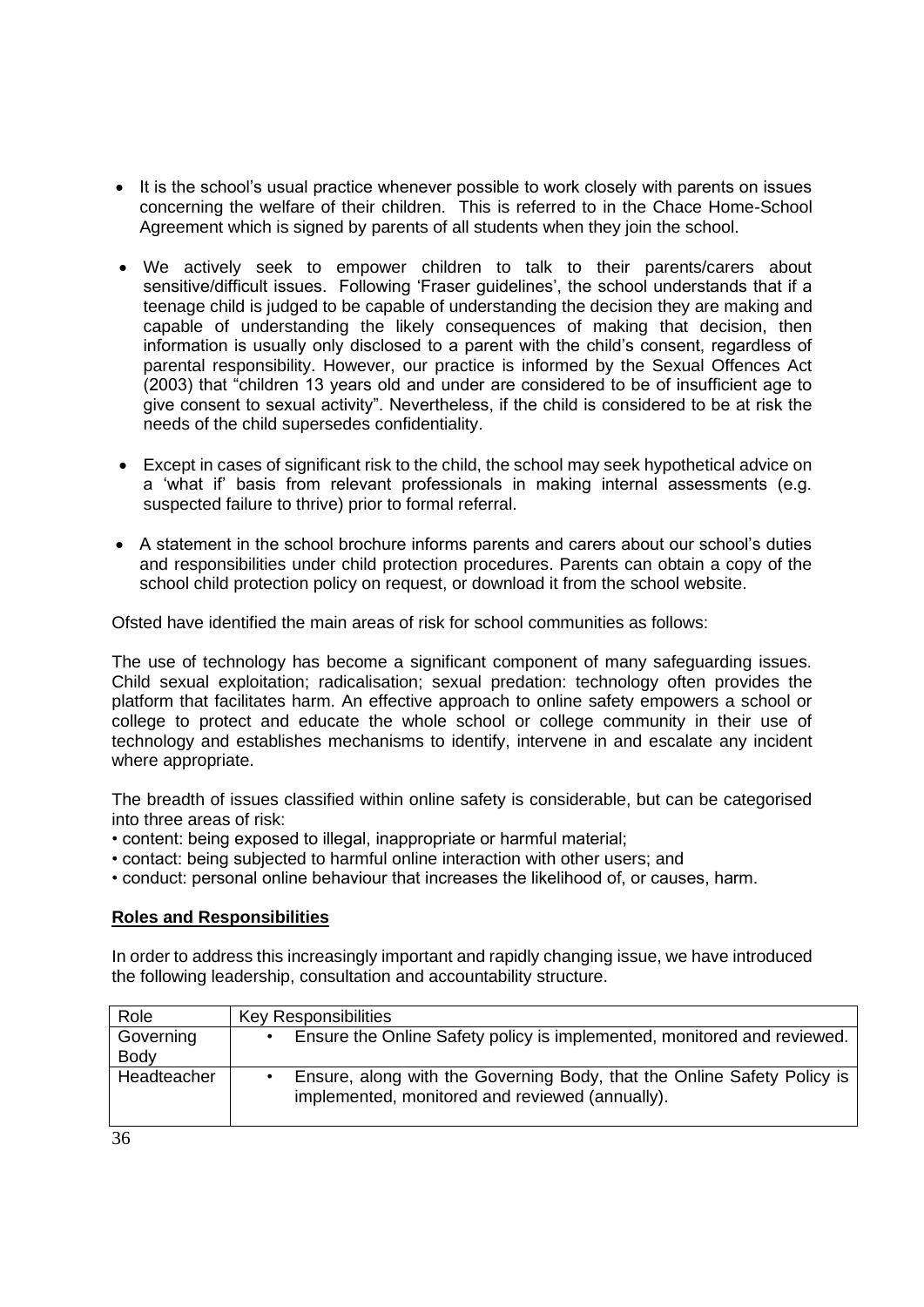| Role                                                 | <b>Key Responsibilities</b>                                                                                                                                                                                                                                                                                                                                                                                                                                                                                                                                                                                                                                                                                                                                                                                                                                                                                                                                                                                                                                                                                                                                                                                                                                                                                                                                                                                                                                                                                                                     |
|------------------------------------------------------|-------------------------------------------------------------------------------------------------------------------------------------------------------------------------------------------------------------------------------------------------------------------------------------------------------------------------------------------------------------------------------------------------------------------------------------------------------------------------------------------------------------------------------------------------------------------------------------------------------------------------------------------------------------------------------------------------------------------------------------------------------------------------------------------------------------------------------------------------------------------------------------------------------------------------------------------------------------------------------------------------------------------------------------------------------------------------------------------------------------------------------------------------------------------------------------------------------------------------------------------------------------------------------------------------------------------------------------------------------------------------------------------------------------------------------------------------------------------------------------------------------------------------------------------------|
| <b>Online Safety</b><br>Co-ordinator<br>(Deputy Head | Ensure that staff are aware of their responsibilities under the policy and<br>$\bullet$<br>are given appropriate training and support to enable them to fulfil their<br>responsibilities.                                                                                                                                                                                                                                                                                                                                                                                                                                                                                                                                                                                                                                                                                                                                                                                                                                                                                                                                                                                                                                                                                                                                                                                                                                                                                                                                                       |
| or Assistant<br>Head)                                | Ensure that issues with Online Safety, are addressed within the curriculum<br>$\bullet$<br>Lead the Online Safety Group.<br>$\bullet$<br>Ensure the school remains "up to date" with Online Safety issues and<br>$\bullet$<br>guidance through liaison with the local authority Online Safety Office and<br>The Child Exploitation and Online Protection (CEOP)<br>Ensure the Headteacher, School Leadership Team and Governors are<br>$\bullet$<br>updated as necessary, including being aware of local and national<br>guidance on Online Safety and they are updated annually on policy<br>developments<br>Ensure that students have appropriate access to education and guidance<br>$\bullet$<br>on Online Safety issues, through the curriculum, assemblies and targeted<br>events<br>Ensure that training, information and guidance is available for staff,<br>$\bullet$<br>parents and governors<br>Ensure that incidents involving aspects of Online Safety are recorded and<br>$\bullet$<br>monitored.<br>Ensure that the appropriate actions are taken to address Online Safety<br>$\bullet$<br>concerns.<br>Ensure that information from monitoring is used to inform decisions about<br>$\bullet$<br>how best to protect members of our school community.<br>Ensure that a range of stakeholders is consulted as part of the on-going<br>$\bullet$<br>development of our Online Safety strategy (students, parents, staff and<br>governors)<br>Ensure that all students have read, understood and signed an Acceptable<br>$\bullet$ |
| <b>ICT Team</b>                                      | Usage Agreement in September of each academic year.<br>Ensure the school network is safe and secure for all groups - consistent<br>$\bullet$                                                                                                                                                                                                                                                                                                                                                                                                                                                                                                                                                                                                                                                                                                                                                                                                                                                                                                                                                                                                                                                                                                                                                                                                                                                                                                                                                                                                    |
|                                                      | application of protocols and management and development of software<br>Advise the Online Safety Co-ordinator and Online Safety group on Online<br>Safety issues/technology and, where necessary, to provide such guidance<br>to the Governing Body/Leadership Team/<br>Ensure that all data held on Students and staff held within school has<br>appropriate access controls in place.<br>Ensure that all parents/carers have read, understood and completed an<br>Acceptable Usage Agreement<br>Ensure that all staff have read an Acceptable Usage Agreement and sign<br>$\bullet$<br>to agree that they understand it and will abide by its terms and conditions.                                                                                                                                                                                                                                                                                                                                                                                                                                                                                                                                                                                                                                                                                                                                                                                                                                                                            |
| Designated<br>child<br>protection                    | Record incidents with an Online Safety aspect to them on the school MIS<br>$\bullet$<br>system, under the category of online safety. Incident forms require staff to<br>consider online safety aspects and those incidents with these aspects are                                                                                                                                                                                                                                                                                                                                                                                                                                                                                                                                                                                                                                                                                                                                                                                                                                                                                                                                                                                                                                                                                                                                                                                                                                                                                               |
| team                                                 | passed to a member of the CP team.                                                                                                                                                                                                                                                                                                                                                                                                                                                                                                                                                                                                                                                                                                                                                                                                                                                                                                                                                                                                                                                                                                                                                                                                                                                                                                                                                                                                                                                                                                              |
| <b>Teachers</b>                                      | Promote, model and support safe behaviours in classrooms and ensure<br>$\bullet$<br>that Online Safety procedures are followed                                                                                                                                                                                                                                                                                                                                                                                                                                                                                                                                                                                                                                                                                                                                                                                                                                                                                                                                                                                                                                                                                                                                                                                                                                                                                                                                                                                                                  |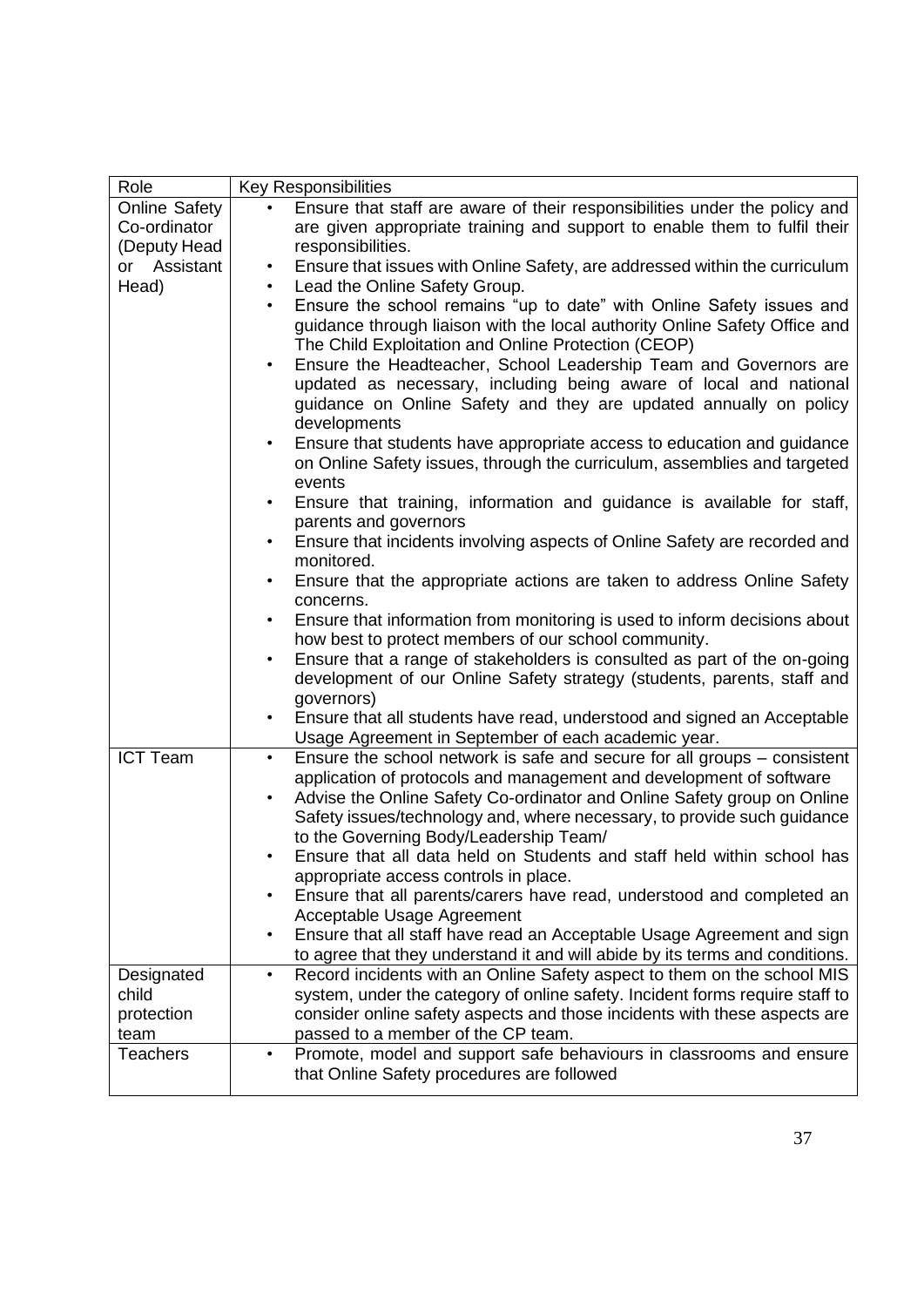| Role                | <b>Key Responsibilities</b>                                                                                                                                                                                                                                                                                                                                                                                                                                                                                                                                                                                                                                                                                                     |
|---------------------|---------------------------------------------------------------------------------------------------------------------------------------------------------------------------------------------------------------------------------------------------------------------------------------------------------------------------------------------------------------------------------------------------------------------------------------------------------------------------------------------------------------------------------------------------------------------------------------------------------------------------------------------------------------------------------------------------------------------------------|
| All staff           | Read, understand, adhere to and promote the schools policies and<br>guidance<br>Ensure any digital communications with Students are conducted on a<br>professional level, using only platforms approved by the Headteacher (See<br>specific references below)                                                                                                                                                                                                                                                                                                                                                                                                                                                                   |
| <b>All Students</b> | Read, understand and adhere to the student Acceptable Use Policy<br>$\bullet$<br>Understand the importance of reporting abuse, misuse or access to<br>$\bullet$<br>inappropriate materials<br>Know what action to take if they or someone they know feels worried or<br>$\bullet$<br>vulnerable when using online technology<br>Know and understand school policy on the use of mobile phones, digital<br>$\bullet$<br>cameras and hand held devices.<br>Know and understand school policy on the taking / use of images and on<br>$\bullet$<br>cyber-bullying.<br>Take responsibility for learning about the benefits and risks of using the<br>$\bullet$<br>Internet and other technologies safely both in school and at home |

# **Online Safety Education and Curriculum**

#### **Student Online Safety curriculum**

Online Safety themes are explored in a range of subject areas; however, most of Online Safety teaching takes place within the Lifeskills. From September 2021, each student in years 7 to 9 will have a minimum of 3 lessons per year related to Online Safety issues. These lessons will be based on guidance from trusted sources of advice such as CEOP (The Child Exploitation and Online Protection Centre), the PSHE association (of which Chace are members) and themes emerging from monitoring of Online Safety incidents. All other year groups will have a similar number of lessons using form time.

We also need to recognise that, young people can be exposed to extremist influences or prejudiced views, particular those via the internet and other social media. "Schools can help to protect children from extremist and violent views in the same ways that they help to safeguard children from drugs, gang violence or alcohol. Schools' work on Prevent needs to be seen in this context. The purpose must be to protect children from harm and to ensure that they are taught in a way that is consistent with the law and our values. Awareness of Prevent and the risks it is intended to address are both vital. Staff can help identify, and refer to the relevant agencies, children whose behaviour suggests that they are being drawn into *terrorism or extremism"* (Prevent Strategy). The Lifeskills programme addresses all of these issues over the 5 year programme. Post 16 also cover key topics throughout the year using form time and assemblies.

A webpage as part of the Chace website provides links to frequently updated, trusted websites which provide information and guidance about Online Safety in forms which are appealing and accessible to young people.

#### **Staff and governor training**

38 All staff and governors will receive formal Online Safety training at least every 2 years, as part of Basic Child Protection training. New recruits will, from September 2017, also receive this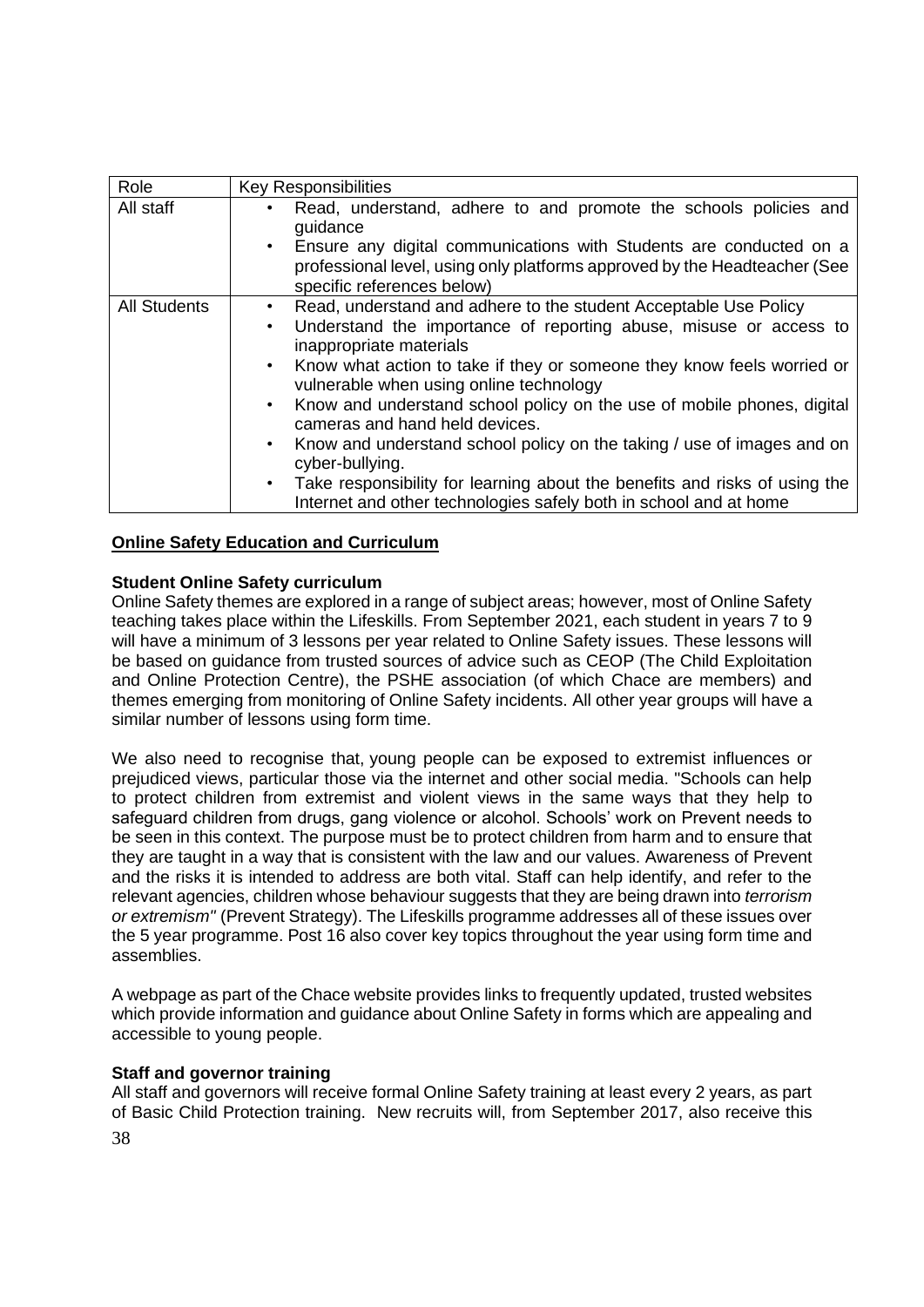training as part of their initial Child Protection training. Additional training will be provided in response to specific concerns.

A staff and governor Online Safety webpage is part of the Chace website and contains links to frequently updated, trusted websites which provide information, professional advice and resources.

#### **Parent and Carer awareness and training**

A Parent Online Safety webpage as part of the Chace website contains links to frequently updated, trusted websites which provide information on electronic communication for parents and carers. These sites also provide advice and guidance on how to support young people in using the internet and other communication safely.

The school will also run a parent/carers Online Safety awareness evening annually during the summer term. We will invite the parents/carers of existing students and those of students enrolling in the next academic year.

#### **Managing the ICT infrastructure**

#### **The School Network**

The security of the School network is maintained by the ICT team, under the leadership of the school IT Manager. Their role is to:

- Ensure the health of the network through the employment of appropriate anti-virus software etc. and network setup, so that staff and students cannot download executable files.
- Ensure that the filtering methods are effective in practice and that access to any website considered inappropriate by staff is removed immediately.
- Prevent student access to internet logs
- Use individual log-ins for students and all other users
- Provide advice and information on reporting offensive materials, abuse/bullying etc. available for Students, staff and parents

#### **Internet, Email and Social Networking**

At Chace we recognise that access to the internet is an invaluable learning tool and vital for effective communication. Risks are minimised by

- The supervision of students using the internet within school at all times, as far as is reasonable.
- The use of filtering which blocks sites that fall into categories such as pornography, race hatred, gaming, other sites of an illegal nature
- Ensuring all users know and understand what the "rules of appropriate use" are and what sanctions result for misuse (through induction and teaching)
- Ensuring 'blocks' are applied to chat rooms, social networking sites, music downloads and shopping sites, except those used for specific educational purpose
- Establishing that email and internet use are not private and the school reserves the right to monitor all emails and internet usage involving the schools IT facilities/ services
- Allocating an email address through the school domain- enabling students to access the email from school and at home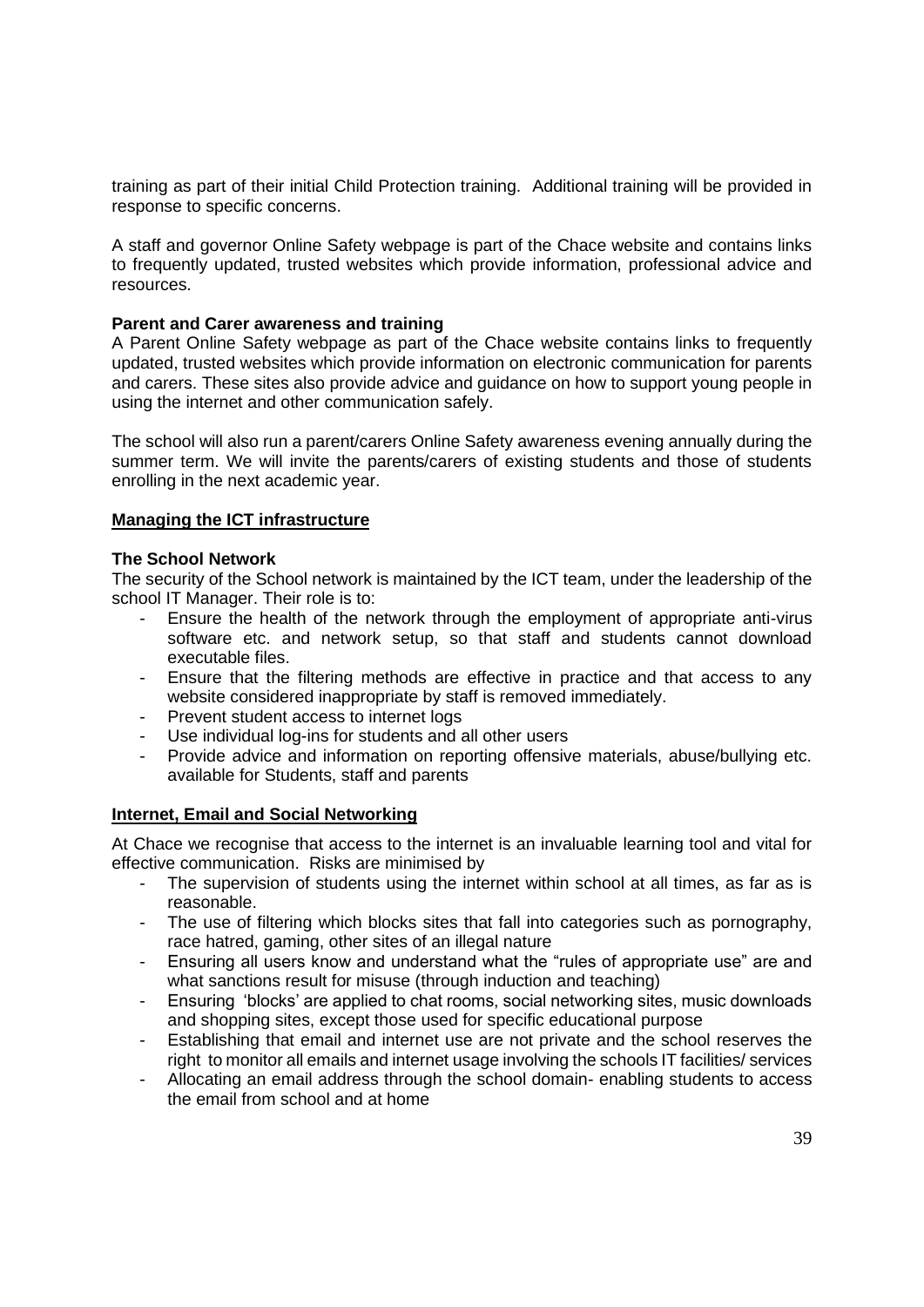- Discouraging the use of personal email addresses, staff are instructed to use the school domain for all professional purposes
- Ensuring staff do not communicate with, or have details of, students via their personal email or social networking site account
- Ensuring that staff do not have student contact details on their personal mobile phones; except for the specific duration of a school trip/visit
- Ensuring that, where staff use Social Networking sites to communicate with students, parents and/or the wider community, the use of these sites is agreed in advance with the Headteacher and strict protocols are followed.

#### **Passwords policy**

Chace ensures security is maintained by the use of passwords in the following ways:

- Staff and students are responsible for keeping all passwords private , not sharing them with others or leaving them where others may find them
- All users are made aware that it is unacceptable to log on as another user or allow another individual to log on using their password
- Staff and students are made aware that students should never be allowed to use teacher or staff logins
- On occasions when guest accounts are created for external or short-term visitors these provide temporary access to appropriate services only

#### **Equipment and Digital Images**

The following rules apply to the use of personal mobile phones and mobile devices:

- Mobile devices are brought into school entirely at the individual's own risk. The School accepts no responsibility for the loss, theft or damage of any phone or hand held device brought into school.
- No images or videos should be taken on mobile phones or personally-owned mobile devices without the prior consent of the person or people concerned.

To prevent the inappropriate use of images the following procedures are observed:

- We gain parental/carer permission when students join the school for use of digital photographs or video involving their child. This ensures that parents are aware that images of their child may be used to represent the school, and opt out if they do not wish their child's image to be used.
- We do not identify students in online photographic materials or include the full names of students in the credits of any published school produced video materials / DVDs;
- If specific student photos (not group photos) are used on the school web site, in the prospectus or in other high profile publications the school will obtain individual parental or student permission for its long term use
- Students' names are not used when saving images in the filenames or in the <ALT> tags when publishing to the school website
- The Headteacher takes overall editorial responsibility to ensure that the website content is accurate and quality of presentation is maintained

#### **Complaints**

#### **Role of the school**

40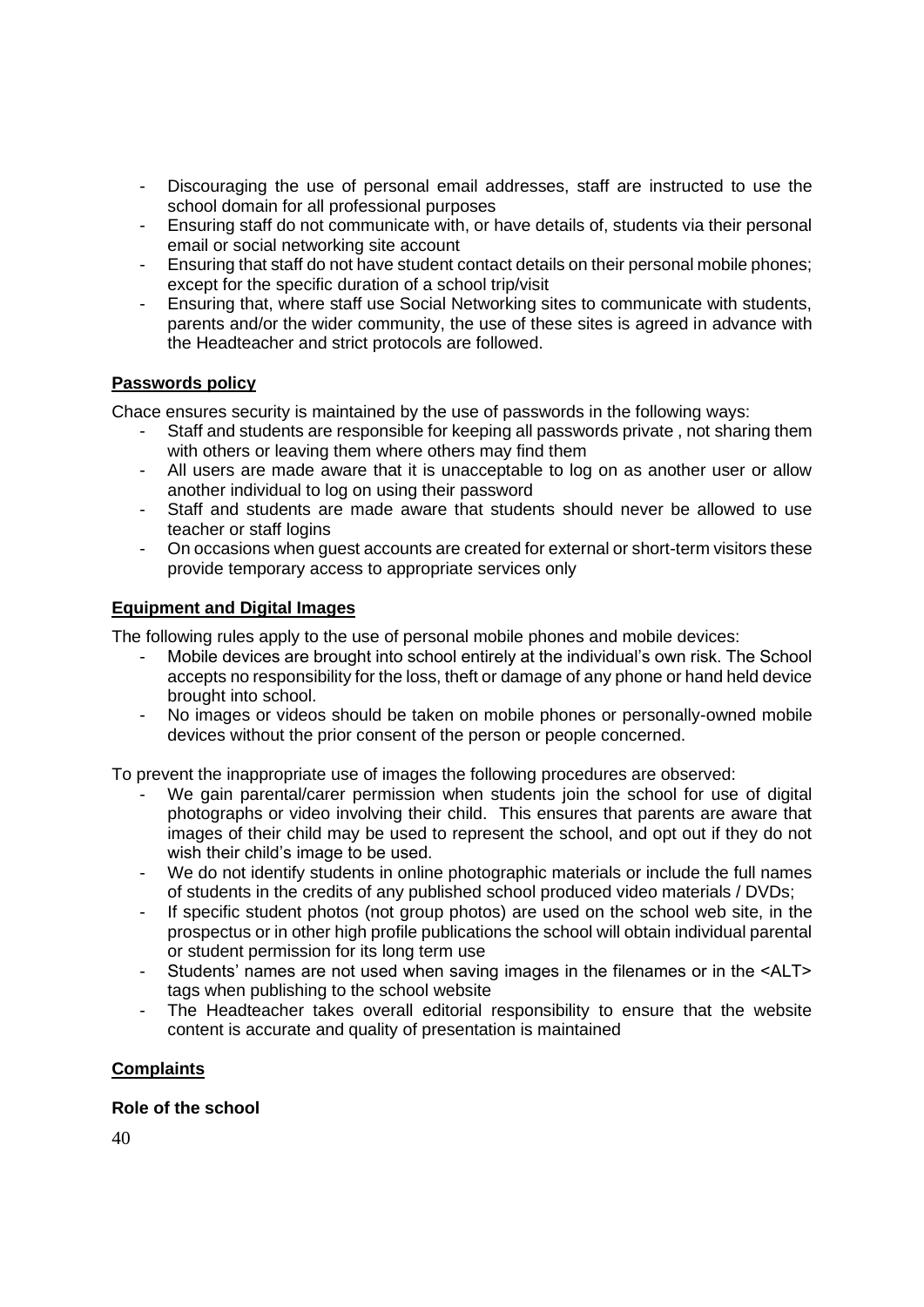The school will take all reasonable precautions to ensure Online Safety. However, owing to the international scale and linked nature of Internet content, the availability of mobile technologies and speed of change, it is not possible to guarantee that unsuitable material will never appear on a school computer or mobile device. Neither the school nor the Local Authority can accept liability for material accessed, or any consequences of Internet access.

- Our Online Safety Coordinator Phil jones acts as first point of contact for any complaint.
- Any complaint about staff misuse is referred to the Headteacher.
- Staff and students are given information about infringements in use and possible sanctions.
- Complaints of cyberbullying are dealt with in accordance relevant policies.
- Complaints related to child protection are dealt with in accordance with school/LA child protection procedures.

#### **Investigation of complaints**

The school will investigate complaints received from both internal and external sources, about any unacceptable use of ICT that involves the school IT facilities

The investigation of facts of a technical nature will be undertaken by the Network Manager in conjunction with other departments as appropriate.

Where there is evidence of a criminal offence, consideration will be given as to whether the issue will be reports to the police for them to take appropriate action. The school will cooperate with the police and other appropriate agencies as required in the investigation of alleged offences.

In the event that the investigation of the complaint establishes that there has been a breach of the standards of acceptable use, then appropriate action will be taken.

#### **Cyber bullying**

The use of the internet, email, text messages, video or audio to bully another student or member of staff will not be tolerated.

It should be noted that the use of ICT to bully could be against the law. Abusive language or images used to bully, harass or threaten another, whether spoken or written, may be libellous and contravene the Harassment Act 1997 or the Communications Act 2003.

#### **False accusations and social media**

Under Section 13 of the Education Act 2011, it is an offence to name a member of staff against whom an allegation has been made, including on social media. If there is a concern about a member of staff, that concern should be raised with the Headteacher so that it can be addressed in the appropriate manner. Remarks made on social media about a member of staff or references to an unproved allegation are offences.

#### **Review and Monitoring**

The Online Safety coordinator is responsible for document ownership, review and updates. The Online safety policy will be reviewed annually or when any significant changes occur with regard to the technologies in use within the school.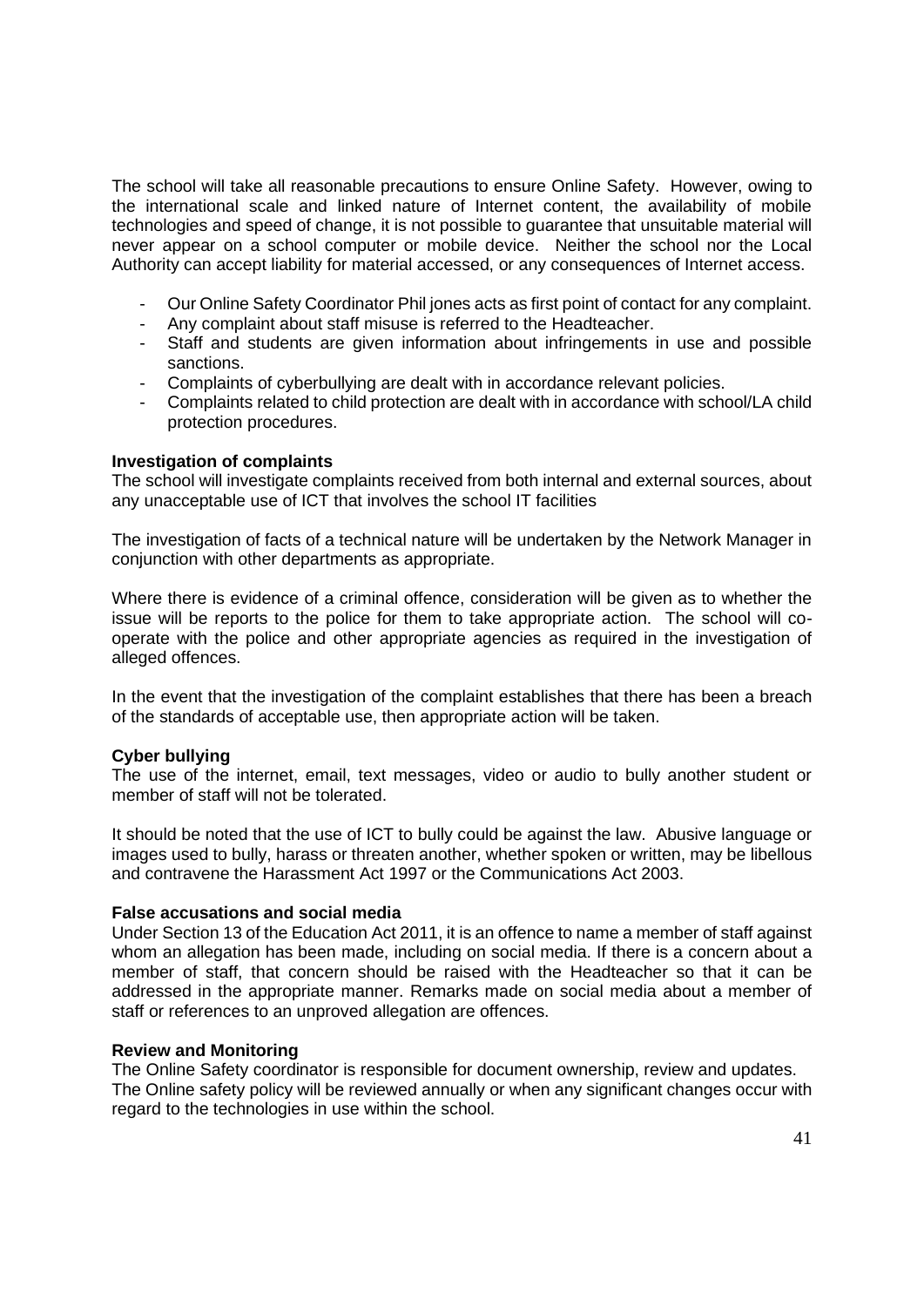#### **The GDPR and the Data Protection Act 2018**

From 25th May 2018, providers must refer to the General Data Protection Regulation (GDPR). This replaces the Data Protection Act 1998 and strengthens the requirement to be clear and transparent about the use of personal and sensitive data, keep records that are accurate, relevant and up-to-date and ensure all records are kept securely and for no longer than is necessary for the purpose.

Enfield's guidance to best practice is adhered to with any incidences reported using the appropriate methods. Staff are trained in keeping passwords secure and change regularly (automated), and never to share. To lock / log off computers when away from their desks. To dispose of confidential paper waste securely by shredding. To prevent virus attacks by taking care when opening emails and attachments or visiting new websites. Working on a 'clear desk' basis - by securely storing hard copy personal information when it is not being used. That visitors should be signed in and out of the premises, or accompanied in areas normally restricted to staff. About positioning computer screens away from windows to prevent accidental disclosures of personal information. This includes not disclosing personal information on the phone, or any other method without the permission of the person or persons.

#### **Whistle Blowing**

the NSPCC's what you can do to report abuse dedicated helpline is available as an alternative route for staff who do not feel able to raise concerns regarding child protection failures internally or have concerns about the way a concern is being handled by their school or college. Staff can call 0800 028 0285 – line is available from 8:00 AM to 8:00 PM, Monday to Friday and email:

[help@nspcc.org.uk.14](mailto:help@nspcc.org.uk.14)

#### **Remote Learning**

If students are required to be learning remotely, there are clear expectations shared with staff, students and families about the use of camera function. Students must always have the camera off unless the teacher requests. The appropriate clothing to be worn and ay images of other students or anything personal not be in the screen area. All school lessons and registration is recorded using this function on Google Meets. For each session, the teacher must invite at least one colleague to the session, this has been done through the Google Classrooms centrally. The record function for students has been centrally disabled with the teacher only being able to record. Students should be invited by sharing the meeting code from Google Classroom or clicking the link directly on the relevant classroom tile. All staff using the school platforms for teaching or meetings are made aware that if there are any safeguarding or behaviour concerns these must be passed on to the appropriate member of staff. If the whole school is using remote learning with staff also at home, then we have a CP email group (Chacesafeguardingteam.chace.enfield.sch.uk) where staff can share safeguarding concerns, in addition the DSL provided a number for urgent safeguarding concerns.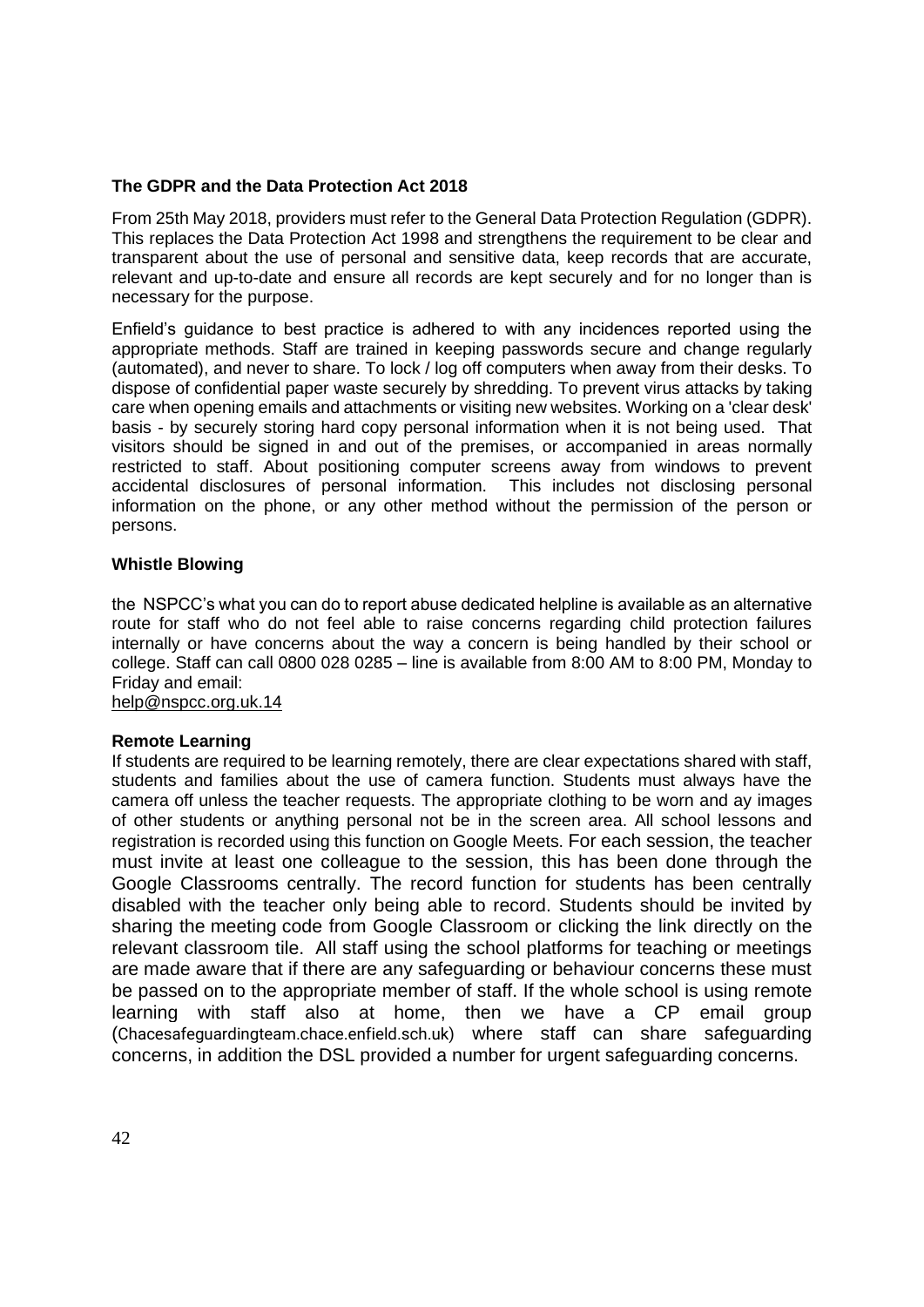# **Advice, Support and legislation**

Keeping Children Safe in Education (DfE 2021)

Department for Education (DfE) (2021a) [https://assets.publishing.service.gov.uk/government/uploads/system/uploads/attachment\\_dat](https://assets.publishing.service.gov.uk/government/uploads/system/uploads/attachment_data/file/1007260/Keeping_children_safe_in_education_2021.pdf) [a/file/1007260/Keeping\\_children\\_safe\\_in\\_education\\_2021.pdf](https://assets.publishing.service.gov.uk/government/uploads/system/uploads/attachment_data/file/1007260/Keeping_children_safe_in_education_2021.pdf)

Department for Education (DfE) (2013) Education for children with health needs who cannot attend school

[https://www.gov.uk/government/publications/education-for-children-with-health-needs-who](https://www.gov.uk/government/publications/education-for-children-with-health-needs-who-cannot-attend-school)[cannot-attend-school](https://www.gov.uk/government/publications/education-for-children-with-health-needs-who-cannot-attend-school)

UK Council for Internet Safety (UKCIS) (2020) Sharing nudes and semi-nudes: advice for education settings working with children and young people

[https://www.gov.uk/government/publications/sharing-nudes-and-semi-nudes-advice-for](https://www.gov.uk/government/publications/sharing-nudes-and-semi-nudes-advice-for-education-settings-working-with-children-and-young-people)[education-settings-working-with-children-and-young-people](https://www.gov.uk/government/publications/sharing-nudes-and-semi-nudes-advice-for-education-settings-working-with-children-and-young-people)

Department for Education (DfE) (2021b) Safeguarding and remote education during coronavirus (COVID-19).

[https://www.gov.uk/guidance/safeguarding-and-remote-education-during-coronavirus](https://www.gov.uk/guidance/safeguarding-and-remote-education-during-coronavirus-covid-19)[covid-19](https://www.gov.uk/guidance/safeguarding-and-remote-education-during-coronavirus-covid-19)

Department for Education (DfE) (2016) Alternative provision <https://www.gov.uk/government/publications/alternative-provision>

Department for Education (DfE) (2019) Elective home education <https://www.gov.uk/government/publications/elective-home-education>

Department for Education (DfE) (2018) Mental health and behaviour in schools <https://www.gov.uk/government/publications/mental-health-and-behaviour-in-schools--2>

Children Act 1989 <http://www.legislation.gov.uk/ukpga/1989/41/contents>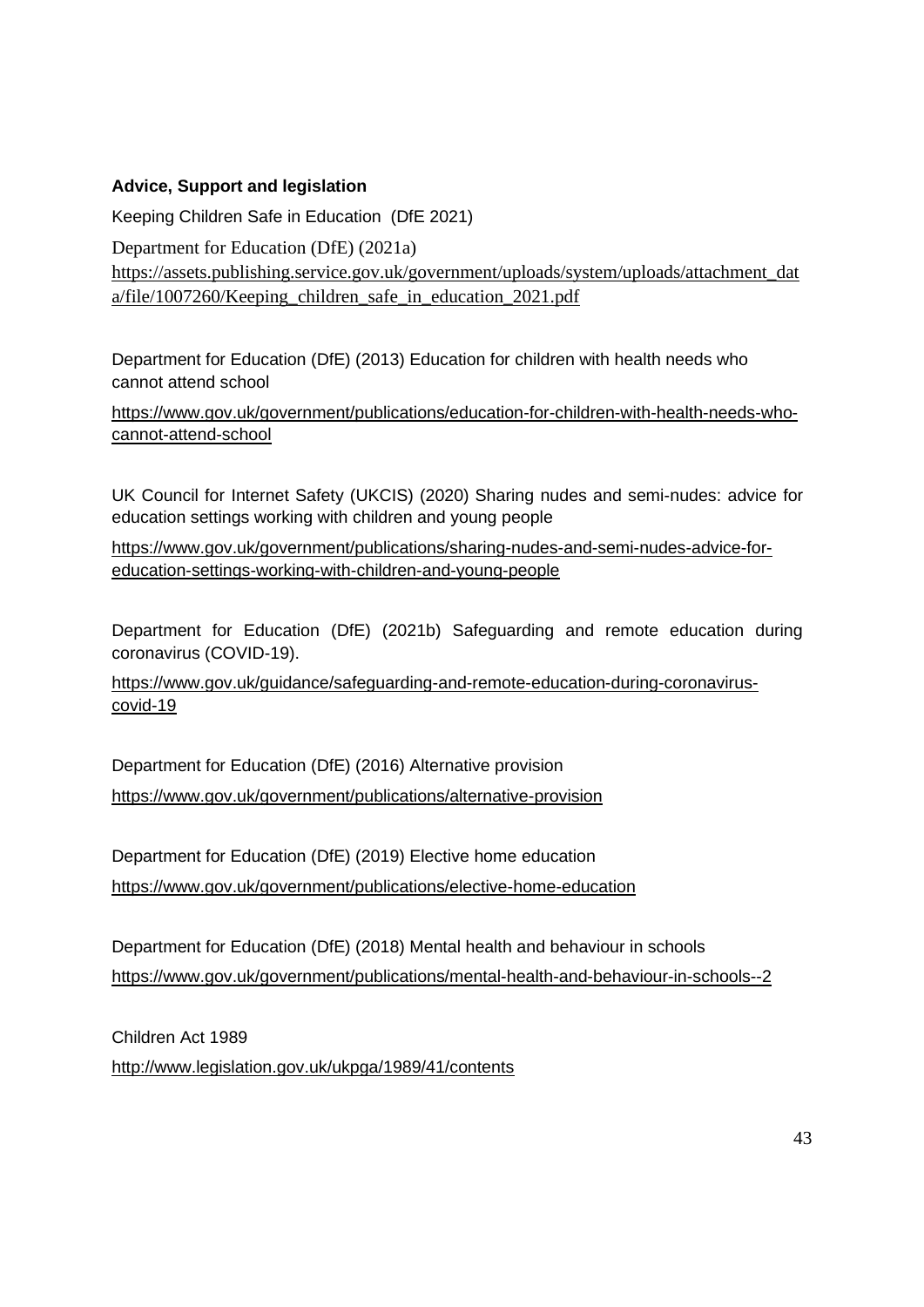Children Act 2004

[http://www.legislation.gov.uk/ukpga/2004/31/pdfs/ukpga\\_20040031\\_en.pdf](http://www.legislation.gov.uk/ukpga/2004/31/pdfs/ukpga_20040031_en.pdf) 

Working together to safeguard children (DfE 2018)

<https://www.gov.uk/government/publications/working-together-to-safeguard-children--2>

What to do if you're worried a child is being abused: Advice for practitioners (DfE 2015) [https://assets.publishing.service.gov.uk/government/uploads/system/uploads/attachment\\_d](https://assets.publishing.service.gov.uk/government/uploads/system/uploads/attachment_data/file/419604/What_to_do_if_you_re_worried_a_child_is_being_abused.pdf) ata/file/419604/What to do if you re worried a child is being abused.pdf

Safeguarding Vulnerable Groups Act 2006 as amended by the Protection of Freedoms Act 2012. HM Government

<http://www.legislation.gov.uk/ukpga/2006/47/schedule/4>

Regulation 9 of the School Staffing (England) Regulations 2009 require governing bodies of maintained schools to ensure that at least one of the persons who conducts an interview has completed safer recruitment training.

<http://www.legislation.gov.uk/uksi/2009/2680/contents/made>

Section 128 of the Education and Skills Act 2008 (Prohibitions, restrictions and sanctions) <http://www.legislation.gov.uk/ukpga/2008/25/section/128>

Education Act 2002

<http://www.legislation.gov.uk/ukpga/2002/32/contents>

DfE 2017 Staffing and employment: advice for schools

<https://www.gov.uk/government/publications/staffing-and-employment-advice-for-schools>

NSPCC CASPAR: current awareness newsletter for practice, policy and research delivers free weekly email alerts to keep you up-to-date with all the latest safeguarding and child protection news.

<https://learning.nspcc.org.uk/newsletter/caspar/>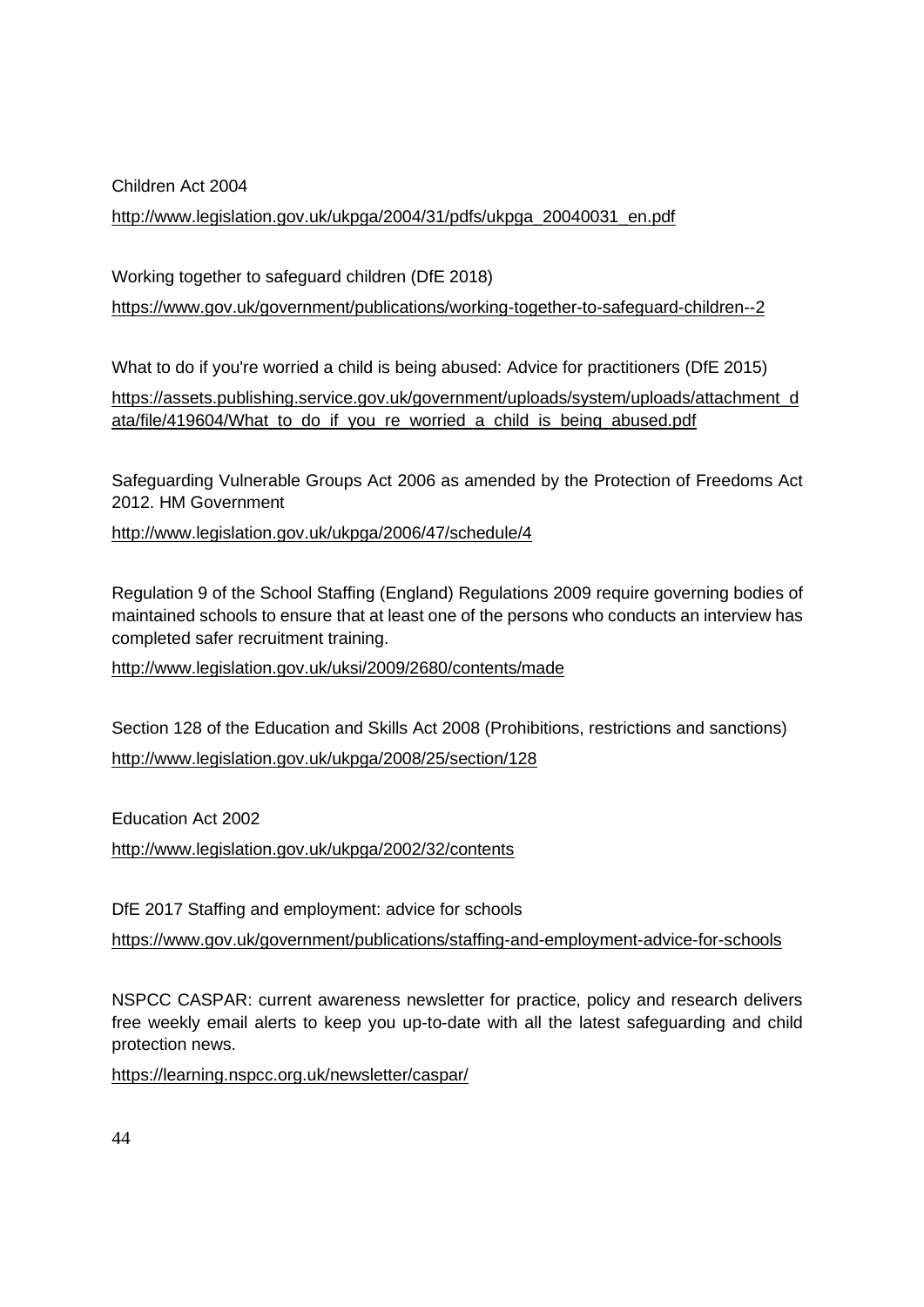| Abuse or<br>Safeguarding<br>issue | <b>Link to Guidance/Advice</b>                         | <b>Source</b>       |
|-----------------------------------|--------------------------------------------------------|---------------------|
| Abuse                             | What to do if you're worried a child is being abused   | DfE advice          |
|                                   | Domestic abuse: Various Information/Guidance           | Home Office         |
|                                   | Faith based abuse: National Action Plan                | DfE advice          |
|                                   | Relationship abuse: disrespect nobody                  | Home Office website |
| <b>Bullying</b>                   | Preventing bullying including cyberbullying            | DfE advice          |
|                                   | Advice for 5-11-year olds witnesses in criminal courts | MoJ advice          |

| Abuse or                                     | <b>Link to Guidance/Advice</b>                                        | <b>Source</b>                                                                                     |
|----------------------------------------------|-----------------------------------------------------------------------|---------------------------------------------------------------------------------------------------|
| <b>Safeguarding</b>                          |                                                                       |                                                                                                   |
| issue                                        |                                                                       |                                                                                                   |
| Children and the<br>courts                   | Advice for 12-17 year old witnesses in criminal courts                | MoJ advice                                                                                        |
| Children missing<br>from education,          | Children missing education                                            | DfE statutory guidance                                                                            |
| home or care                                 | Child missing from home or care                                       | DfE statutory guidance                                                                            |
|                                              | Children and adults missing strategy                                  | Home Office strategy                                                                              |
| Children with<br>family members in<br>prison | National Information Centre on Children of Offenders                  | Barnardo's in partnership<br>with Her Majesty's Prison<br>and Probation Service<br>(HMPPS) advice |
| <b>Child Exploitation</b>                    | County Lines: criminal exploitation of children and vulnerable adults | Home Office guidance                                                                              |
|                                              | Child sexual exploitation: guide for practitioners                    | <b>DfE</b>                                                                                        |
|                                              | Trafficking: safeguarding children                                    | DfE and HO guidance                                                                               |
| Drugs                                        | Drugs: advice for schools                                             | DfE and ACPO advice                                                                               |
|                                              | Drug strategy 2017                                                    | Home Office strategy                                                                              |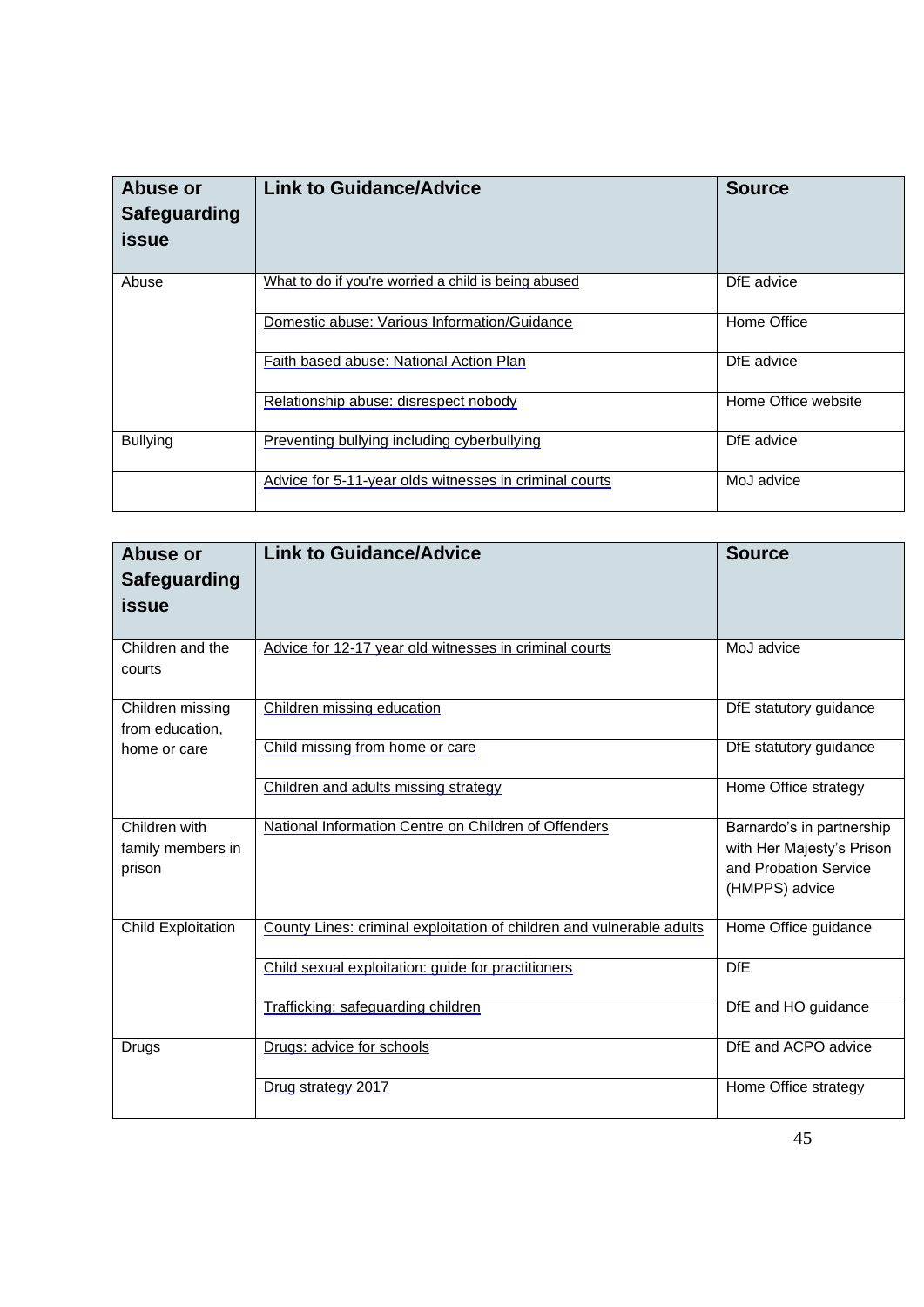|                           | Information and advice on drugs                                                                        | Talk to Frank website                          |
|---------------------------|--------------------------------------------------------------------------------------------------------|------------------------------------------------|
|                           | ADEPIS platform sharing information and resources for schools:<br>covering drug (& alcohol) prevention | Website developed by<br><b>Mentor UK</b>       |
| "Honour Based<br>Abuse"   | Female genital mutilation: information and resources                                                   | <b>Home Office</b>                             |
| (so called)               | Female genital mutilation: multi agency statutory guidance                                             | DfE, DH, and HO<br>statutory guidance          |
|                           | Forced marriage: statutory guidance and government advice                                              | Foreign Commonwealth<br>Office and Home Office |
| Health and Well-<br>being | Fabricated or induced illness: safeguarding children                                                   | DfE, Department for<br>Health and Home Office  |
|                           | Rise Above: Free PSHE resources on health, wellbeing and<br>resilience                                 | Public Health England<br>resources             |
|                           | Medical-conditions: supporting pupils at school                                                        | DfE statutory guidance                         |
|                           | Mental health and behaviour                                                                            | DfE advice                                     |
| Homelessness              | Homelessness: How local authorities should exercise their functions                                    | <b>MHCLG</b>                                   |

| Abuse or<br><b>Safeguarding</b><br>issue | <b>Link to Guidance/Advice</b>                             | <b>Source</b>                                  |
|------------------------------------------|------------------------------------------------------------|------------------------------------------------|
| Online                                   | Sexting: responding to incidents and safeguarding children | UK Council for Child<br><b>Internet Safety</b> |
| Private fostering                        | <b>Private fostering: local authorities</b>                | DfE - statutory guidance                       |
| Radicalisation                           | Prevent duty guidance                                      | Home Office guidance                           |
|                                          | Prevent duty advice for schools                            | DfE advice                                     |
|                                          | <b>Educate Against Hate Website</b>                        | DfE and Home Office                            |
| Violence                                 | Gangs and youth violence: for schools and colleges         | Home Office advice                             |
|                                          | Ending violence against women and girls 2016-2020 strategy | Home Office strategy                           |